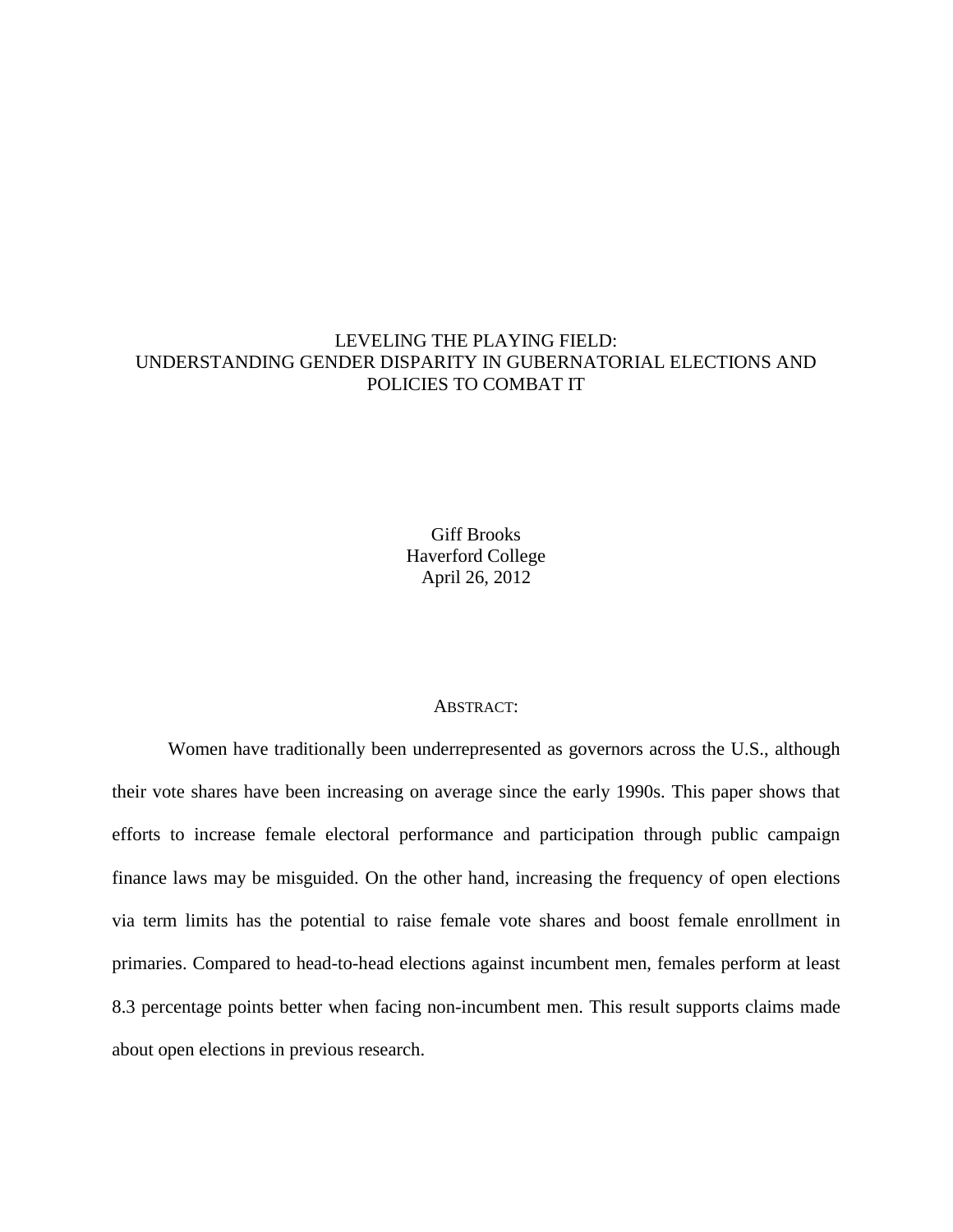#### ACKNOWLEDGEMENTS:

This thesis would not have come together without the comments and guidance of many people. I would like to thank first and foremost my advisor, Richard Ball, for the time and effort he dedicated to working on this project with me. I would also like to thank Anne Preston, whose junior seminar course piqued my interest in studying gender disparities through an economic lens. Paul Cichello's instruction in the areas of econometrics and policy impact evaluation was very helpful for this undertaking as well. I should also thank my fellow economics classmates, particularly Andrew Bostick, Danielle Harrison, and Andrew Heumann, for their insight, humor, and helpfulness. Finally, I give thanks to my parents, who have consistently encouraged and supported me throughout my education.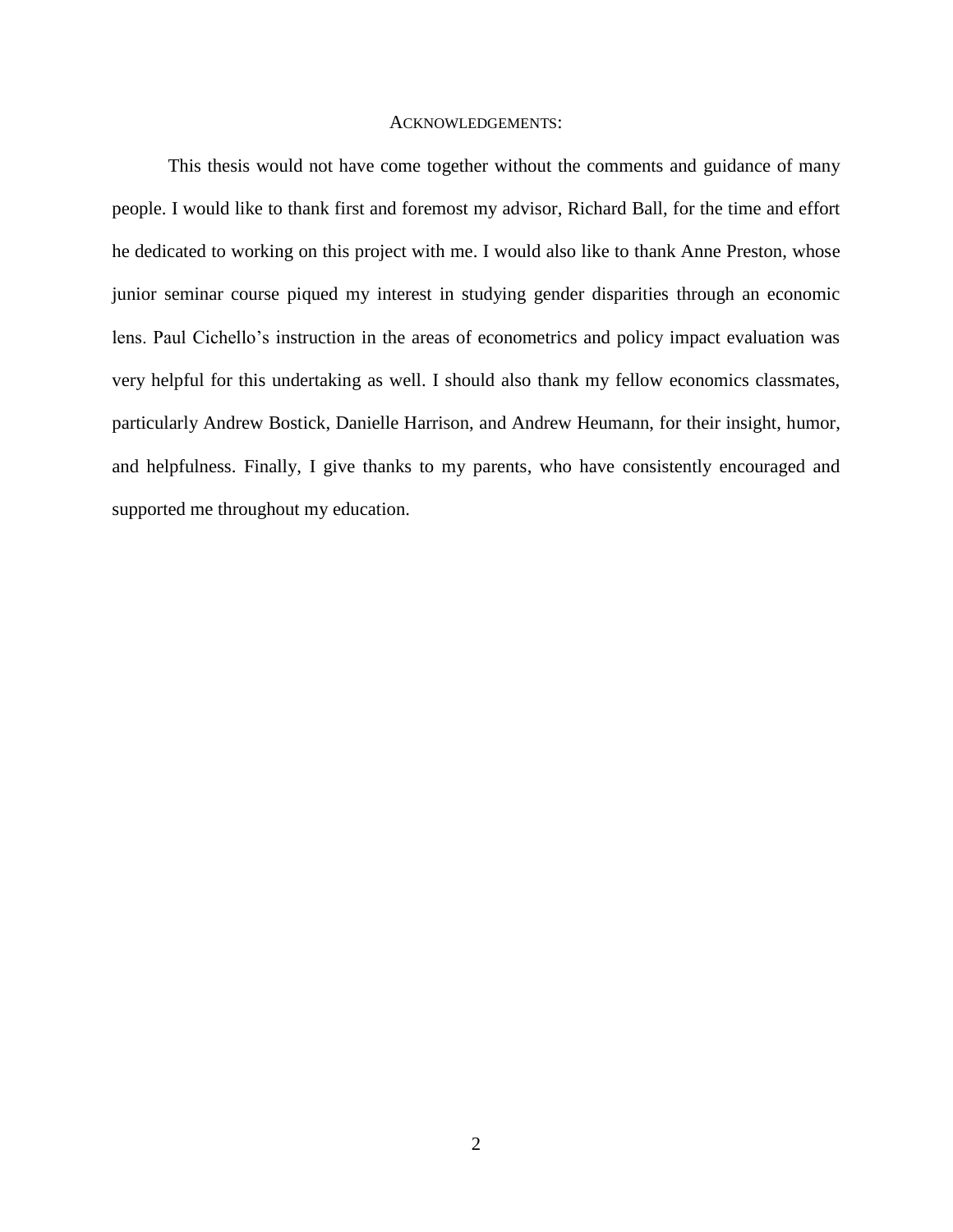## **1. Introduction**

 $\overline{a}$ 

Despite comprising over half of the American population, women currently hold only six out of 50 state governorships. This pattern of gender disparity persists even after broadening the lens: only 22.4% of all statewide elective executive offices are filled by women  $(CAWP 2011)<sup>1</sup>$ Perhaps most interestingly, this proportion is at its lowest since 1993 [D3].

These facts raise a beguiling question: why are women not better represented as governors? Several explanations are possible. First, voters could be biased to vote against women. If the electorate systematically views men as more fit for office than equally capable women, this imbalance could occur. Second, fewer women run for governor than do men. Since fewer women than men enter primary races, most primaries tend to send males to the general election. Third, states' electoral environments might be set up to prevent women from facing an equal opportunity of electoral success. Private fundraising, for example, might suit men more than women if men have more connections to wealthier backers or party elders. Additionally, incumbents generally outperform challengers by a wide margin. They enjoy broad name recognition and the valuable experience of running previous successful gubernatorial campaigns. As most incumbents are male, the advantage that incumbents face disproportionately favors men.

With respect to the third point about electoral institutions, some states have taken steps to make elections more equal for all participants. For example, in 2009, 13 states had some type of public funding available for gubernatorial candidates [D4, D5]. These laws are in part aimed to prevent candidates with deep pockets or savvy fund-raising expertise from enjoying an undue

<sup>&</sup>lt;sup>1</sup> The measure includes governors, lieutenant governors, attorney generals, secretary of states, state treasurers/chief financial officers, state auditors, state comptroller, chief state education officials, commissioners of insurance, commissioners of labor, corporate commissioners, public service commissioners, public regulation commissioners, public utilities commissioners, and railroad commissioners.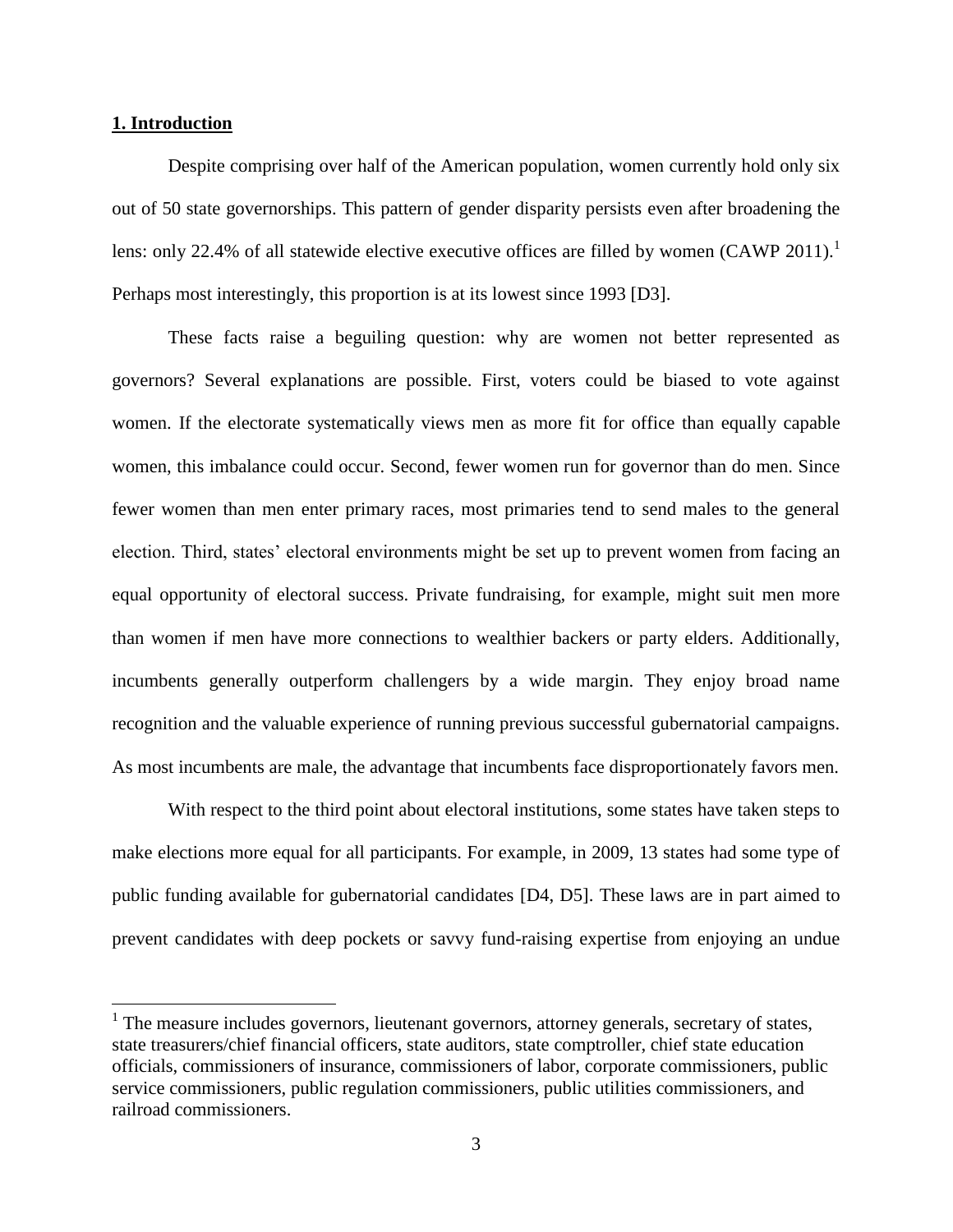advantage in the campaign. Whatever financial advantage men might have over women would be at least diminished, if not eliminated, with public campaign finance laws. Regarding the "incumbency advantage," 36 states now limit the number of terms a governor can spend in office (National Governors Association, 2012). Term limits have the effect of increasing gubernatorial turnover, resulting in more elections in which no candidate is incumbent. Men may or may not outperform women in these elections, but without a (typically male) incumbent on the ballot, women may fare better than they otherwise would have.

This thesis has two central aims. It will first identify the magnitude and nature of the vote share disparity between male and female gubernatorial candidates. It will then explore the effectiveness of public funding and term limits in leveling the playing field for women. If access to public campaign funds causes the vote share gap between men and women to shrink, states seeking fairer gubernatorial elections will have further impetus to enact or preserve this type of law. Moreover, if the male-female vote share gap narrows in open elections relative to elections with an incumbent, states that lack term limits will have more reason to enact them. Voters' gender biases need not lead to female underrepresentation if counteracted with appropriate policy. Although societal animus towards women in power is a problem in its own right, this paper will attempt to provide policy recommendations to mitigate this potential prejudice and prevent it from keeping capable women out of office.

Female underrepresentation in the governor's mansion is problematic for three main reasons. Primarily, women as a group might have political demands that only female governors can sufficiently address. As a result, underrepresentation might skew policy priorities and legislative outcomes to suit men more than women. Chattopadhyay and Duflo's (2004) research,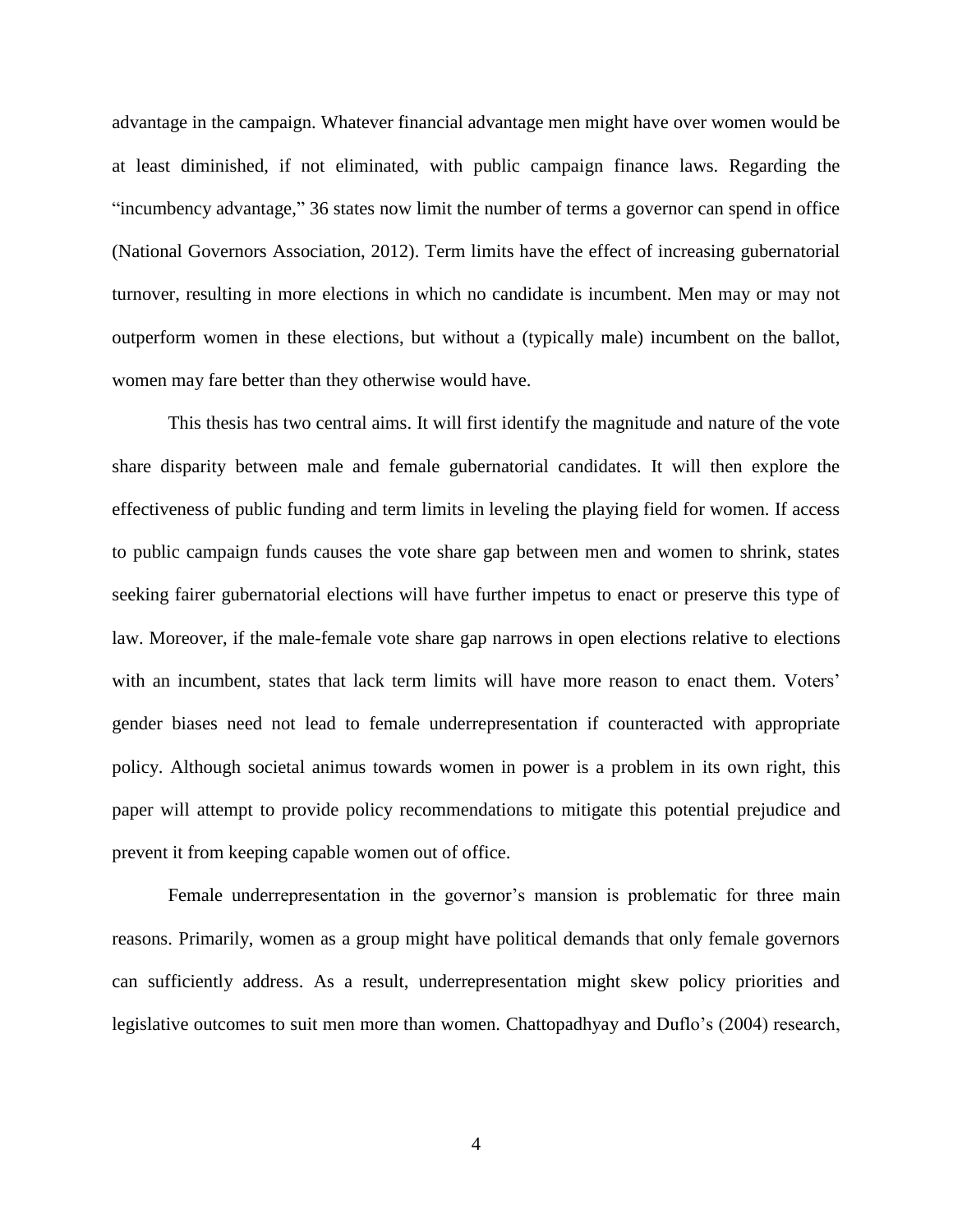explained below, demonstrates that this effect occurs in India. Additionally, men can perpetuate their electoral advantage by ensuring that electoral processes favor them and disfavor women.

Secondly, the position of governor prepares its officeholders well for a future in higherlevel federal positions: throughout history, many Senators, Presidents, cabinet members, and other high-ranking federal officials were once governors. In many cases, their role as governor helped them move forward in their career, because of the leadership experience gained, political connections formed, and name recognition garnered while in office. Inequality at the level of governor can consequently have the knock-on effect of unequally preparing men for future positions elsewhere in government vis-à-vis women.

Finally, if institutionalized discrimination does exist, the outcome is both inefficient and morally troubling. Asymmetrical outcomes across gender in any context, especially for positions of power, are a social problem. Here, bias against women governors implies that more effective female candidates might be passed over for their male opponents. Additionally, feedback effects can exacerbate and reinforce the situation: barriers to entering state government disincentivize females who would otherwise be interested in politics to invest in human capital. These three issues—unequally met political demands across gender, knock-on effects for higher positions, and inequitable and inefficient outcomes—all speak to the importance of exploring gender disparity among gubernatorial candidates.

This paper finds evidence that men tend to outperform women on average across gubernatorial elections. This vote share gap has followed a non-linear trend over time, increasing from 1977 to 1992 or 1993, and narrowing ever since. Despite its potential benefits in other contexts, public funding for gubernatorial candidates does not appear to have any positive effect on female vote shares or female participation in primaries. When females participate in open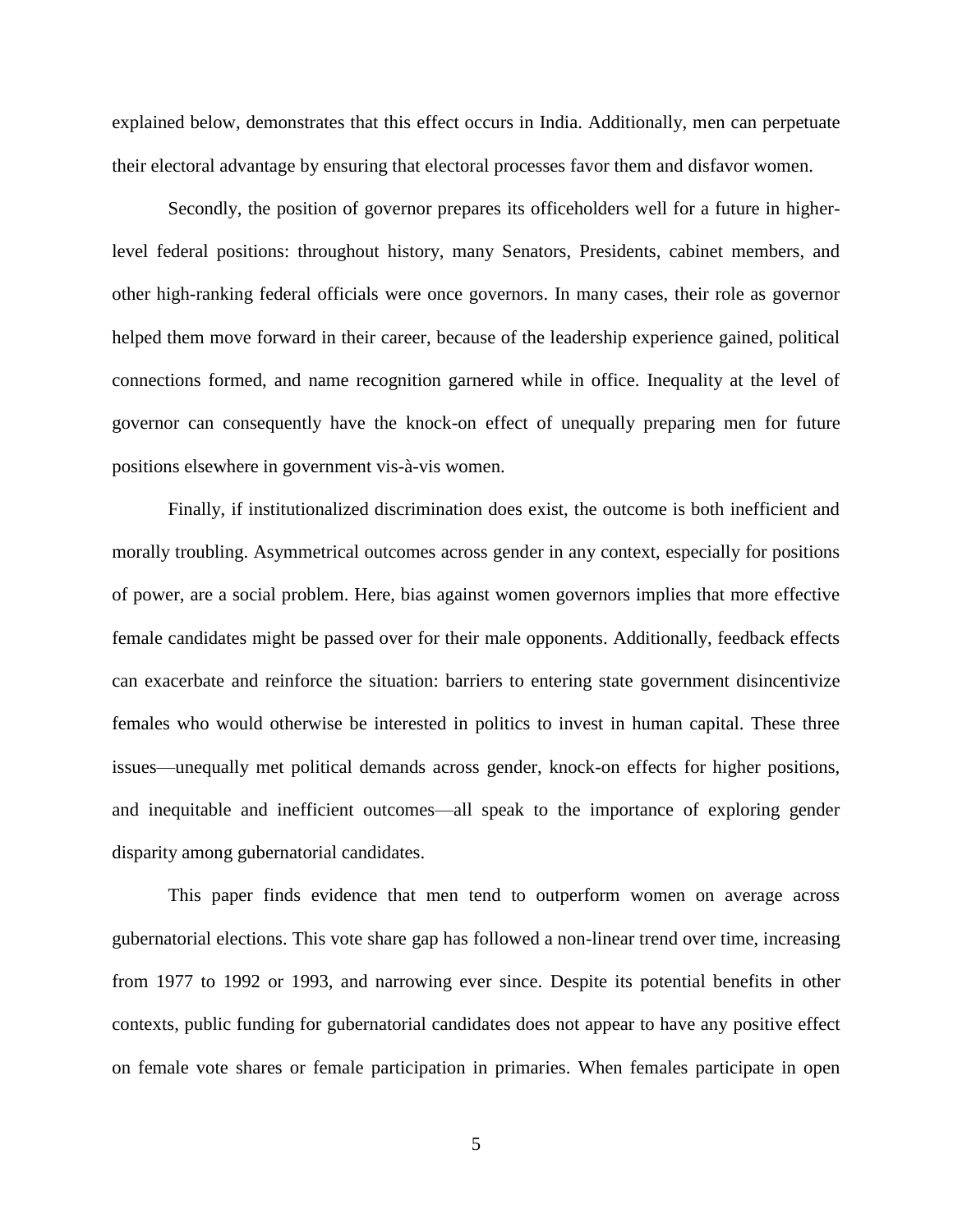general elections, they tend to perform as well as when they are incumbents and over 8.3 percentage points better than when facing a male incumbent. Moreover, open primaries are shown to draw in more females than primaries with an incumbent, although the gender composition of the primaries does not change. Female challengers in general elections also enjoy on average a 1.7 to 1.9 percentage point vote share increase when they increase their share of total spending in the election by 10%. The results point to the potential gender equity gains that could result if states enacted or enhanced their current gubernatorial term limit laws and helped challengers raise sufficient funds.

## **2. Literature Review**

Much of the literature on American female electoral outcomes comes from the field of political science. Here, scholars have examined the causes and consequences of political underrepresentation of females in politics at a theoretical level, often analyzing issues of culture, institutions, legitimacy, and sex-role socialization (e.g. Sabonmatsu 2002; Windett 2011). Although these papers' theoretical claims may have merit, the most relevant literature for this exercise employs technical, testable approaches, given their explanatory power. Many economists (or economic-minded political scientists) have tackled similar questions of disparity while incorporating rigorous econometric techniques. Although their methodology sometimes fails to answer the broader social questions broached by political scientists, it nonetheless estimates precise measures of underrepresentation and voter choice.

Two distinct strands of thought are evident in the literature that assesses unequal female representation in government. One analyzes the way institutions and electoral processes are set up, and how they preclude female success at the ballot box. Welch et al. (1985) find that, controlling for party, urbanization, and incumbency status, women are equally likely to win U.S.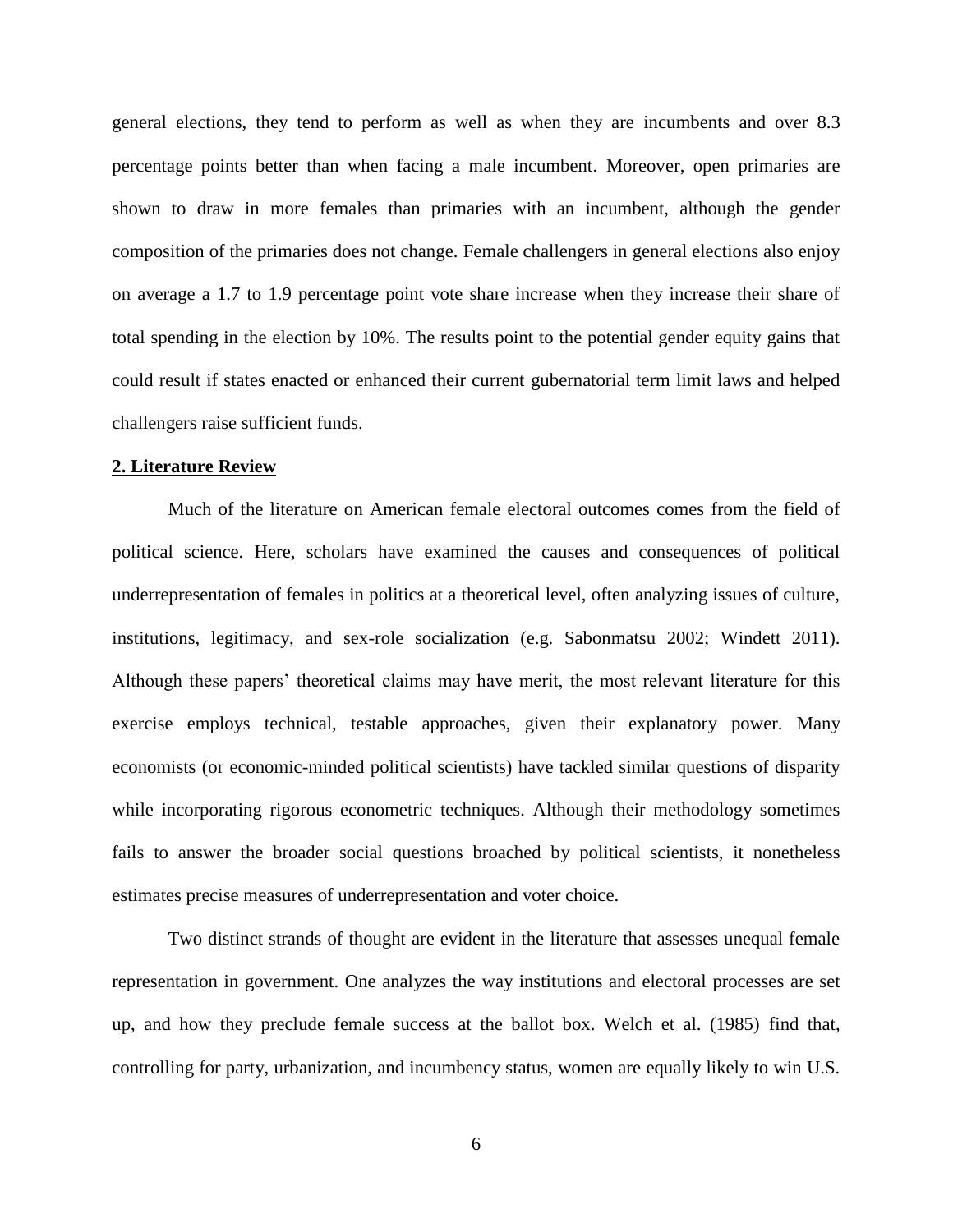Congressional elections as men. Underrepresentation persists because the advantage that (predominantly male) incumbents enjoy, and because of the dearth of female candidates who enter elections. If women could be convinced to run for more open seats, they argue, proportionally more would be voted into office. Andersen and Thorson (1984) reach similar conclusions about the role of incumbency in systematically preventing women from entering Congressional office. Their model's results predict that even doubling the number of female nominees will not lift their representation in office much, because of incumbents' advantage. Increasing incumbent turnover, on the other hand, would substantially assist women vying for office. These conclusions, taken with Welch et al.'s (1985), suggest that increased female representation will occur most rapidly if women target open seats. Their analyses also imply that term limits might equivalently reduce gender disparity, since term limits increase the frequency with which open seats appear.

Lee (2008) tests this issue of incumbency advantage more directly. Although he does not analyze the effect of gender, Lee employs a regression discontinuity approach to estimate the advantage that candidates from incumbent parties in U.S. House elections enjoy. Incumbent party advantage is slightly different than incumbent candidate advantage, which is a focus of my research, because the latter effect is a subset of the former. Regardless, his findings are relevant because the two concepts are similar. In fact, incumbents tend to run for reelection 88% of the time, so the incumbent party advantage is usually identical to the incumbent candidate advantage. Lee's results show that if a candidate's party barely won the previous election, he will receive between 7 and 8 percentage points more in the current election that if his party barely lost. This corresponds to a 45 percentage point increase in the probability of winning. As most incumbent candidates are male, this incumbency effect ought to be distinguished from a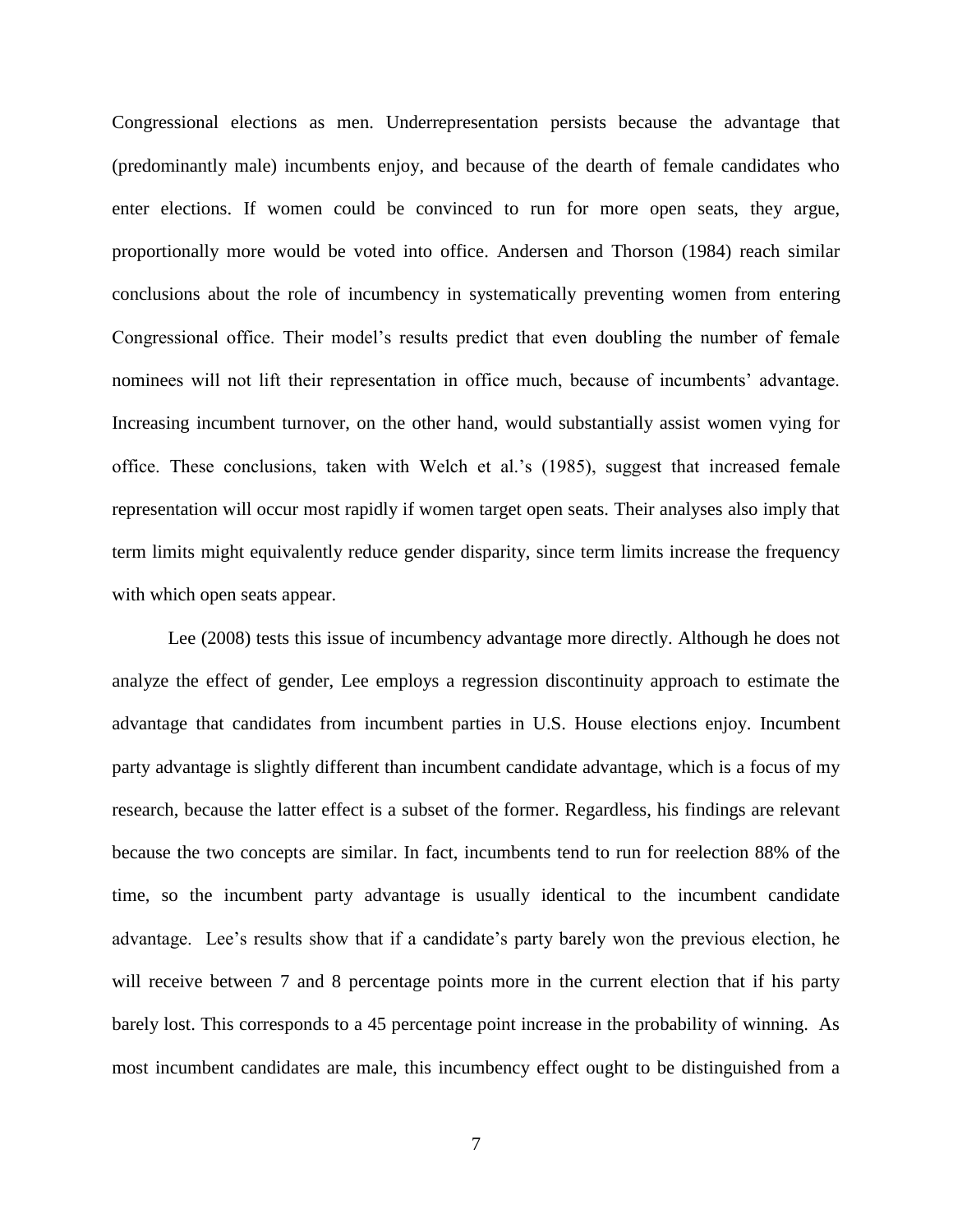gender effect. I pay special attention to the possible entanglement of the two in the results section below.

U.S. House elections might be systematically different than gubernatorial elections, however: gubernatorial elections involve entire states, whereas House elections occur in smaller, typically more homogenous congressional districts. To understand the wide range of electoral successes for female gubernatorial candidates across states, Oxley and Fox (2004) employ a model that quantifies four general social characteristics within each state: its political system, party recruitment processes, candidate supply, and gatekeeper demands. Most notable for my research, they find that the supply of female candidates is the most influential out of the four broad measures in predicting the number of women candidates and the number of women officeholders. As shown below, public funding does not expand the supply of candidates but open elections do. Therefore, increasing the number of open elections through term limits might increase the number of female governors. Those states which have a higher than average percentage of female lawyers and lower than average moralistic and traditional cultures should see a higher supply of female candidates in races for governor.

Windett (2011) considers a similarly defined "female socio-political subculture" within each state to measure its effect on female candidate success specifically for gubernatorial races. His findings echo Welch et al. (1985) and Andersen and Thorson (1984) in that open seat elections have a statistically significant effect on predicting whether primaries feature a female candidate. My research goes one step further, showing that open seat general elections help predict whether a Democratic (but not Republican) female will appear in the general election. Additionally, he shows that a state's cultural history and attitude towards gender equality are robust predictors of the frequency with which females run for governor and win. Over time, he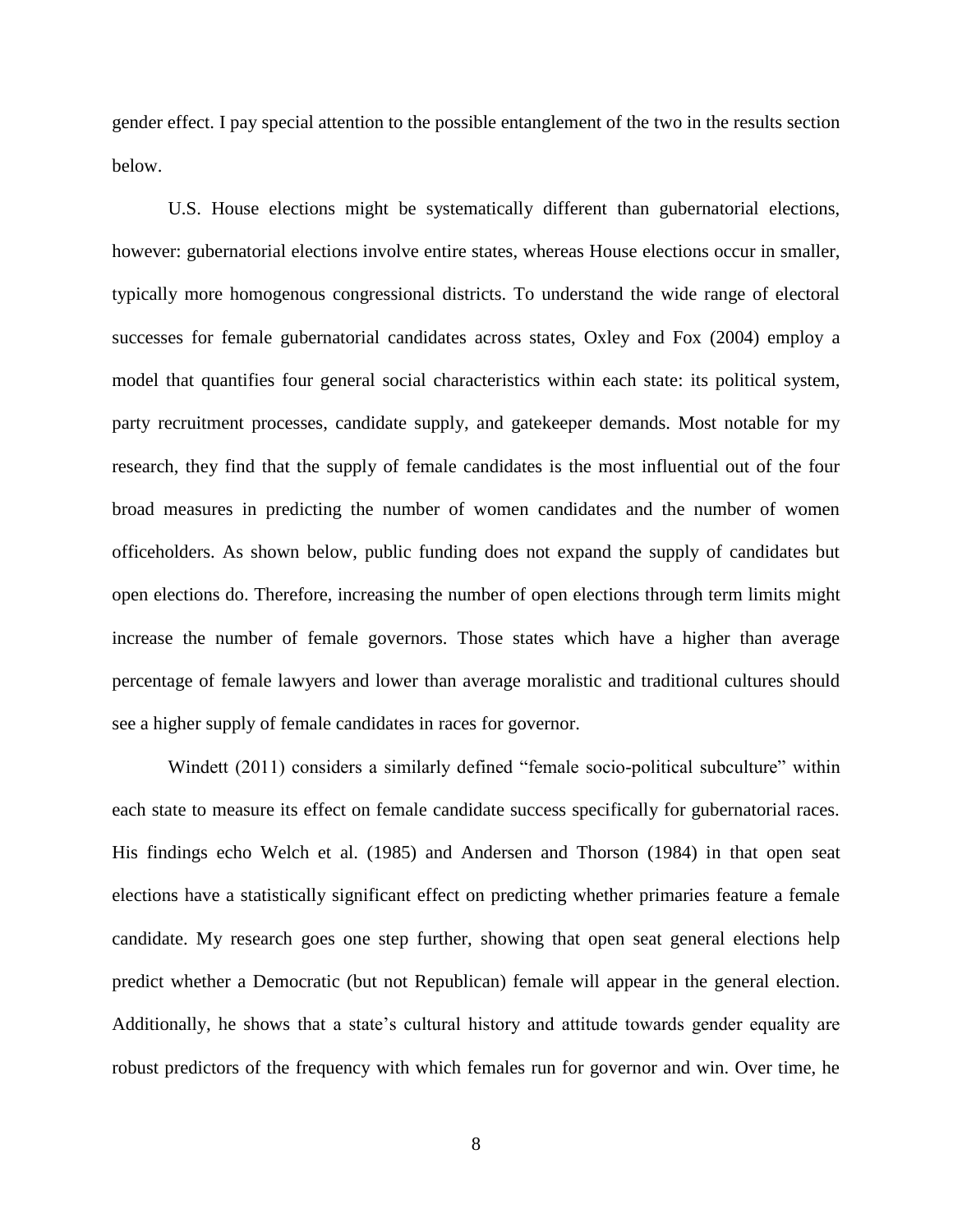predicts that the interstate difference will fade, and women's experience across states will not be as varied. Given the importance of state culture in determining female participation and success, Windett's (2011) findings imply that my specifications should employ state fixed effects to prevent unobservable cultural characteristics from biasing my results.

The second relevant line of inquiry in the literature explores biases specific to the voting bloc, which addresses the issue of gender discrimination. In her paper exploring how stereotypes and bias affect female politicians, Lawless (2004) conducts a survey and finds strong evidence of gender bias when voters evaluate candidates; that is, men and women in office have different perceived strengths. When war, foreign policy, and terrorism are made salient—as they were following the attacks of September 11, 2001—Lawless's model predicts that women running for President are disadvantaged compared to otherwise equal men. This suggests, at least for national elections, voters employ biases when making decisions at the ballot box. Dolan's (2008) paper demonstrates that biases such as these are not uniform across the population. Although voters tend to favor own-sex candidates, this effect differs across party: it is accentuated when the candidate is a Democrat and muted when a Republican. Taken together, Dolan's (2008) and Lawless's (2004) results illustrate that gender bias exists among voters, but it is not uniform across voters or across political environments.

Several findings from India indicate that increasing gender parity in office have broader social benefits, although their relevance may be limited given the substantial differences between Indian and American political environments. Chattopadhyay and Duflo (2004) and Beamen et al. (2012) both take advantage of a natural experiment in India. A constitutional amendment in 1993 required a third of all chief positions to be reserved for women, randomly applied across villages. The former paper found evidence that women invested in infrastructure more demanded by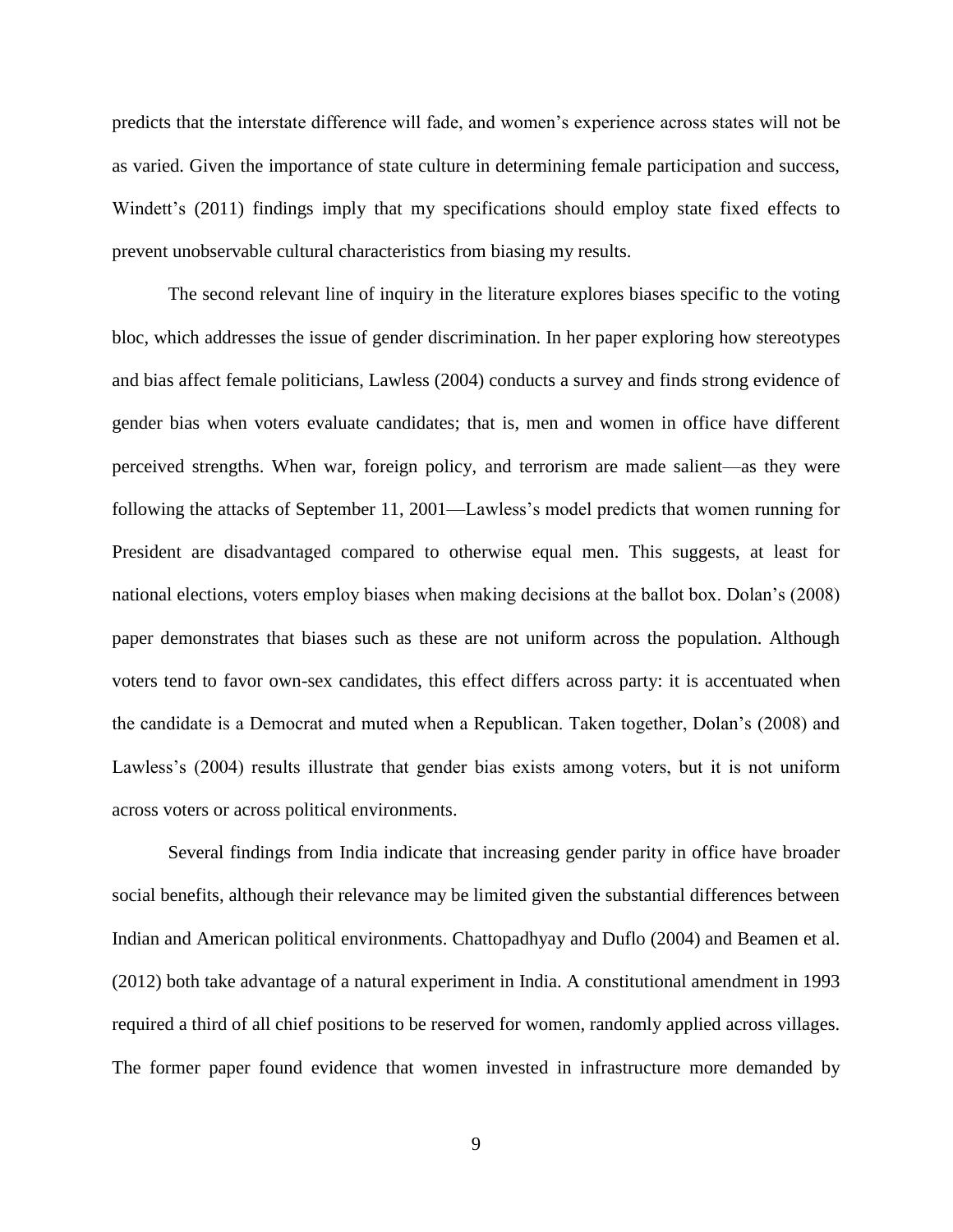women than men. This result suggests that, at least in the two states studied in India, women and men in office pursue policies favored by constituents who share their gender. The latter paper provides evidence of a "role model effect." The authors compared parents' aspirations for their children, children's own aspirations, and children's time use and educational outcomes across villages. Gender gaps existed in villages where the position of chief was never reserved for a female. In the other villages, however, the gaps were often reduced. For example, the difference between grade completed for boys and girls dropped in these villages relative to villages without seats reserved for women. The authors conclude that when a woman leads a village, she provides a role model for the female children in her village, who subsequently raise their aspirations (as do their parents) and invest in themselves. This suggests that girls lacking role models of women in political power suffer relative to boys. Nevertheless, it is important to note that these papers analyze India's culture and political structure, which is distinct from America's. One must therefore take these findings with a grain of salt when hypothesizing the positive impact from increasing female gubernatorial representation on youth in the U.S.

Most relevant to my research is Werner and Mayer's (2007) analysis of the interaction between public funding and gender in state legislature races. In Maine and Arizona, two places that had recently enacted public campaign finance legislation, the authors show that "clean elections" affected neither the gender makeup of state primaries nor the gender makeup of the state assemblies themselves. These results align with the findings presented below. The focus of their paper then shifts to predicting the likelihood of accepting public funds for election. For state house races, being female positively predicts whether a candidate will take advantage of public funding. The result is statistically and economically significant, but the effect disappears for state senate races.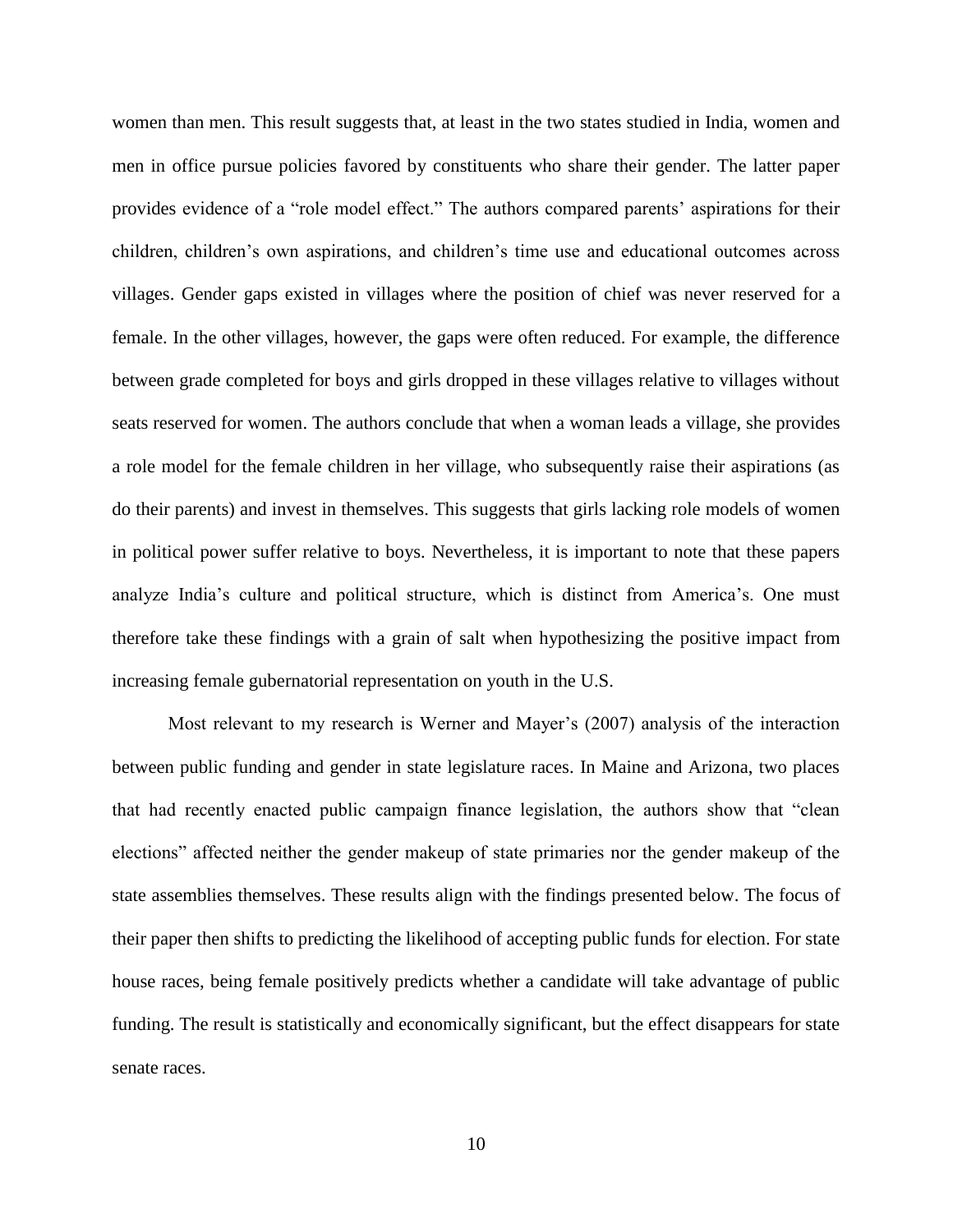Much of the literature on gender equality in state elections has analyzed female performance in legislative elections and their subsequent representation in the legislature. This paper will add to the field by focusing on gubernatorial gender disparities, an area that has received less attention. In doing so, it will highlight the similarities and differences between the two branches, with regards to female electoral outcomes. Furthermore, by testing two policies, it will evaluate the role each play in ensuring equal electoral outcomes across gender. Its findings will be meaningful for practitioners and academics alike.

## **3. Data**

#### 3.1 Data sources

The data for this paper comes from several different sources. Additional supplementary sources were sometimes used, and they are noted throughout the text. The following details the most important ones.

## *Gubernatorial Campaign Expenditures Database*

Beyle and Jensen's [D1] Gubernatorial Campaign Expenditures Database make up the bulk of data in this study. The two scholars have compiled information on gubernatorial candidate expenditures for both primary and general elections across all 50 states dating back until 1977. (More data is available as far back as 1968, but it is not as complete.) The dataset includes information on a given candidate's name, state, party, primary election spending, general election spending, primary election vote share, and general election vote share. A variable that denotes the candidate's previous occupation is also included, although is missing in many cases. The dataset is organized by year. Beyle and Jensen aggregated this information from publicly available publications, and they cite their primary sources in the codebook of the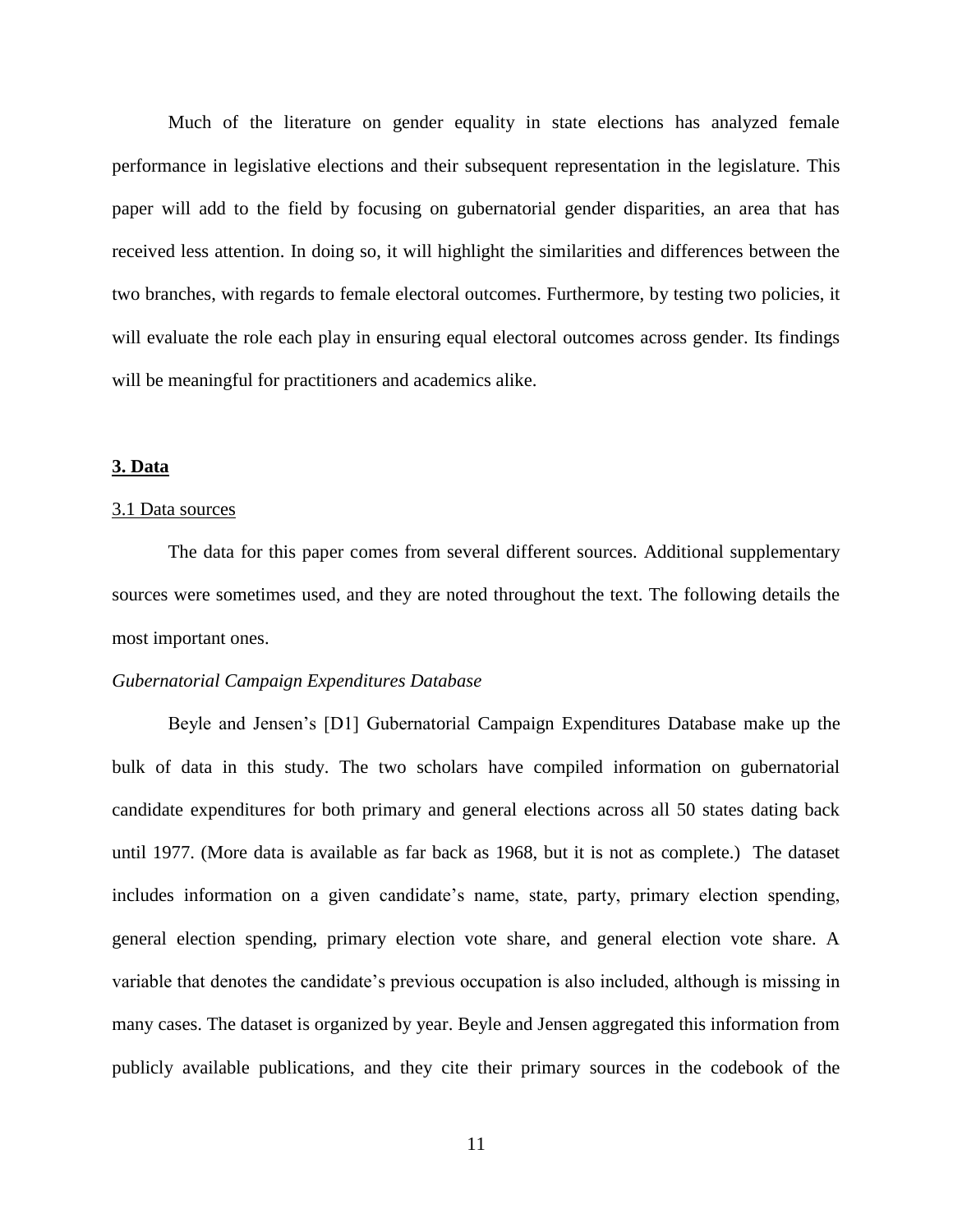dataset. The sources are too various to name here, but include the Congressional Quarterly Weekly Report and the office in each state that oversees election reports.

# *Congressional Quarterly's Guide to U.S. Elections*

The Gubernatorial Campaign Expenditures Database lacks vote share information on a handful of state elections. Congressional Quarterly's *Guide to U.S. Elections*, 4<sup>th</sup> ed. [D2] fills in these gaps, providing general election vote share data for the candidates of these elections.

# *Center for American Women and Politics*

At Rutgers University, the Eagleton Institute of Politics runs the Center for American Women and Politics (CAWP), which provides a wealth of current and historical information on women at all level of politics. Their fact sheet entitled "Women Candidates for Governor 1970- 2008" [D3] identifies all general election races involving a female candidate. Moreover, the fact sheet describes whether the female was challenging an incumbent, running for an open seat, or defending her seat as an incumbent.

#### *CommonCause.org*

CommonCause.org [D4] is a nonpartisan advocacy group whose self-described aim is to help citizens "make their voices heard in the political process and...hold their elected leaders accountable to the public interest." To this end, they pay close attention to campaign contributions' effect on policy. Their website summarizes the public campaign finance environment across states. In addition, the website lists the links to these states' enforcement agencies and the text of the law. Also available for several cases is the year in which the law was passed.

#### *National Conference of State Legislatures*

12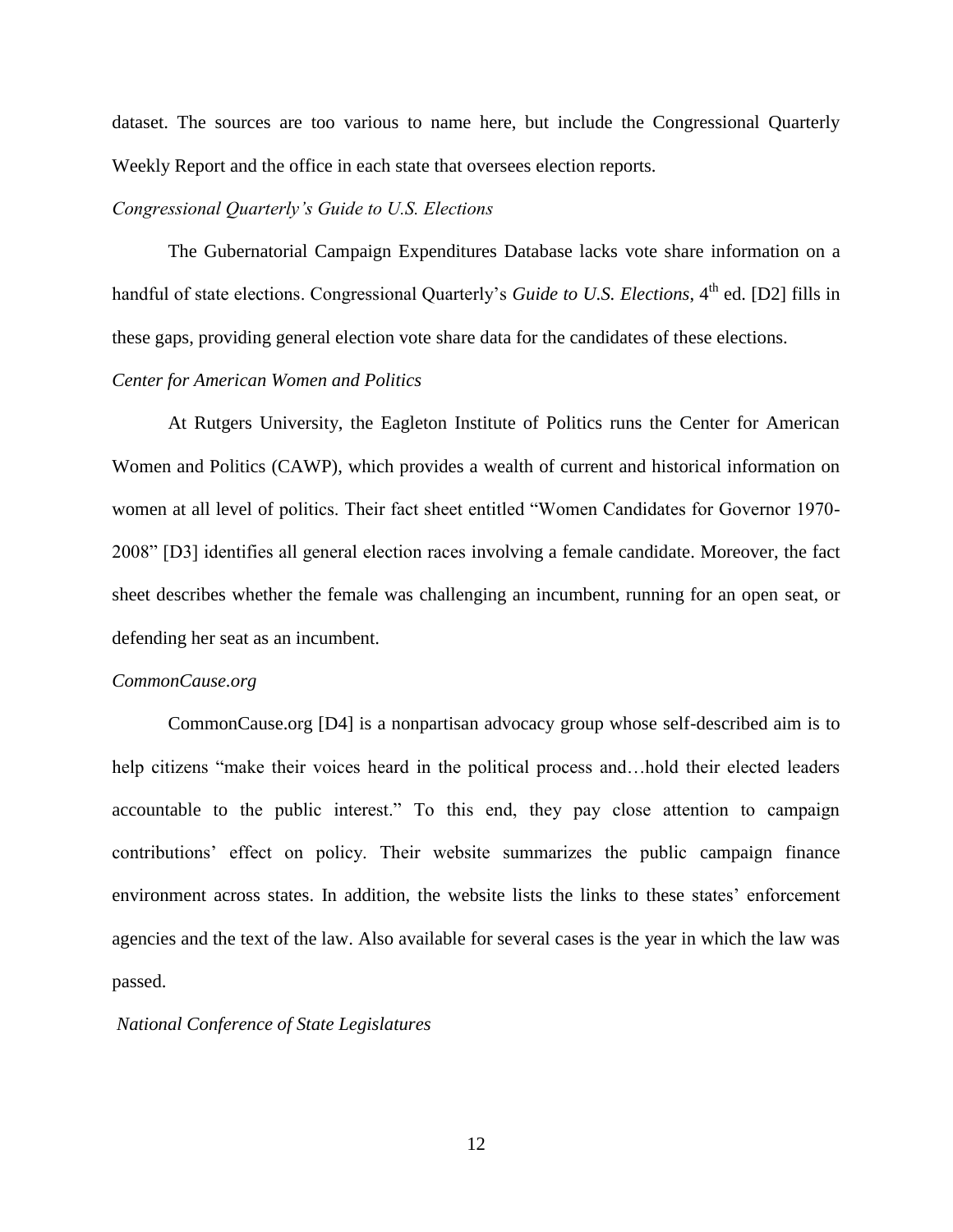Although this organization [D5] focuses on state assemblies, it provides details on the type of public financing laws across states. In this sense, it supplements and verifies the data from CommonCause.org [D4]. Moreover, this resource has information on the specific type of public funding programs, denoting whether a state's program provides full or partial funding for candidates' campaign expenditures.

#### 3.2 Data and Descriptive Statistics

The data contains statistics on 424 general gubernatorial elections in the US and their respective primaries, dating from 1977 through 2009. Most of the 50 states have quadrennial elections, though several change from biennial to quadrennial at some point in this date range (Table 1). The most popular year to have an election is two years off of the presidential election cycle (i.e. 1978, 1982, 1986,...), which is when 36 states currently hold their elections (Figure 1). Although each observation in the raw data set is a candidate, I aggregate this information to the election level for most of my analysis. In total, there are 3,523 candidates in the data, representing the entire universe of primary and general election candidates over this 33 year time period. Of the 3,523 candidates, approximately 24% appeared in—and received at least 20% of the vote in—their respective general election (Table 2). Those candidates who received less than 20% of the general vote are not counted as general election candidates in my analysis for several reasons. For one, the election data taken from the Congressional Quarterly's *Guide to U.S. Elections* [D2] only have information for candidates receiving over 5% of the general vote. To maintain consistency, therefore, I forced any general candidate's vote share in my existing data to zero if it was less than 5%. Additionally, those candidates who received between 5 to 20% of the vote were generally fringe candidates or irrelevant to the race. They were not likely to be viable contenders. Public campaign financing laws and term limits would have done little to increase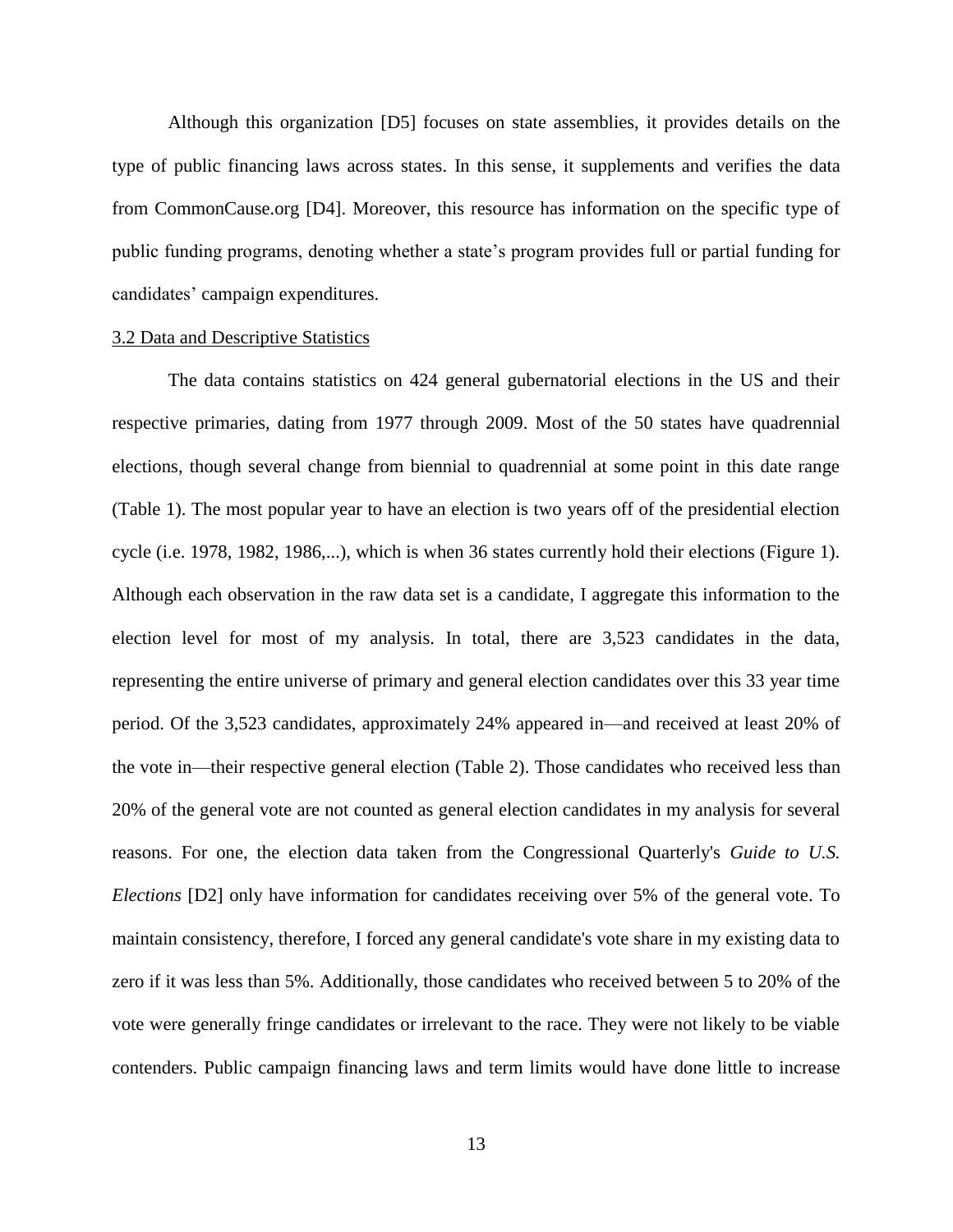their chances of winning. Once candidates receiving under 20% of the vote are dropped from my sample, I reweight the vote shares for the remaining "contending" candidates such that they add to 100%. For example, if three candidates entered a general election and received 45%, 45%, and 10% of the vote, I dropped the candidate receiving 10% and tagged the election as a two-person election. Finally, I reweighted the remaining candidates' vote shares from 45% each to 50% each.

Because candidate gender was only available for general election candidates, I had to manually denote primary candidates' gender. Of these, women comprised at least 10.6% of the pool. The gender of another 2.4% of the pool is indeterminate, making this 10.6% figure a lower bound. The CAWP fact sheet [D3] allowed me to identify the gender of every general election candidate. Of general election candidates, the composition is quite similar—women comprised 10.4% of the pool, and men the remaining 89.6% (Table 3).

Between 1977 and 2009, 40.5% of all primary candidates were Democrat and 35.7% were Republican (Table 4a). The remaining 23.8% were either Independent or a third party (the two types of candidates are treated as members of the same "non-major party" group). Restricting the scope exclusively to general elections, the share of third party and independent candidates in the candidate pool dropped dramatically to 1.6%. This occurred because relatively few of these candidates mustered enough support to gain at least 20% of the general vote, preventing them from being counted as general candidates in accordance with my methodology. Democrats and Republicans split the remaining general candidates evenly, representing 49.4% and 49.0% of the candidates respectively (Table 4b).

Looking across all primary candidates, women represented a relatively large proportion of third party and independent candidates (at least 13.6%) and small proportion of Republican candidates (at most 9.0%) (Table 5a). Because the gender of a small part of the sample is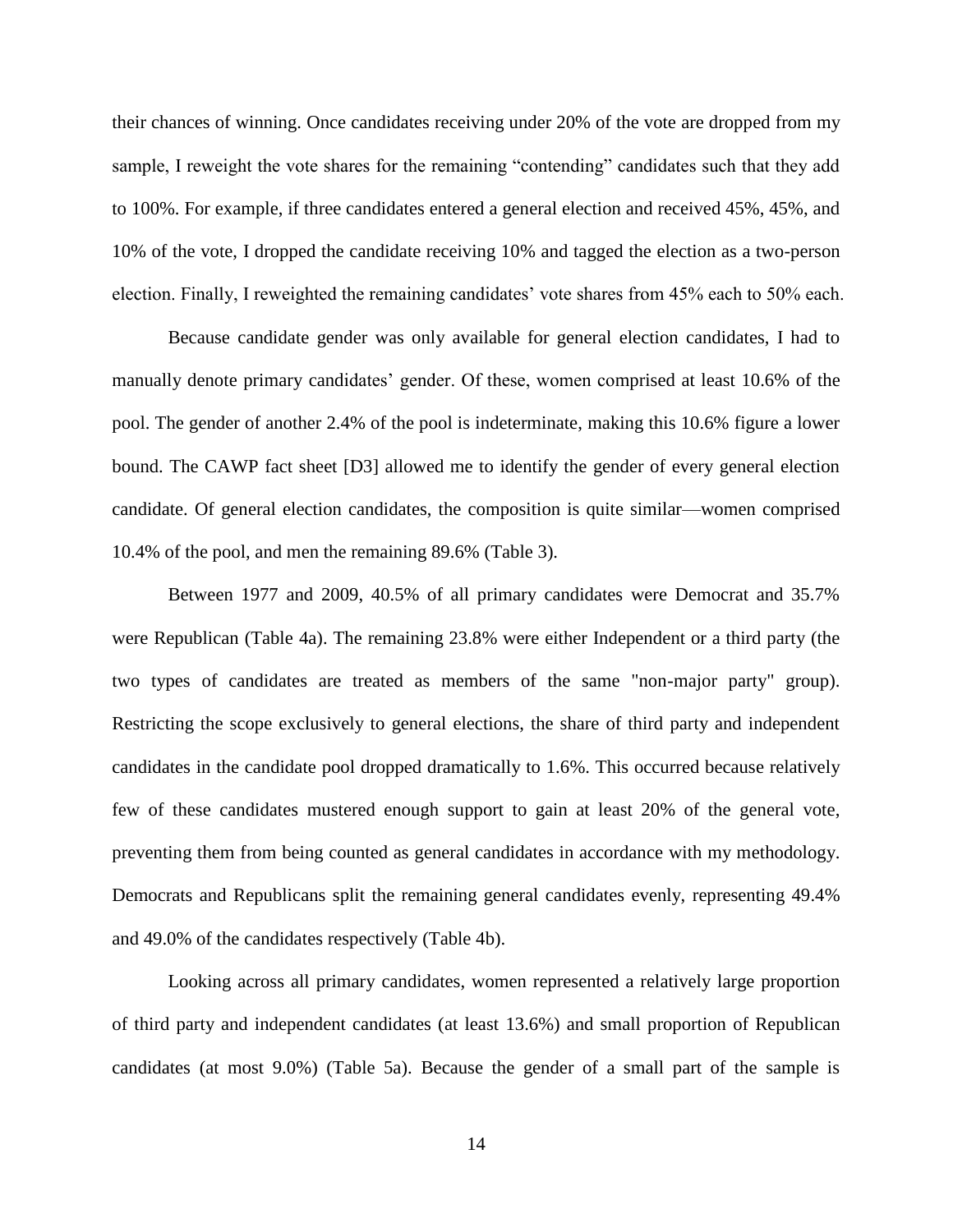unknown, these percentages cannot be pinned down precisely. Looking within gender, one interesting characteristic is evident: at the primary level, more women were third party and independent candidates than were Republicans (30.5% to 26.2%). For men, that distribution was 22.4% to 37.4%. Regardless, a plurality of primary candidates within each gender were Democrats. Slightly different results appear for general elections (Table 5b). Women were relatively better represented as Democratic candidates (13.5%) than as Republicans (7.4%) or third party/independent (7.1%). Looking within gender, a man was more likely to be a Republican (50.7%) than a Democrat (47.7%). The reverse was true for females, by a wide margin: 64.0% were Democratic candidates, and 34.8% were Republican.

As would be expected, the vast majority of the 424 general elections—95.1%—featured only two candidates that received at least 20% of the vote (Table 6a). Candidates receiving below 20% are not considered, as mentioned above, since they are an unlikely threat to win the general election. The remaining non-two-person elections had either one candidate (1.7%) or three candidates (3.3%). Looking only at the two-person elections, just two of them, or 0.5%, featured two female candidates (Table 6b). 19.6% pitted a man versus a woman, and the remaining 79.9% featured two men. Every single two-person election featured two candidates from the major parties. If a third party or independent candidate ran in these two-person general elections, he received less than 20% of the raw vote. Most candidates—73.8%—in three person elections received less than 40% of the reweighted vote (Table 7).

239 candidates, representing 6.8% of all primary candidates and 28.0% of all general candidates, were incumbents and ran in the general election (Tables 8a and 8b). 18 incumbents were defeated in their own party's primary and failed to advance to the general election. This is a relatively rare occurrence, happening to only 7.0% of incumbents who chose to stand for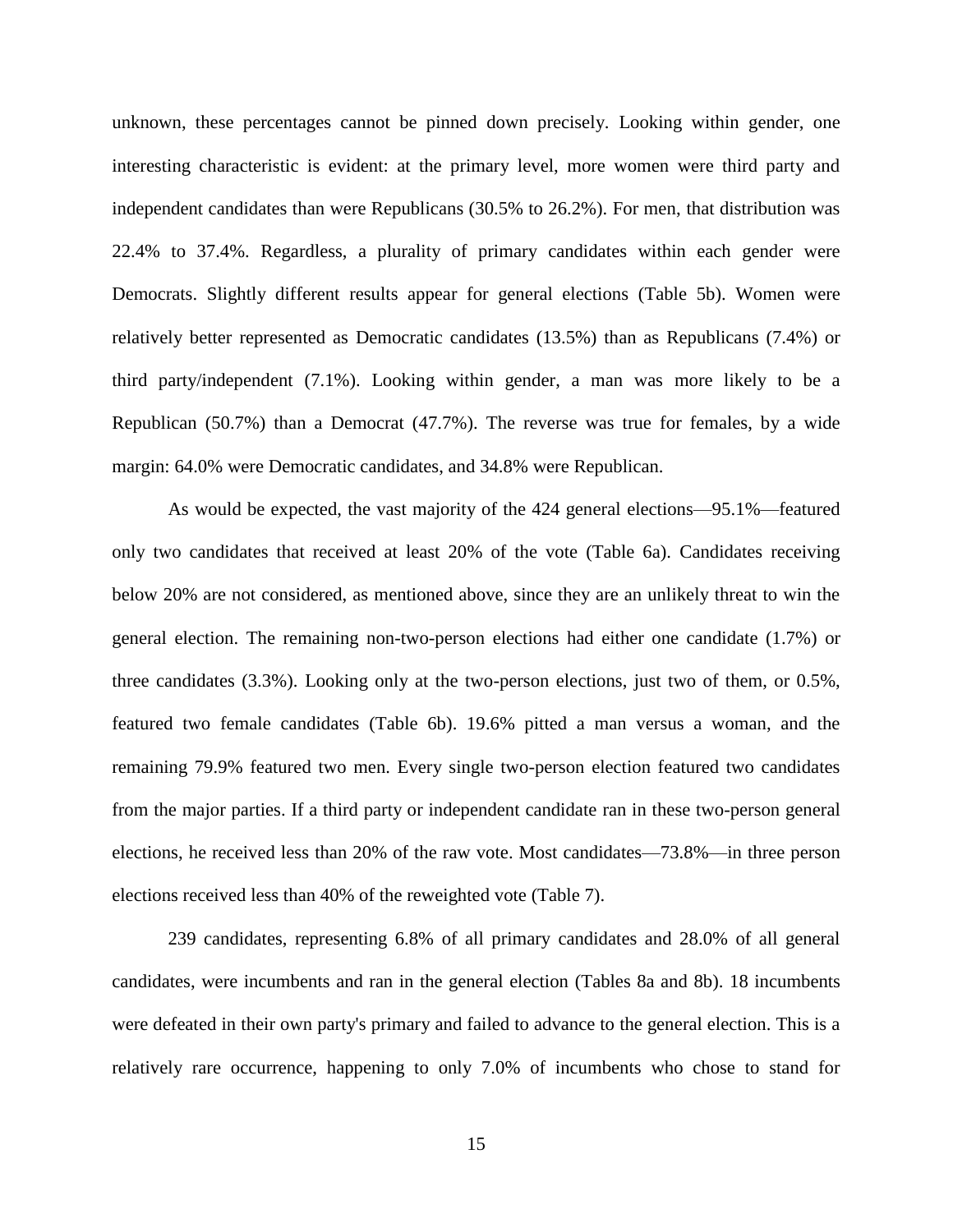reelection. Therefore, a total of 257 incumbent candidates entered their state's primary elections. One conclusion to draw from this information is that incumbents had an extremely high chance of making it beyond the primary round, conditional on their choice to run for reelection. A challenger, on the other hand, must fight two significant battles: one in the primary, against a field of other non-incumbents, and another in the general election, against an established incumbent. This fact—that incumbents entering the primary are quite likely to advance to the general election—complements Lee's (2008) finding that candidates from the incumbent party perform better than otherwise similar candidates from the non-incumbent party in general elections. This issue of incumbency is discussed further in the results section.

Turning now to male and female vote shares, Table 9a demonstrates that women received a lower proportion of the vote across all general elections, 50.0% to 46.1%. Omitting non-major party candidates, men continued to outperform women by a similar margin: 50.2% versus 46.4% (Table 9b). Splitting these figures into party, the gender gap persists. Republican, Democrat, and third-party/independent women all still underperformed men within their own party (Table 9c). These tables suggest that female underperformance relative to men was not symptomatic of one party in particular.

Focusing only on one male vs. one female elections—which do not feature any third party or independent candidates—women still lagged behind men (Table 10a). They received over 5 points less than men on average (52.6% to 47.4%). Women's unequal vote shares vis-à-vis men exist within party. Interestingly, races with a female Democrat facing a male Republican were closer on average than a female Republican facing a male Democrat (Table 10b). These one male vs. one female elections had another wrinkle when including the effect of incumbency. Women performed better when running in an open election, compared to an election with an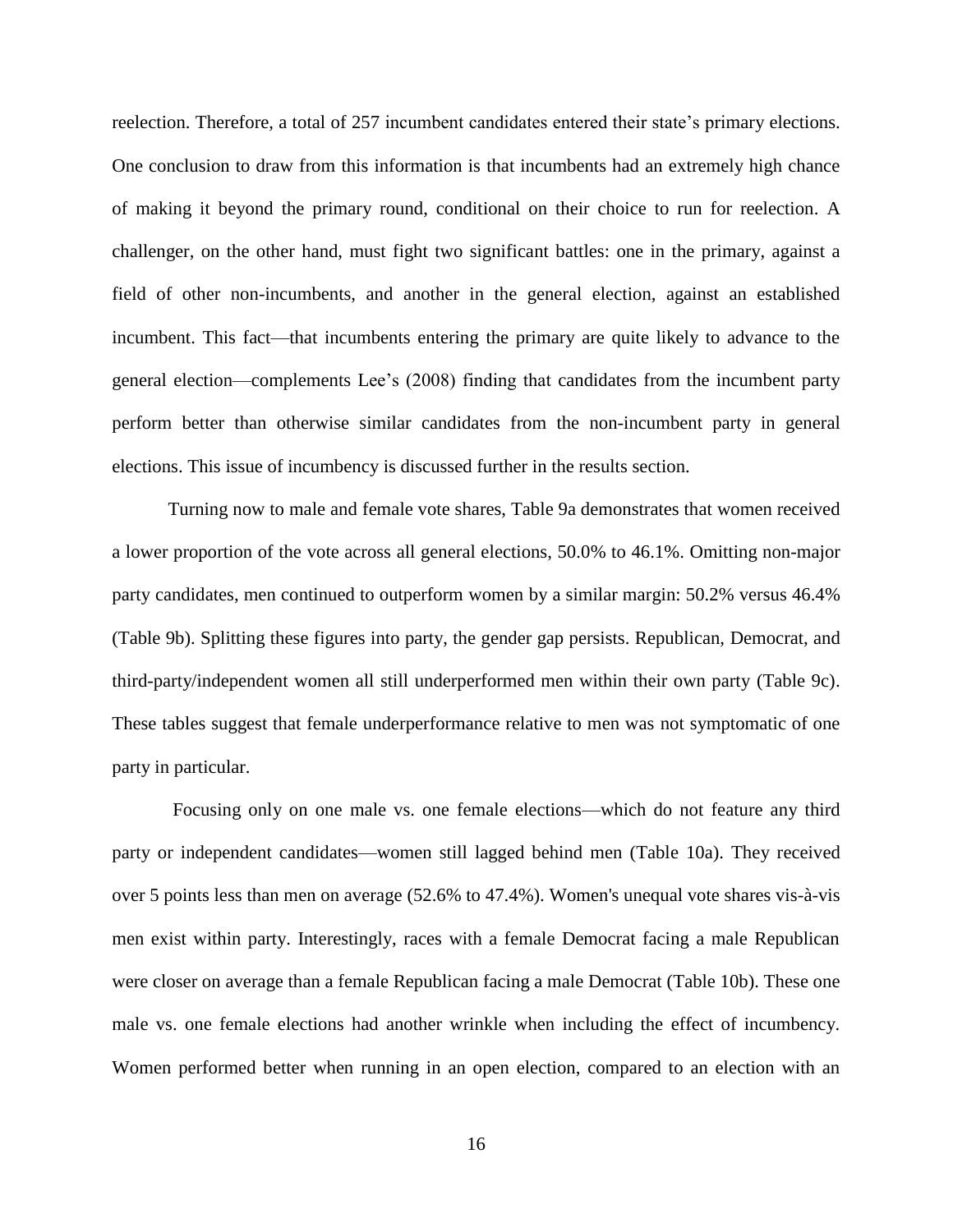incumbent, shown in Table 11. This phenomenon, analyzed in the results section, likely occurs because more incumbents are men than women, so men are typically the beneficiaries of the incumbency advantage. As anticipated, incumbents solidly outperformed challengers by a 12 point margin, supporting Lee's (2008) findings (Table 12a). Moreover, incumbent males received a higher vote share than incumbent females, and challenger males did better than challenger females (Table 12b). On average, male incumbents defeated their female challengers by over 20 points, but female incumbents barely defeated their male challengers by 14 points. A woman tended to get the most votes as a Republican incumbent, and the least as a Republican challenger (Table 12c).

I now turn to the issue of public funding, again focusing only on one male vs. one female general elections. On average, the gap between women and men's vote share was slightly smaller in elections featuring public campaign finance laws, compared to elections without similar laws (Table 13a). It is hard to infer causality, obviously, since a number of unobservables could be driving both, such as the progressivity of a state or a time trend. In the next section, I explore in more depth whether any statistically significant effect of public funding on vote shares. In elections with incumbents, this effect is pronounced. Men outperformed women by a 8.0 point margin without public funding, but this margin dropped to 4.7 points when the laws were in effect (Table 13b). Surprisingly, the gender gap slightly widened in open elections, however. In other words, public campaign finance laws were correlated with a slightly larger average male vote share when looking only at open elections.

## **4. Results**

#### 4.1 Trends over time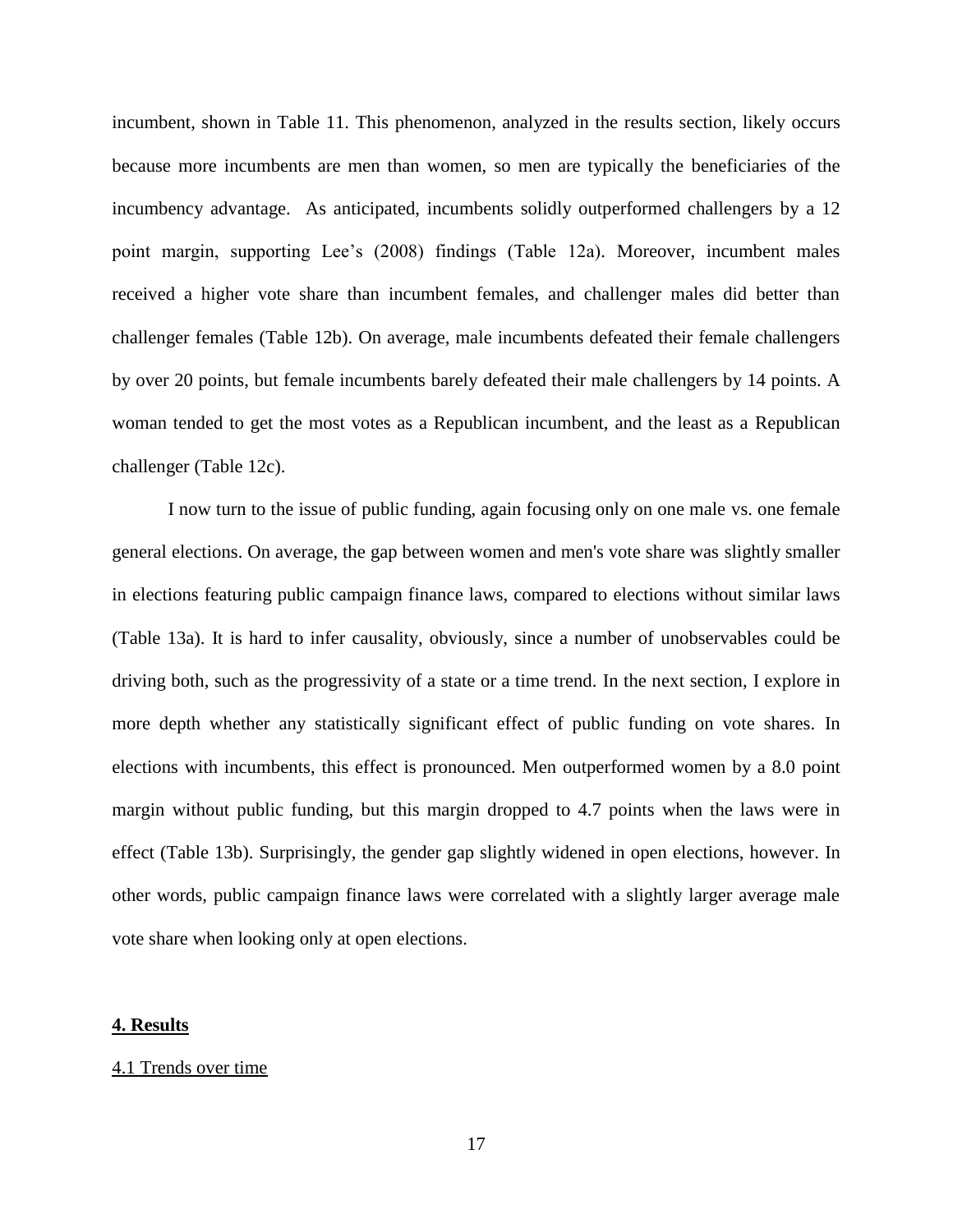Before estimating the impact of policy on female vote shares, it would be helpful to understand how the magnitude of gender disparity has changed over time. Table 14a shows the results from a series of regressions that estimate women's performance with time. Specifically, the dependent variable is the female vote share for a particular two-person (one male vs. one female) general election. The results from columns 1-3 suggest that for two-person elections, women's vote shares have been improving mildly over time at a rate of about 0.2 percentage points a year. This increase is statistically different than zero at the 10% level in column 1, but the significance disappears after adding state fixed effects in column 2 and including party controls in column 3. Under these specifications, therefore, I cannot rule out a lack of female improvement over time.

Shown in Figures 2 and 3, a glance at the residuals from the regressions featured in columns 1 and 2 suggests that a non-linear specification might be more appropriate. In both figures, the error terms are generally negative in the middle third of my time period, and generally positive at the beginning and end. A functional form that allows for a non-linear time trend might therefore be more suitable. Such a method yields the results shown in columns 4-6 of Table 14a. The coefficients imply a convex trend in female vote shares, reaching a low point in either 1992 or 1993. Figure 4 plots the relationship between female vote share and time, which looks generally positive. Furthermore, the lowest female vote shares appear between 1986 and 1999, consistent with the convexity in female vote shares suggested by the results in columns 4- 6. Column 6 also indicates that female Democratic candidates' vote shares have been about 4.4 percentage points higher than female Republican candidates' over time, which is significant at the 10% level.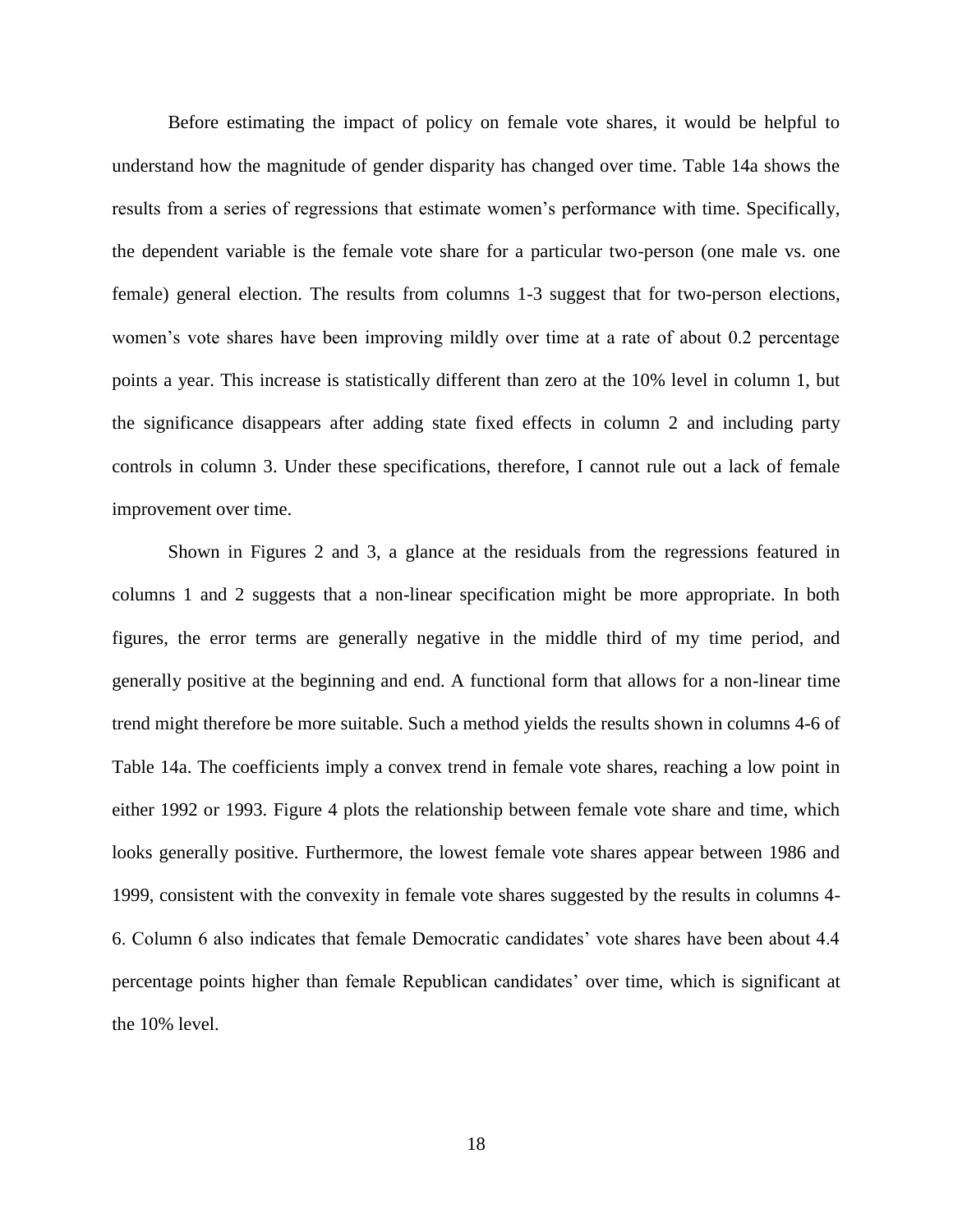These findings are puzzling, since they imply that women's electoral outcomes were worsening for the first half of my sample, on average. Indeed, this finding might be an artifact of my eligibility specifications. As mentioned above, I eliminate any candidate receiving under 20% of the vote and reweight the remaining candidates' vote shares, to more clearly analyze the two-person, head-to-head interactions between prominent male and female candidates. It could actually be the case that women have been improving over time at a linear pace, and that a higher proportion of female candidates early on in my sample received below 20% of the vote, compared to later on in my sample. Throwing these candidates out could have consequently biased my sample. To test this, I include candidates that received between 5% and 20% of the vote and run the same regressions shown in Table 14a. The results of this robustness test appear in Table 14b. Again, under a linear specification, I cannot reject the hypothesis that women's vote shares have been stagnant over time, given the statistically insignificant coefficient estimates in columns 1-3. Rather, even after including these fringe candidates—which include third party contenders—it seems that female performance has been following a convex path over time, as the coefficient estimates in columns 4 and 5 are significantly different than zero at the 10% level. Adding party controls in column 6 decreases the t-statistic on the coefficient estimate of *time* too low to be significant at conventional levels, but this is likely a product of variability in vote shares and a small sample size. Despite this last result, the convexity of female vote shares over time is generally robust across a number of specifications. The non-linear models presented above predict that female vote shares of general election candidates in two-person elections were dropping on average until between 1992 and 1994, before turning upwards.

Table 14c and Figure 5 both give additional evidence that female vote share has a convex shape over time. Across each year in my data, I calculate the average female vote share in that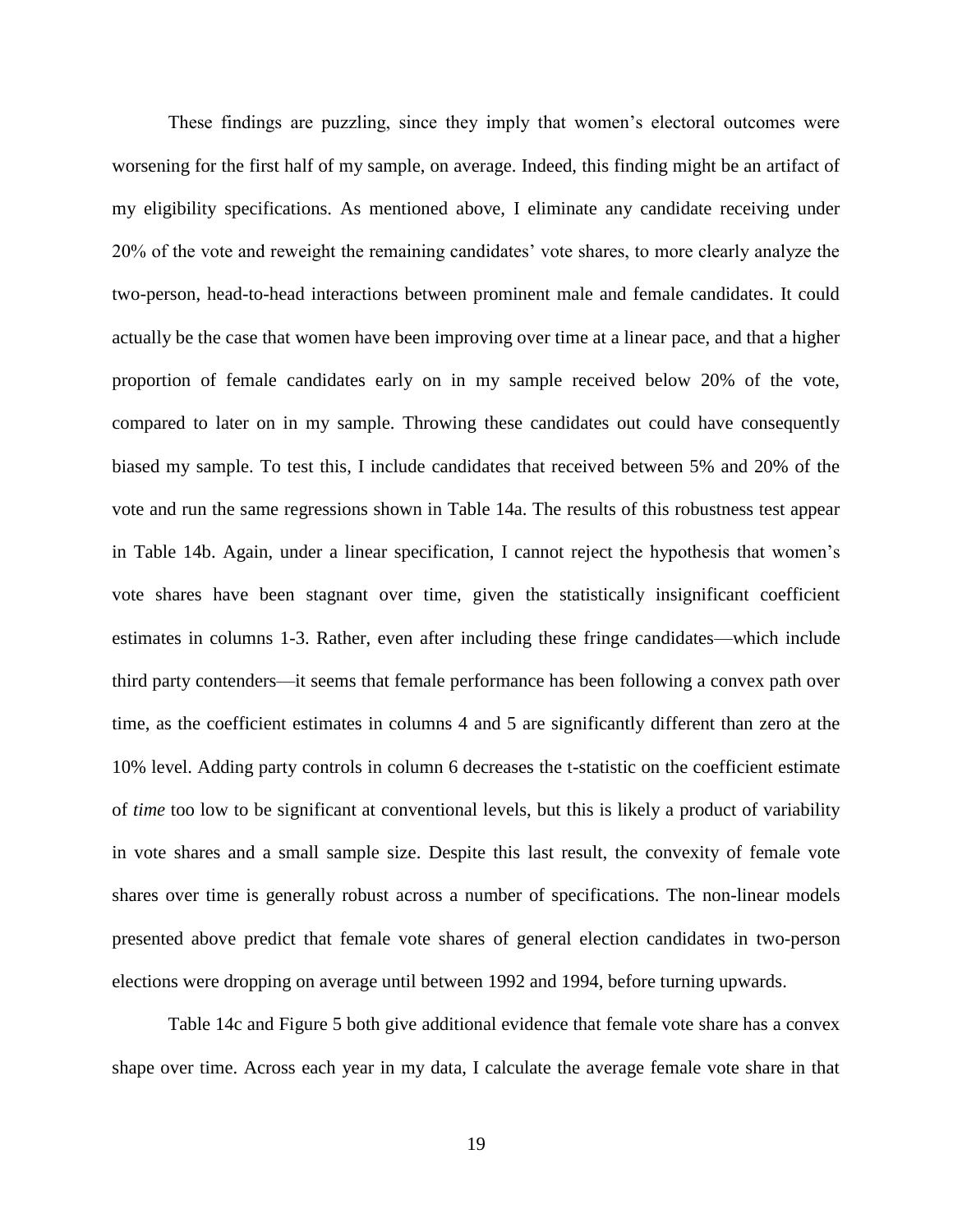year's general gubernatorial elections. Some years, particularly years with only a handful of elections, lack female candidates. Additionally, this exercise gives only a rough depiction of female performance over time, since years with one female candidate are treated the same as years with many female candidates—i.e., as one point on the scatterplot or as one data point in my regression. Despite these caveats, the general convex shape of female performance over time is supported by the coefficient estimates in Table 14c and the scatterplot in Figure 5.

A potential explanation of this convex relationship between female vote share and time is the national political context.<sup>2</sup> From the start of the sample period  $(1977)$  until 1981, the President of the U.S. was Jimmy Carter, a Democrat. In 1981, Ronald Reagan, a Republican, was sworn in, and Republicans controlled the White House until the 1992 election. That year, Democrat Bill Clinton was elected to the White House, where he served until 2001. To the extent that a conservative political climate coincides with poorer female electoral outcomes, these shifts from Democrat to Republican to Democrat again might potentially explain the initial drop in female vote shares, before reversing in the early 1990s. Even if this relationship is not causal, it supports the notion that Americans might generally have favored male candidates during the 1980s, when female vote shares are predicted to be lowest in the sample. Future research could investigate this dip in female vote shares more fully than the cursory hypothesis presented above.

## 4.2 Effects of public campaign finance

Public campaign finance might increase female vote shares in two-person elections if, on average, men have an easier time raising funds or have more personal wealth to spend in an election than women. If candidates are given access to public funds, women might benefit more than men and experience more success. Table 15 displays the results from a series of regressions

<sup>&</sup>lt;sup>2</sup> The following hypothesis was suggested to me by my advisor, Professor Richard Ball.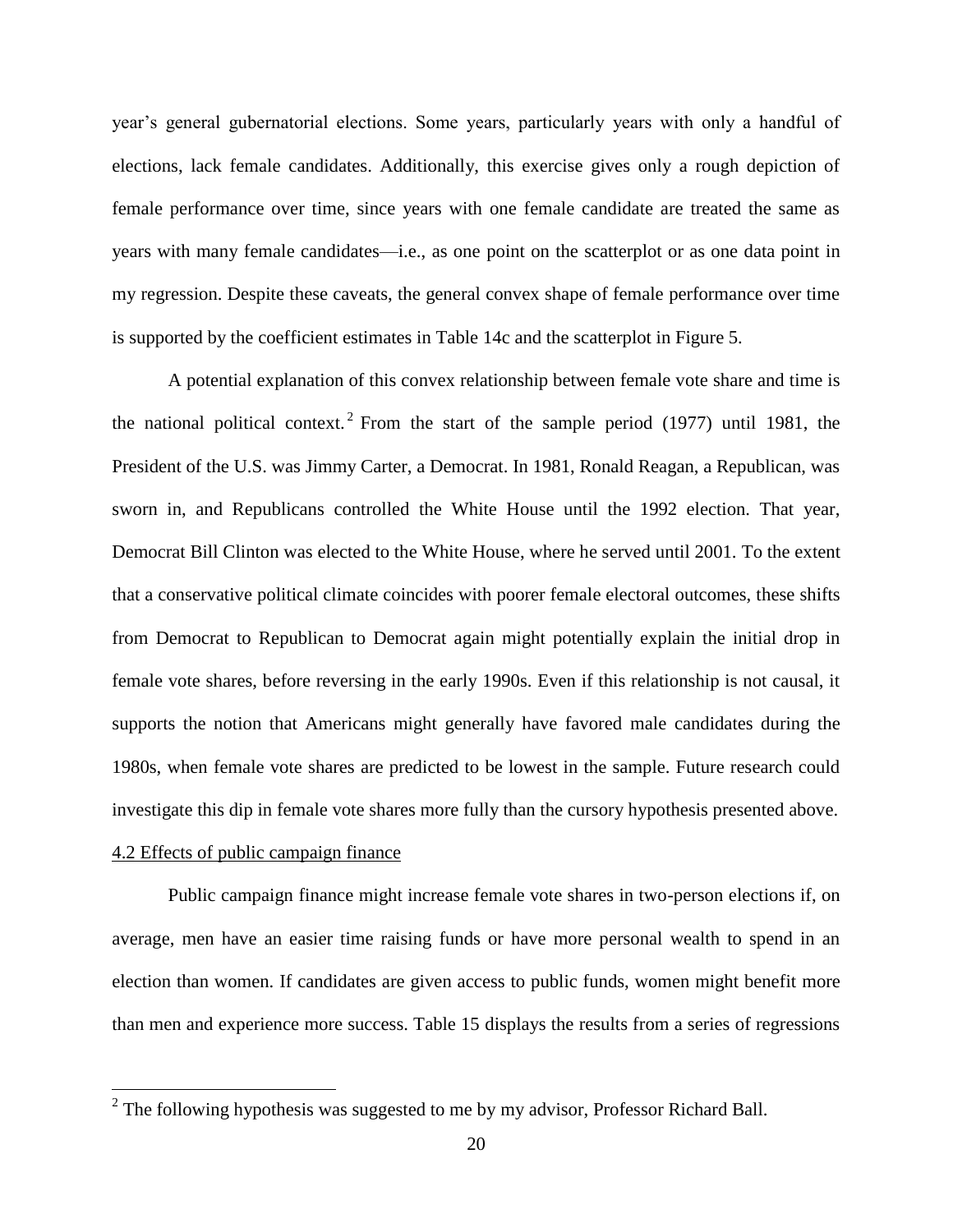designed to test this hypothesis. Across all specifications, the effect of public funding is not statistically different than zero. These findings expand Werner and Mayer's (2007) to all states, specifically that public funding does not significantly impact electoral outcomes differently across genders. Column 1 in Table 15 shows the results of a simple correlational regression between the availability of public funding and female vote share. The coefficient is statistically insignificant, which initially implies that there is no correlation between taxpayer-funded campaign finance and female vote share. After including a party dummy and a party-public funding interaction in column 2, the results remain insignificant. Public funding, however, is endogenous in these equations, since states with state-funded campaign laws might be expected to be more progressive and be more willing to vote for women. Alternatively, this correlation could exist because female governors, once elected, might be more likely to enact public campaign finance laws. In both of these hypothetical examples, public funding does not cause higher female vote shares, so I am forced to employ additional specifications to test for causality.

Between 1977 and 2009, seven states enacted some type of public campaign finance law, one state repealed its law, and another state did both. To account for the issue of endogeneity raised above, I therefore restrict my scope to these states that changed their public campaign finance laws at some point in time during my sample. This method drops states that always had the laws, or never had the laws. The sudden change to the electoral landscape can be used to estimate the effects, if any, of public funding on women's performance. In other words, assigning a causal link between public funding and female vote share becomes more plausible. The results are presented in column 3. Unfortunately, I cannot reach any conclusions from the regression due to sample size constraints: only 18 elections featuring one male and one female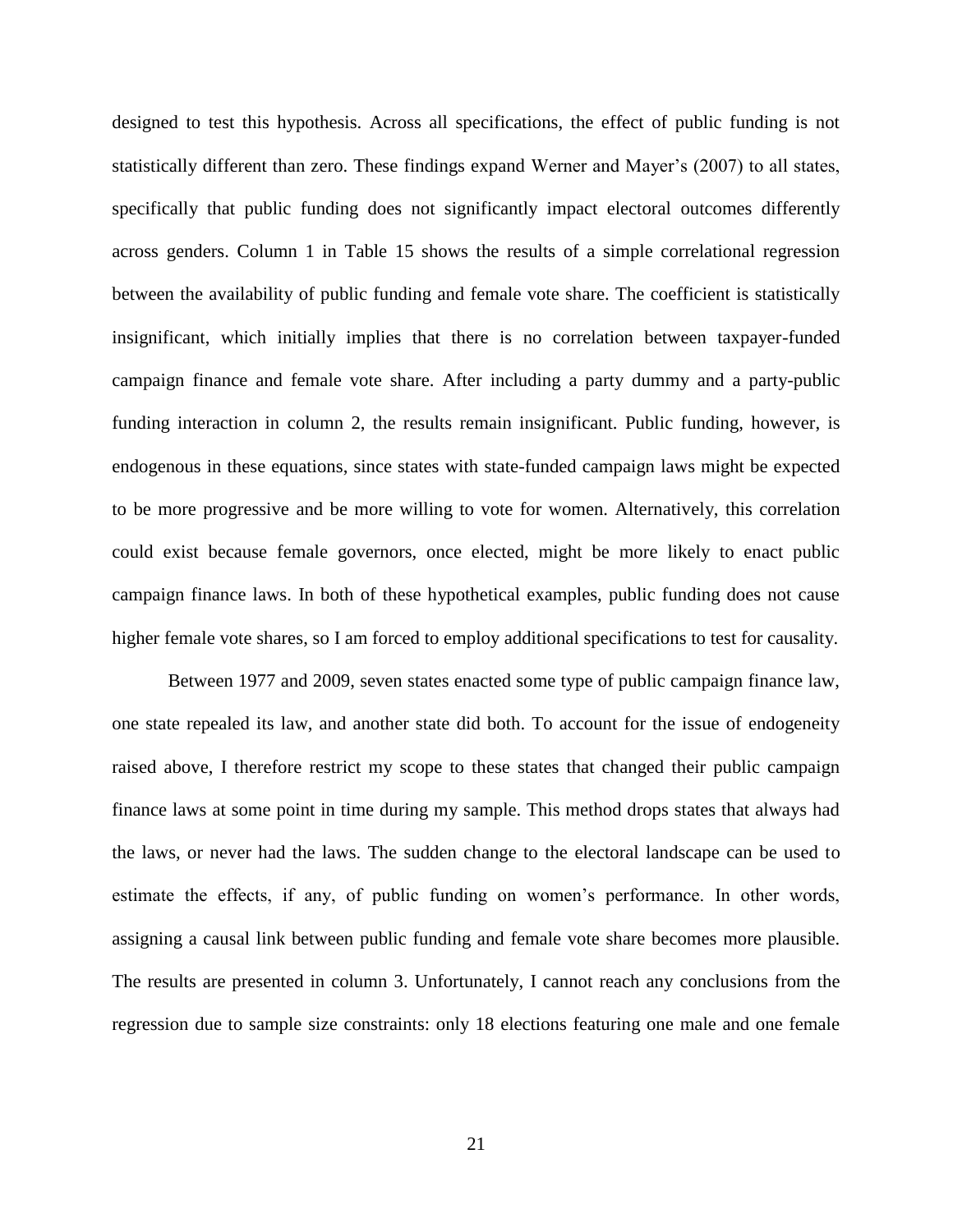occurred in these 9 states during the sample time period. The coefficient on public funding is negative, which is unexpected, but with a t-value of -1.35, it is indistinguishable from zero.

An alternative method of testing the effect of public campaign finance employs state and time fixed effects across all states, even those that did not experience a change in policy. The model, borrowed from Angrist and Pischke (2009), takes into account states' changing characteristics over time, whereas basic state fixed effects does not. For example, a state might have become more accepting towards female candidates over time. This could translate into an increasing female vote share over time on average for the given state. A traditional state fixed effects technique, however, imposes the assumption that cultural attitudes towards women do not change with time. Using Angrist and Pischke's framework, the basic model is presented below:

$$
F\mathsf{V}\mathsf{S}_{\mathit{st}} = \alpha \gamma_{\mathit{s/t} = 0} + \beta \sigma_{\mathit{t}} + \eta \gamma_{\mathit{s}} \mathbf{^*}\mathit{t} + \delta D_{\mathit{st}} + \varepsilon_{\mathit{st}}
$$

The female vote share of an election in state *s* and year *t* is the dependent variable (*FVS*). This is regressed on a binary variable for public funding *D*. The model includes a fixed effect term for time ( $\sigma_t$ ) and for state ( $\gamma_s$ ), in addition to an interaction term between the state fixed effect and time. This interaction term allows for differing trends in female vote shares across states over time, as explained above. The coefficient estimate for  $\delta$  is of interest. A positive estimate would support the hypothesis that women perform better in elections in which public campaign finance is available.

Displayed in column 4 of Table 15, the results do not yield any meaningful conclusions. Because of the variability in vote shares and the limited sample size, the t-values are miniscule. One cannot infer that public funding has any effect on female vote share in two-person elections. Moreover, at -26.9, the coefficient estimate on public funding is too large to be credible. The Angrist-Pischke methodology is not helpful in this case.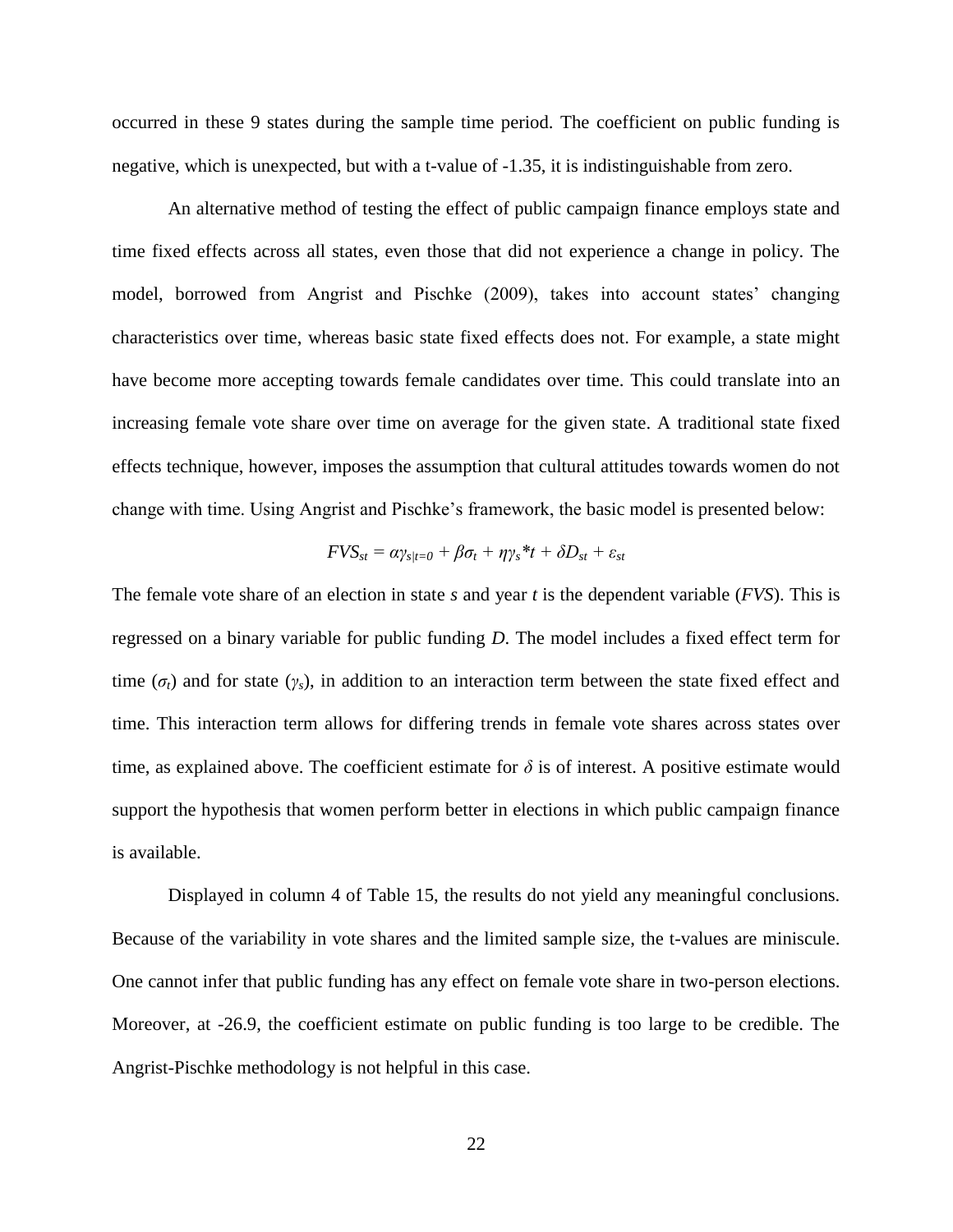Females across different types of races—open, male-incumbent, and female-incumbent may face experience different effects when public campaign finance is available. In order to allow for this possibility, columns 5-7 include dummy variables for male-incumbent elections and female-incumbent elections, which are also interacted with the public funding dummy. For all three types of general elections listed above, public campaign finance does not have a statistically significant effect on female vote share. This finding supports the results above.

Throughout this analysis, I have treated public funding laws as identical across states. By failing to account for differences in the laws, I could be treating what is really a heterogeneous variable as binary. On the other hand, my sample size is limited; I cannot break up the public funding variable into too many categories and still maintain sufficient power to infer causality from my estimates. Nevertheless, I split public funding laws into two categories to test for heterogeneous effects: partial funding laws and full funding laws. The former type supplies only a fraction of a candidate's campaign funds. These laws make available for candidates either matching grants—whereby the candidate's private fundraising is matched by the state government—or a flat subsidy. Full funding laws go further and prohibit a candidate from spending privately raised cash on a campaign. Column 8 presents the coefficient estimates of a specification that uses these two variables in lieu of the blanket "public funding" variable. Column 9 does the same, but with a sample limited only to those 9 states whose laws were enacted or repealed over the sample period. Neither specification produces statistically significant coefficient estimates for either type of campaign finance variable. In column 9, the point estimates of both are economically significant and negative, but are statistically indistinguishable from zero.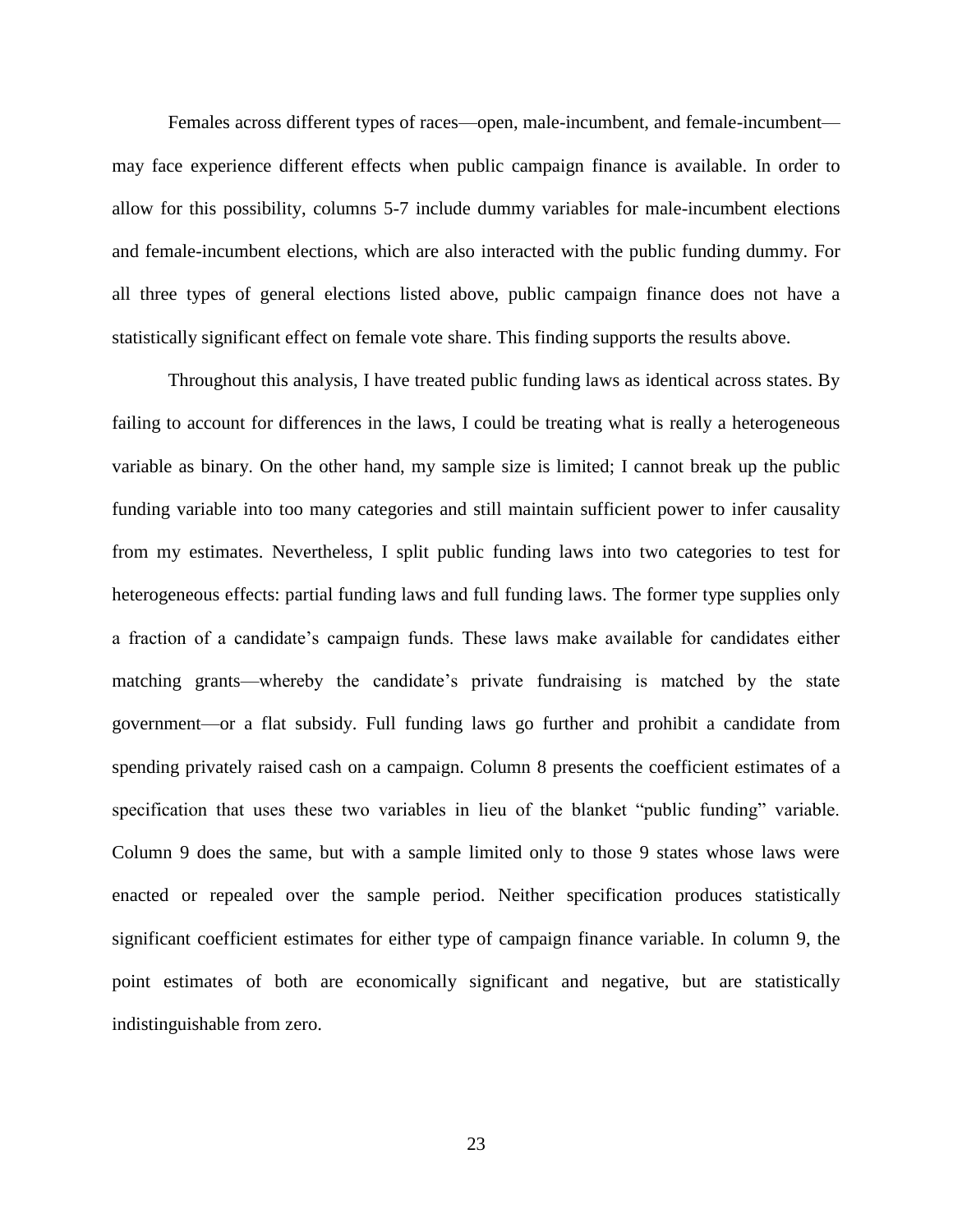The evidence from the exercises above does not support the notion that the availability of public funding improves women's outcomes in gubernatorial elections. Of course, the data does not make note of whether candidates exploited the potential public funding available to them. Because of this fact, the results in Table 15 represent intent-to-treat estimates, as opposed to estimates of treatment on the treated. Data on the uptake of public funds would be necessary to the find latter, which unfortunately was unavailable for this project. Whereas the results presented above do not demonstrate that the *availability* of public campaign finance affects female vote share, additional data would be necessary to estimate the effects of the *provision* of public campaign finance on female performance.

#### 4.3 Open elections

In order to test the effect term limits might have on equitable gender representation, I shall explore how the differential between men and women's vote shares is affected by the presence of an incumbent. Incumbency confers many advantages to candidates running for reelection, including name recognition and a record of leadership. Incumbents often do not face a challenger in the primary election, allowing them to focus their campaign's efforts and money on defeating their general election opponent(s). As indicated by Table 16a, an overwhelming majority (93.3%) of incumbents are males. Male candidates, therefore, disproportionately enjoy the incumbency advantage compared to women. Because term limits reduce the number of elections featuring an incumbent, this inequality across genders might be lessened with appropriate term limit policy. Furthermore, data from Table 16b demonstrates that open elections are more likely to feature a female candidate than elections with incumbents.

Table 16c shows the results from a series of regressions testing how women performed in open elections, compared to elections with incumbents. In open elections, neither candidate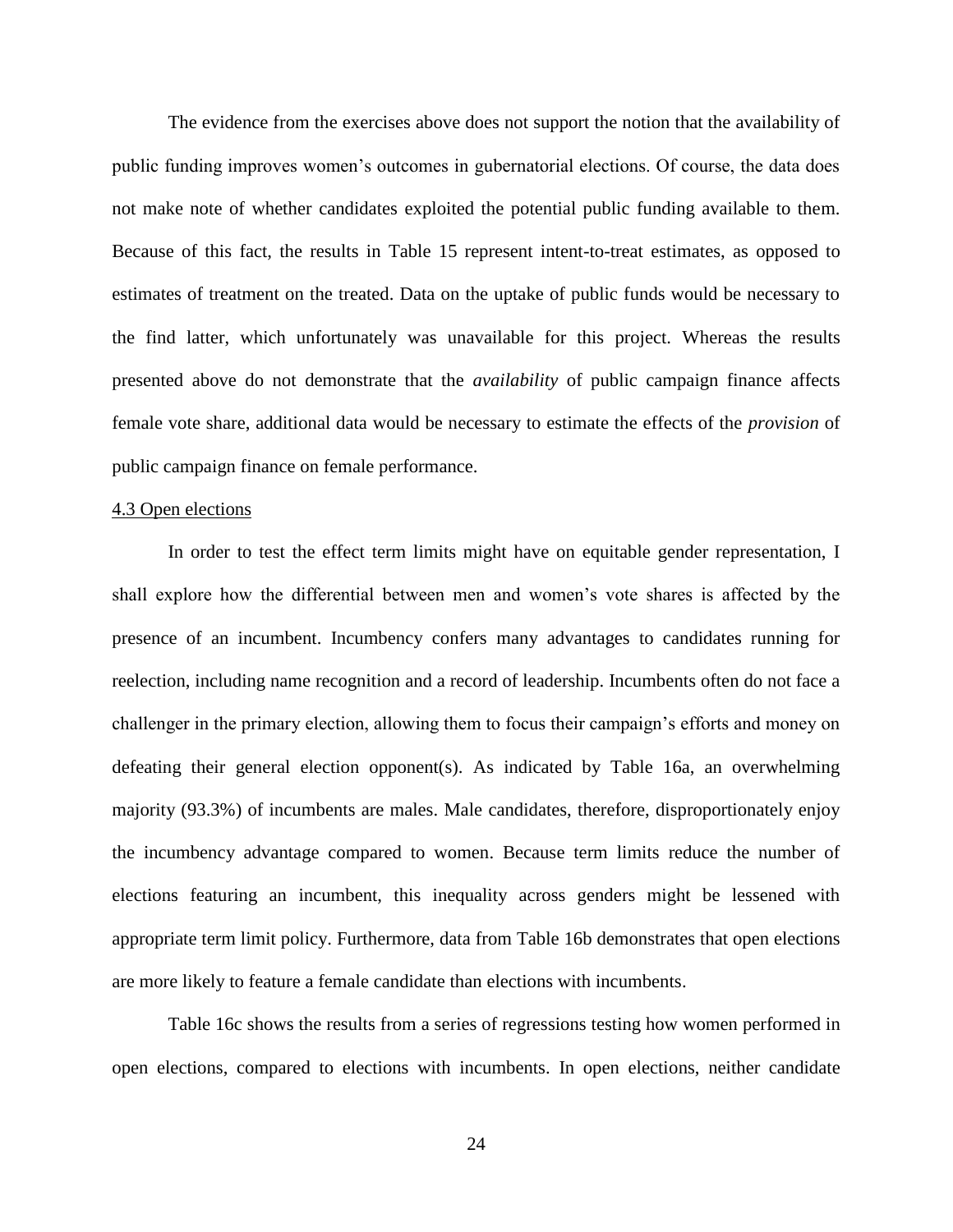benefits from being an incumbent since there are no incumbents competing. The specifications in columns 1 and 2 regress the reweighted female vote share in a two-person election on a dummy variable for an open election. A dummy for Democratic candidates and a Democrat-open election interaction term are added in columns 3, 6, and 9. Time controls are added in the specifications shown in columns 4-9. Specifications 7-9 add a dummy for elections in which the male was incumbent. Additionally, specifications 2, 3, 5, 6, 8 and 9 employ state fixed effects.

According to the specifications in columns 1-4 in Table 16c, competing in an open election (as opposed to one with an incumbent) has a statistically neutral effect on female vote share. This finding is robust across parties. Although the point estimates are all positive, their tstatistics are too small to be significant. Including both state dummies and time controls, however, the coefficient on *open* becomes significant at the 10% level, as shown in column 5. The result suggests that competing in an open election increases a female's vote share by 3.9 percentage points compared to competing in an election with an incumbent. This finding becomes statistically insignificant after controlling for parties in column 6, but this is likely a result of the data's small sample size.

The results in columns 7-9 decompose this "open-election" effect further. Generally, candidates can be in three different types of elections: open elections, elections with a male incumbent, and elections with a female incumbent. Up until now, the latter two types of elections were not distinguished from each other. Columns 7-9 make this distinction by adding a dummy variable for elections with a male incumbent (so the omitted category is elections with a female incumbent). According to columns 8-9, which use state fixed effects, women receive 3.4 to 3.8 fewer percentage points when the election is open compared to elections with a female incumbent, yet this effect is not statistically significant. Women receive 12.1 to 12.6 fewer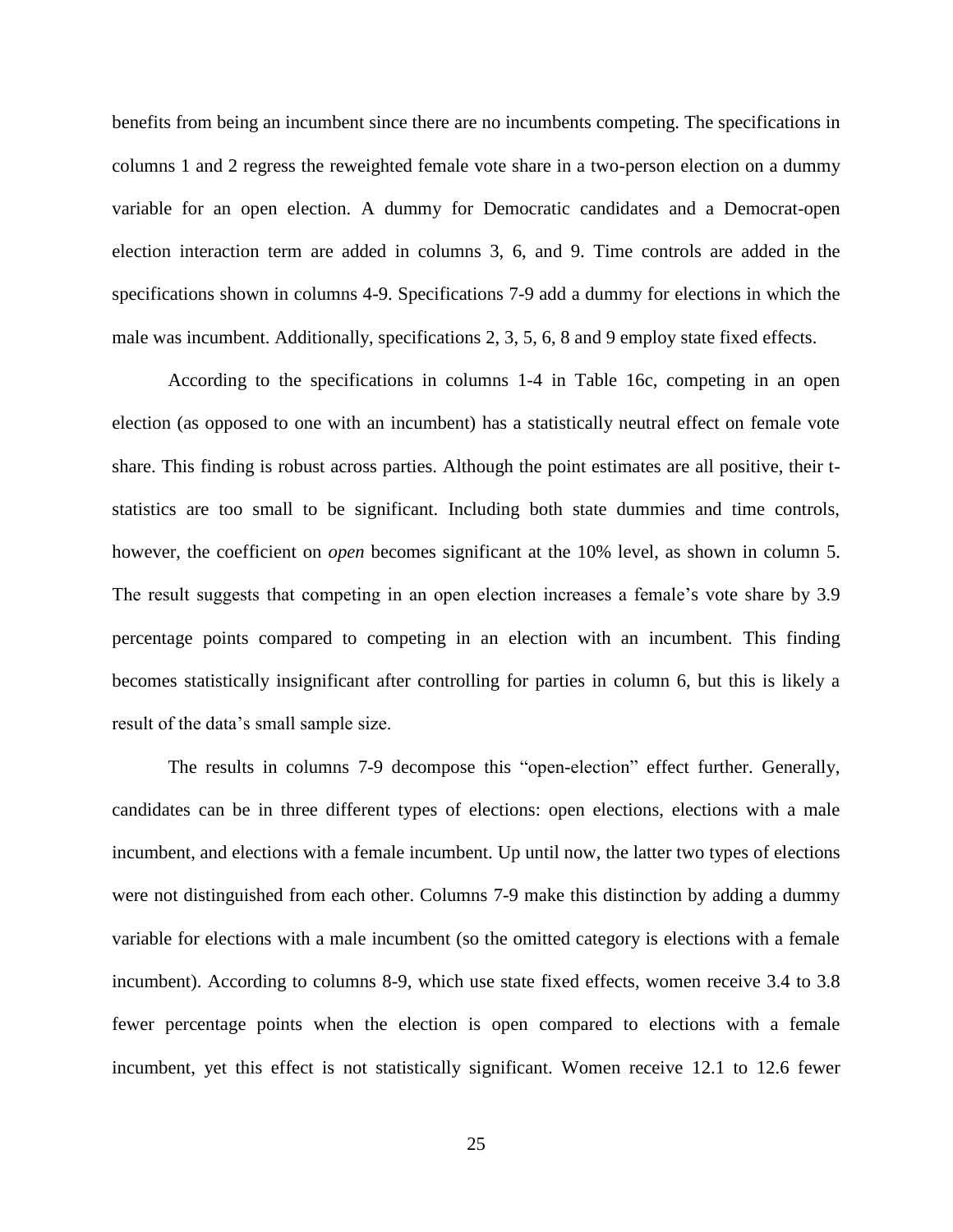percentage points when the male is incumbent compared to when the female is incumbent, which is significant at the 0.1% level. Finally, women receive 8.3 to 9.1 fewer points on average when facing a male incumbent, compared to open elections. An F-test confirms that this gap is statistically significant at the 0.1% level in column 8 (without party controls) and at the 5% level in column 9 (with party controls). These results indicate women do not perform significantly better as incumbents than when the general election is open, but they do perform markedly better in both cases, by at least 8.3 percentage points, compared to elections with a male incumbent. Similarly, when *men* face other men in open elections, their vote share increases by 8.5 percentage points compared to when they face incumbent men, as illustrated by Table 16d. In other words, females' gains when switching from elections with incumbent males to open seat elections are comparable to (challenger) males' gains when switching from elections with incumbent males to open seat elections. Consequently, there is no evidence that term limits would hurt female outcomes, since female performance as incumbents is statistically indistinguishable from female performance in open elections. In fact, the effect of term limits would likely be benign, since female performance in open elections is much better than in elections featuring a male incumbent.

#### 4.4 Increased female participation

Increased female entry into races represents another potential benefit from electoral laws. Considering primary elections, an uptick in female participation after public funding is enacted would suggest that the legislation "pulls" women into politics. Additionally, females might enter primaries more often when the election is open, as compared to when it has an incumbent, if women believe their chances of winning the election have increased relative to men's. The data shows that, over time, females became better represented in the pool of general election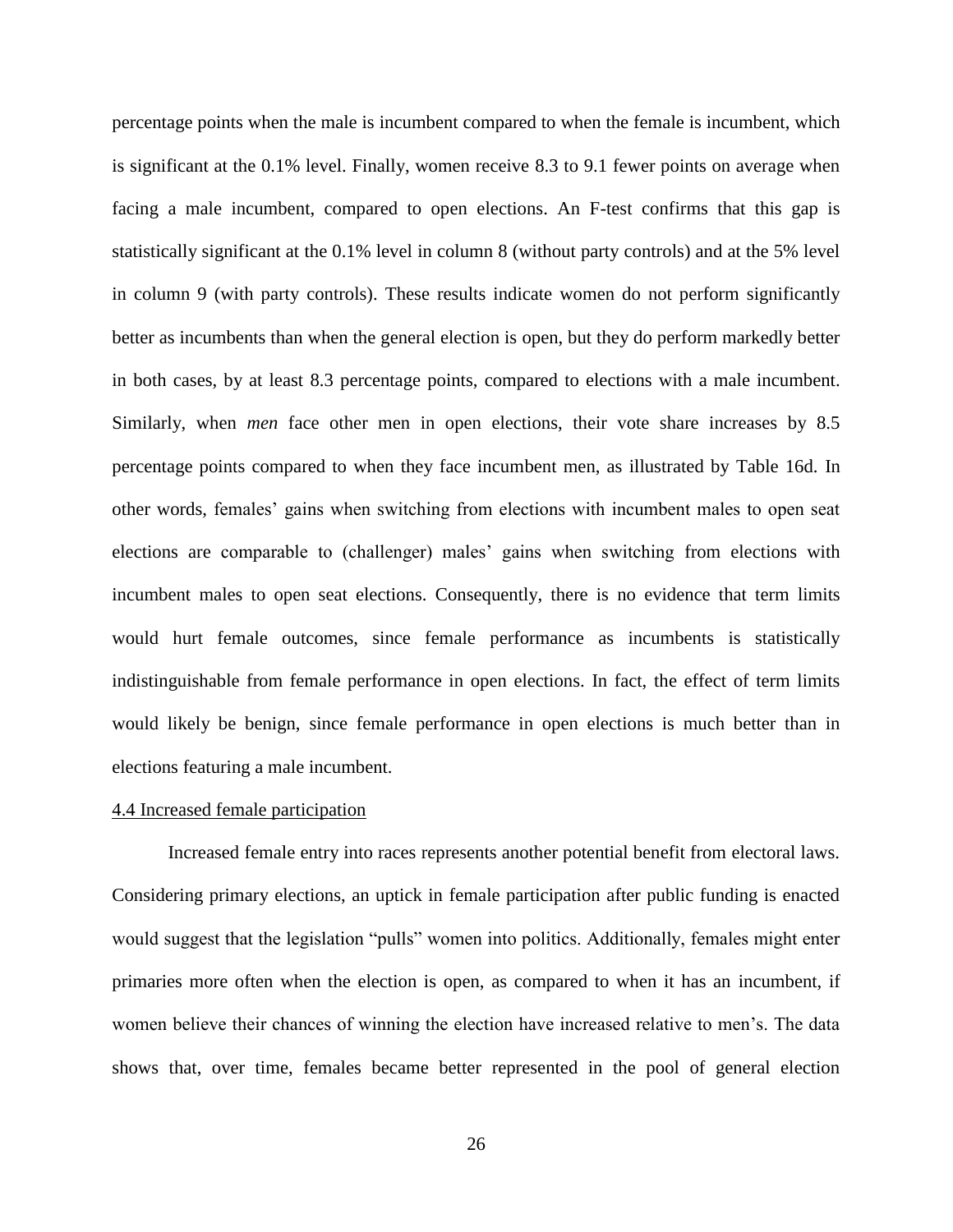candidates, although their representation has stagnated since the late 1990s (Figure 6). This trend hints that female participation at the primary level might also have been following a similar pattern.

First, I test (i) whether public funding increases the share of female candidates in primary elections, and (ii) whether public funding increases the absolute number of female candidates in primary elections. Table 17a shows the results, where columns 1 and 2 address the first question, and columns 3 and 4 address the second. All four specifications control for party as well as time. There is no evidence from these regressions that public campaign laws have any effect on increasing the share of female candidates in primary elections, or on increasing the number of female candidates in primary elections. This finding generalizes that of Werner and Mayer (2007) to all states, since it fails to show that the availability of public campaign funds has any effect on the gender makeup of the pool of primary candidates. Over time, however, female participation has been increasing. With each passing year, women make up 0.3 percentage points more of the primary candidates, ceteris paribus. Democratic primaries also feature a larger share of female candidates compared to Republican primaries, on the order of 5.0 percentage points.

Second, I test (i) whether open elections feature a greater share of female candidates in primary elections, and (ii) whether open elections feature a greater absolute number of female candidates. The evidence is presented in Table 17b. As columns 1 and 2 demonstrate, females are not disproportionately encouraged to run for governor when a primary election lacks an incumbent candidate, compared to men. The coefficients have a positive sign, indicating that open primaries may feature a slightly greater share of female candidates than primaries with incumbents, but the t-statistic in both cases is too small to be distinguishable from zero. On the other hand, in columns 3 and 4, the absolute number of women running in primary elections is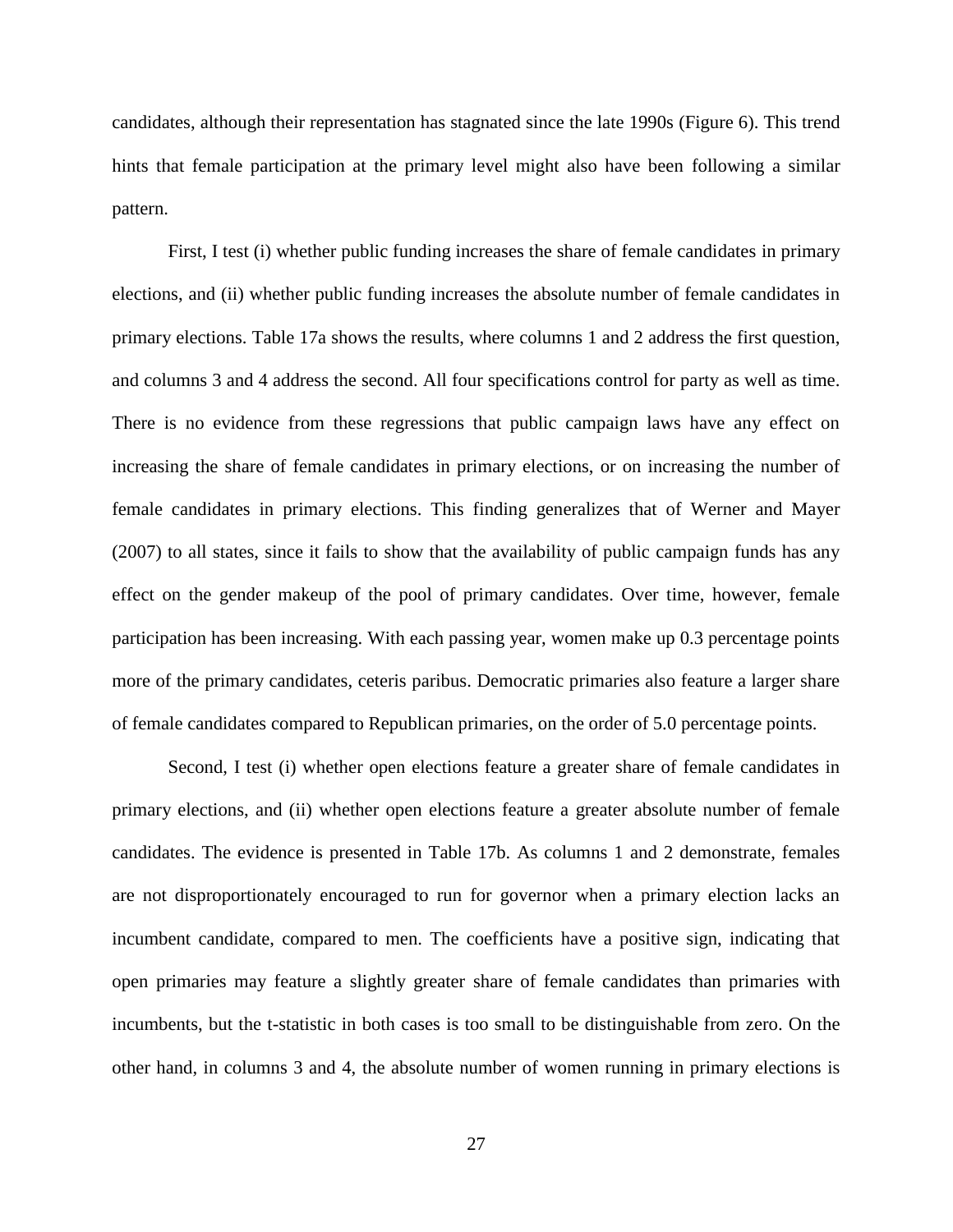significantly higher for open elections. On average, an open primary election attracts 0.13 more female candidates than if the primary were to feature an incumbent. Although this estimate is statistically significant at the 1% level, its economic significance is modest: it represents an increase of only 0.18 standard deviations of the average number of female candidates in a primary. The coefficients across all four specifications on *time* and *democrat* are similar to those from Table 17a.

The specifications whose results are presented in Table 17c approach the issue of female participation slightly differently. These specifications use a probit model to anticipate how open general elections and the existence of public funding might increase the probability of a woman appearing in the general election. The probit regressions in the even columns (2, 4, and 6) use state fixed effects, forcing some states to be omitted from the sample if they never had a female general election candidate. The coefficient estimates in all probit tables presented represent the marginal effects at the average of each independent variable. Holding time constant, women are no more likely to appear in open election than an election with an incumbent (columns 1 and 2), nor are they more likely to appear in an election if public campaign funding is available (columns 3 and 4). This is effect is robust after including both *open* and *public funding* as controls (columns 5 and 6).

These findings suggest that open elections and public funding fail to exhibit a significant effect on the probability of female appearance in general elections. These election characteristics might induce heterogeneous outcomes on candidates from different parties, however. Tables 17d and 17e show the results from the same probit regressions as above, but specify the party of the female candidate appearing in the general election. In Table 17d, open elections appear to have a statistically significant influence on the likelihood of a female Democratic candidate appearing in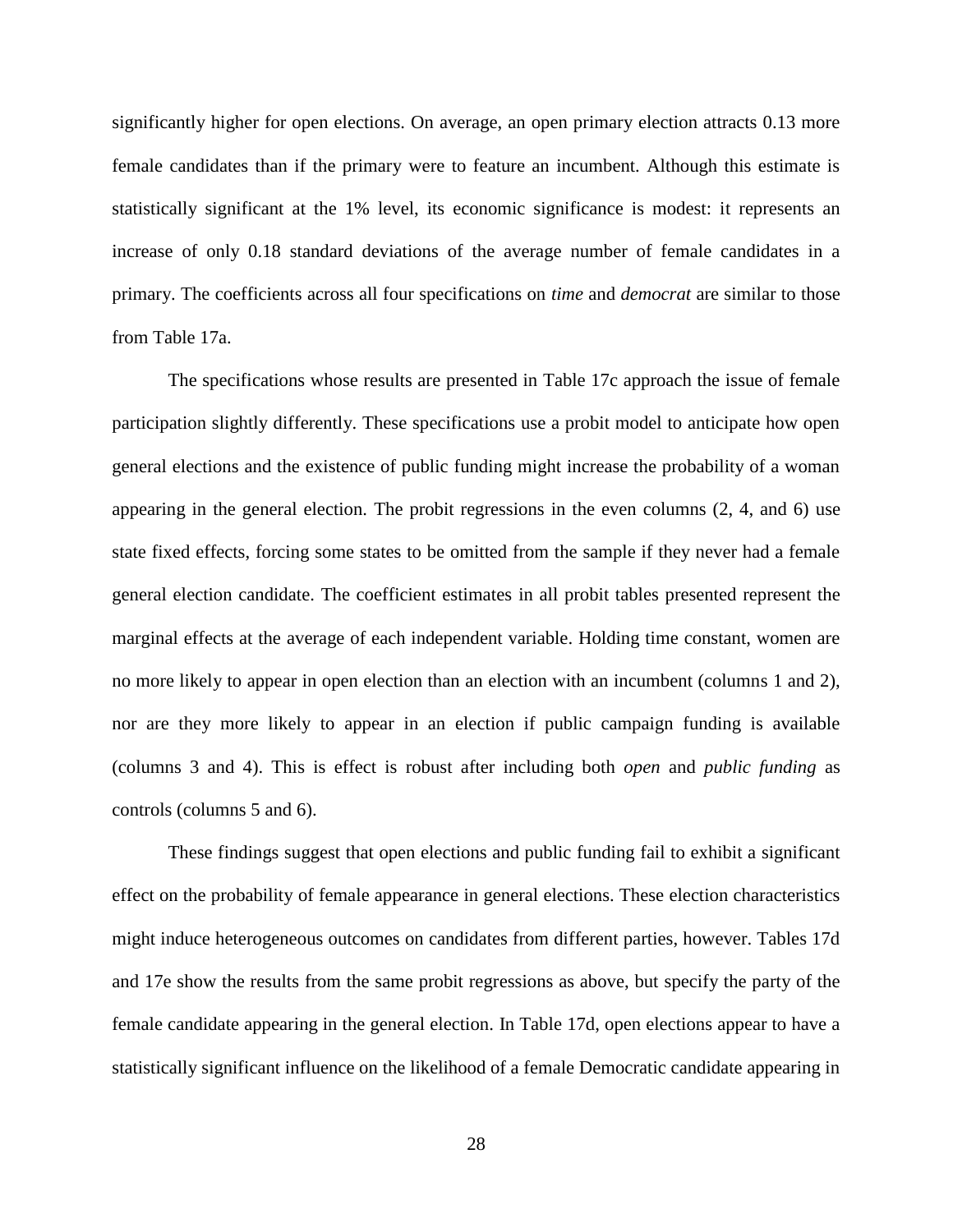the general election. Without state fixed effects, open general elections are associated with a statistically significant 34.0 to 34.1 percentage point increase in the probability of a female Democrat appearing in the general election (columns 1 and 5). With state fixed effects, this effect increases to between 58.1 and 58.7 percentage points, significant at the 1% level (columns 2 and 6). The regressions that use state fixed effects have to drop over a quarter of the sample, however, because some states never featured a female Democratic general election candidate (who received over 20% of the raw vote share). Consequently, the true effect of open elections on female general Democratic candidate appearance is likely somewhere between the two estimates presented above. Throughout the specifications, on the other hand, public funding's effect on female Democratic candidate appearance is negligible, supporting the findings in Table 17c.

Female Republican general candidate emergence, on the other hand, does not appear to be affected by the open general elections. With and without state fixed effects, open elections do not significantly increase the probability that a female Republican will appear in the general election (Table 17e, columns 1 and 2). This finding is robust when adding a control for public funding (columns 5 and 6). Public funding itself, however, initially appears to have a large positive impact: columns 3 and 5 suggest that the availability of campaign funds is associated with a 53.2 to 53.3 percentage point increase in the likelihood of a female Republican participating in the general election, significant at the 1% level. Once state fixed effects are used, this coefficient loses statistical significance. In other words, looking within each state, the existence of public funding is not associated with a higher likelihood of a female Republican general election candidate. This casts doubt on the 53 percentage point boost observed without fixed effects, since this coefficient is possibly so large because states with public funding are also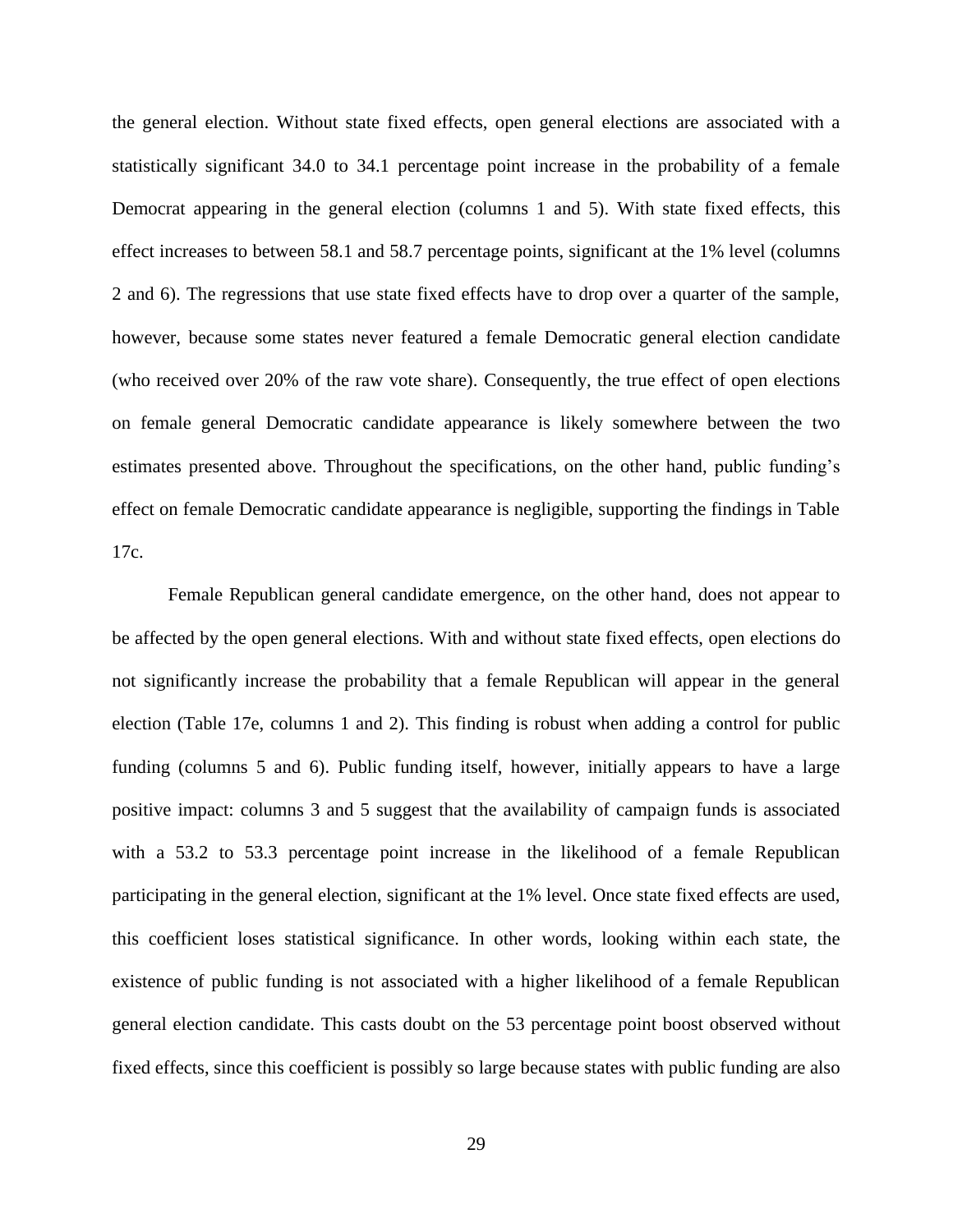the same types of states where female appearance in general elections would be relatively high anyway. Consequently, one cannot conclusively assert that public funding causes a higher prevalence of female Republican general election candidates.

#### 4.5 Campaign spending

The Gubernatorial Campaign Expenditures Database [D1] has limited information on candidates' spending over the course of an election. Unfortunately, this data is missing for many elections, which limits the sample of data even further than before. To the extent that the elections with spending data systematically differ from the elections without data, this sample may provide an inaccurate picture of the true effects of campaign spending in state gubernatorial elections. In Table 18a, all two-person, "co-ed" general elections since 1977 are displayed, separated into two groups: for one group, data on general election spending is available in the Gubernatorial Campaign Expenditure Database, and for the other, it is not. A handful of states appear in both groups, and there are no obvious differences in terms of years represented. Nonetheless, I proceed in my analysis with caution, as my results should be interpreted carefully in light of the small and incomplete sample at hand.

The spending information is useful to determine if spending by women has a different effect on vote share than spending by men. If so, targeting public funds towards women might be a useful tool in increasing female outcomes at the ballot box. Table 18b shows the results from a series of regressions that analyze the link between vote share, spending, and gender. In columns 1 and 2, female vote share is regressed on the log of female campaign spending. Column 1 shows the results without state fixed effects; column 2 shows the results with state fixed effects. In both cases, female spending has a positive effect on female vote share, significant at the 10% and 5% level, respectively. According to the coefficient estimates, increasing a female's spending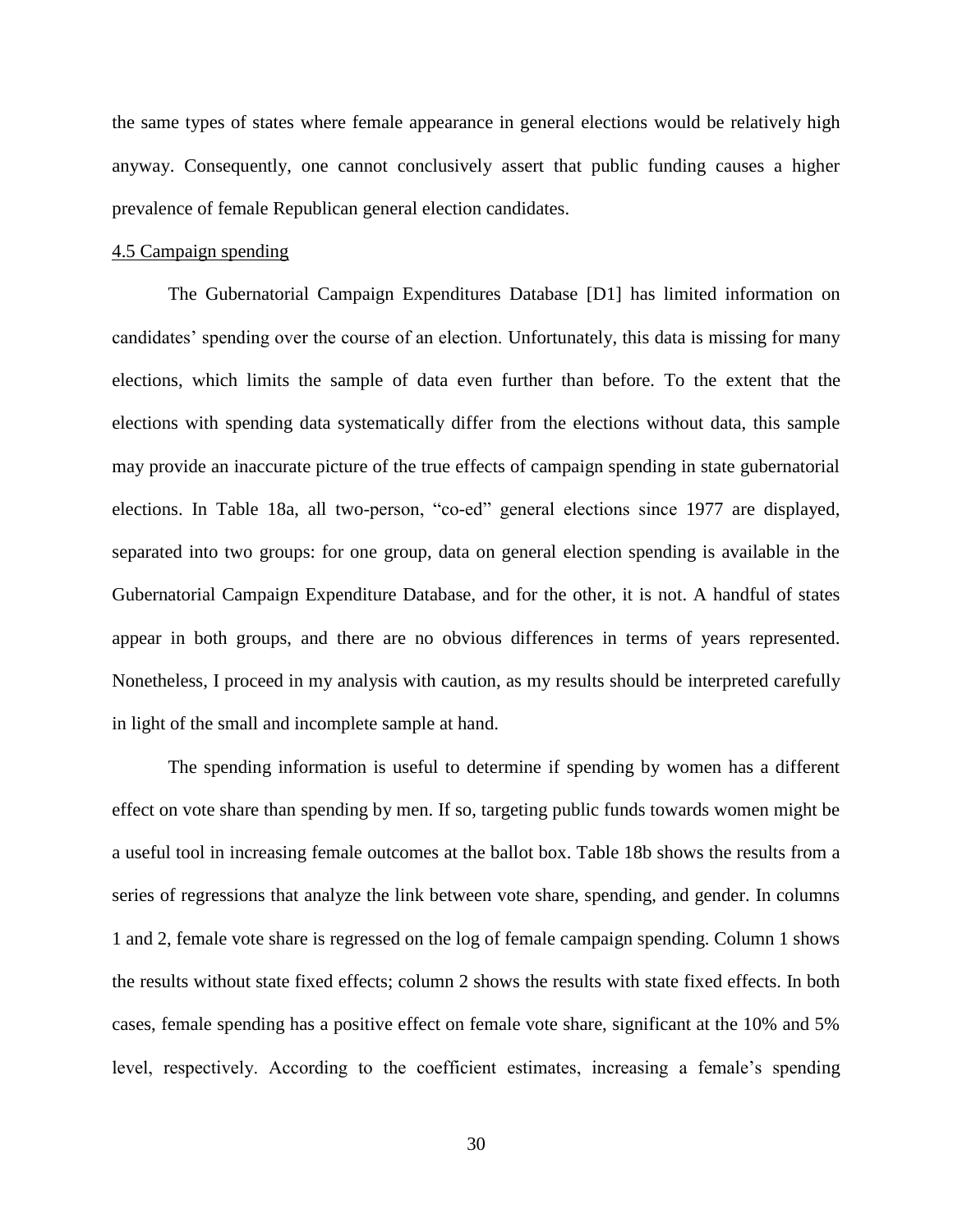amount by 10% would increase her vote share by  $0.22<sup>3</sup>$  to 0.60 percentage points. Although this increase is statistically significant, its implications are minimal. Gubernatorial elections often cost hundreds of thousands of dollars to run, so a female candidate might not find it worthwhile to increase her expenditures by 10% to capture less than one additional percentage point of the vote.

Moreover, the regression above makes no attempt to control for male candidate spending. A woman might be reluctant to sink more cash into a campaign if her male rival will match her spending. In columns 3 and 4, I therefore add male candidate spending as a control. The coefficient estimates are little changed, however. Even holding male spending constant, a woman who increases her spending by 10% would still expect to see her vote share increase by an anemic 0.43 to 0.61 points. Again, these increases are statistically significant, but not economically so.

Alternatively, it might be helpful to contextualize the issue of spending into one of shares rather than absolute amounts. Columns 5 and 6 display the coefficient estimates for a female's share of total spending. Without state effects, the coefficient estimate is significant at the 0.1% level and has a moderate, positive magnitude. If a female increases the share of her spending (out of total candidates' spending) in a given election by 10%, she can expect a 2.1% increase in vote share. This increase is enough to tip an election in her favor in tight races. With state fixed effects, the same increase in share of spending is associated with an estimated 1.7% increase in vote share, which is significant at the 10% level.

Spending might have different effects for incumbents compared to challengers or open seat pursuers. The regressions in Table 18c therefore add controls for incumbency status and

 $\overline{a}$ 

 $3$  This value is computed from 2.350\*ln(1.10). Future estimates of spending effects are calculated in a similar manner.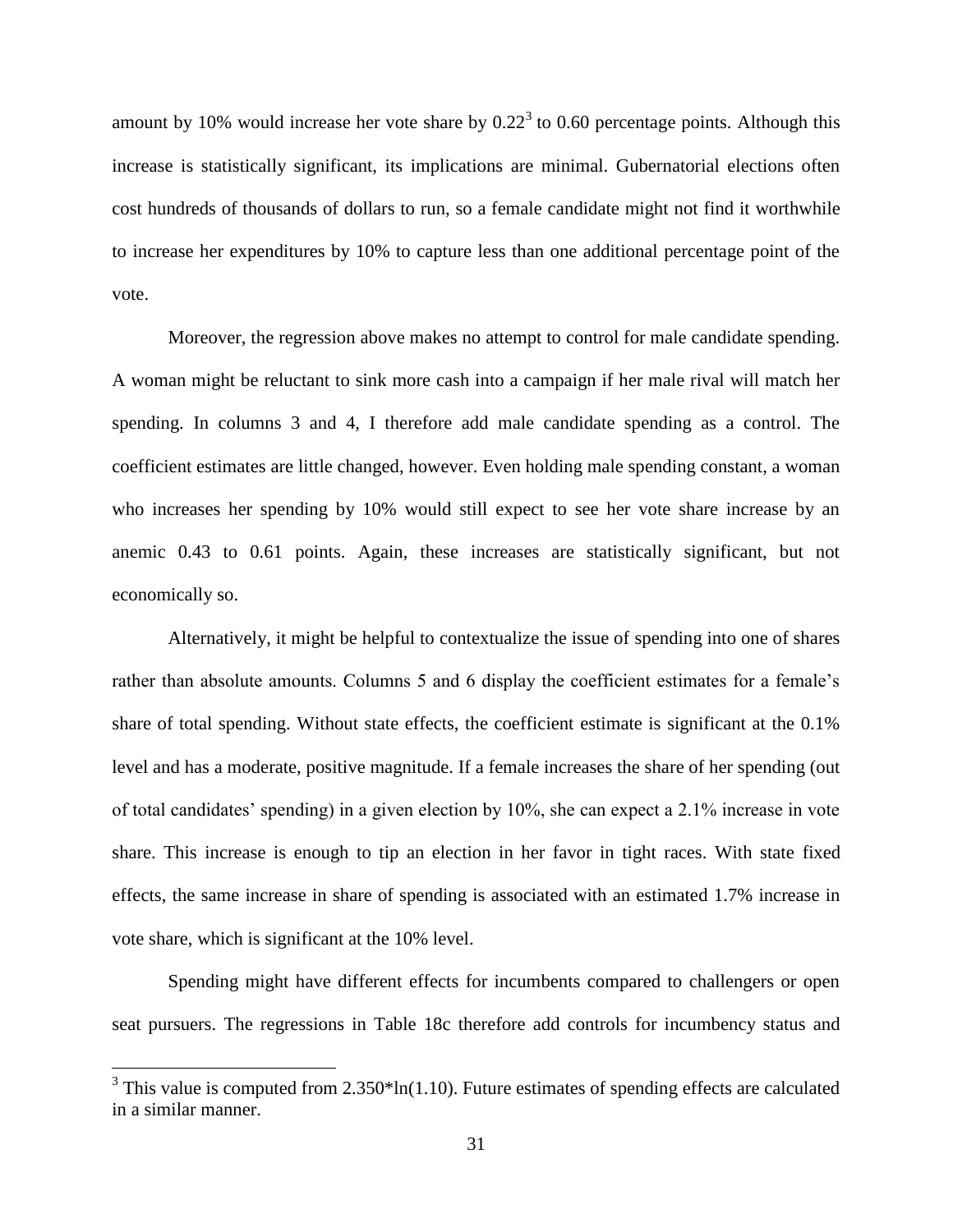interactions between spending and incumbency. Holding incumbency constant, the log of female and male spending has no significant effect on female vote shares (column 1). These results persist when controlling for time as well, in column 2. Across both specifications, increasing a female's spending by 10% in a two-person election is not associated with a rise in vote share, regardless if the election has a male incumbent, a female incumbent, or is open. Columns 3 and 4 focus on female spending as a share of the total. According to the estimates in column 3, increasing a female's spending share in a general election by 10% is associated with a *decrease* in vote share by 1.8 percentage points, although this effect is not statistically significant. Similarly, if the female is an incumbent, increasing spending is not associated with a significant effect on her vote share. On the other hand, a 10% increase in spending when facing a male incumbent—i.e. as a challenger—is associated with 1.9 percentage point increase in vote share, significant at the  $10\%$  level.<sup>4</sup> Adding state fixed effects in column 4 does not change the statistical significance of this estimate, although it lowers slightly to 1.7 percentage points. This finding extends the work of Jacobson (1992), whose research showed that spending by challengers has a much greater effect than spending by incumbents on name recognition among voters. The results above show that for female challengers, Jacobson's purported increase in name recognition also coincides with increases in vote share. The data therefore shows no statistically significant relationship between spending and vote share for females who are incumbents or who are vying for open seats. As challengers, however, females who increase by 10% their share of total campaign spending relative to their rival enjoy a 1.7 to 1.9 percentage point boost in vote share, on average.

 $\overline{a}$ 

 $(38.34 - 18.89)$ \*ln $(1.1) = 1.854$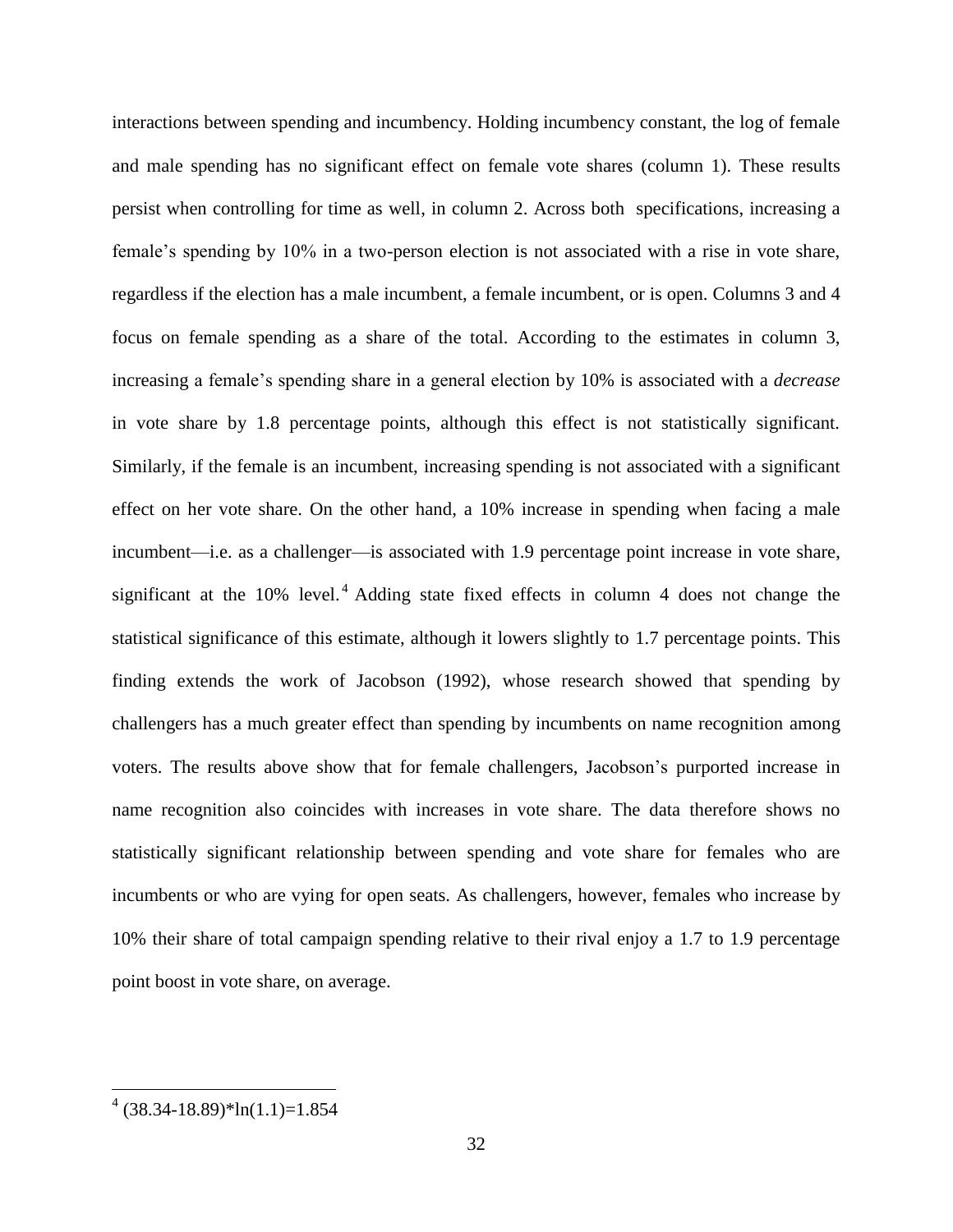## **5. Conclusion**

Women have historically been underrepresented and performed poorly in elections for political office in the U.S., and gubernatorial elections are no exception. Between 1977 and 2009, female vote shares exhibited a secular, convex trend. Initially, average female vote shares fell, reaching a critical point around 1992 or 1993. This finding is robust across all specifications but one, and could be symptomatic of larger, national trends that favored male Republican candidates. Future researchers might explore this change in female outcomes over time more.

Although public funding might have positive effects for marginalized candidates, its effect is not felt differently across gender. This paper provides no evidence to policymakers enacting public campaign funding legislation will improve female success in gubernatorial elections. There might be other equity or public externality arguments to pass public campaign finance laws, but there is no proof that they will enhance female outcomes. Additionally, similar to Werner and Mayer (2007), this paper finds no support for the hypothesis that public funding changes the composition of the primary candidate pool or of the total number of female primary candidates. These programs do not change the gender composition of the general election, either, an effect that persists across both parties. Because of data limitations, this paper could only estimate the intent-to-treat effects of public funding laws. Estimates of treatment on the treated might yield different results and hold different policy implications. For this type of analysis, data on take-up rates of public funds would be necessary.

Turning to open elections, women who face a male incumbent perform at least 8.3 percentage points worse than women who run for an open seat and over 12 points worse than women who are incumbents. Similar to Lee's (2008) findings, this incumbency advantage is statistically significant. However, comparing the experience of women in open elections to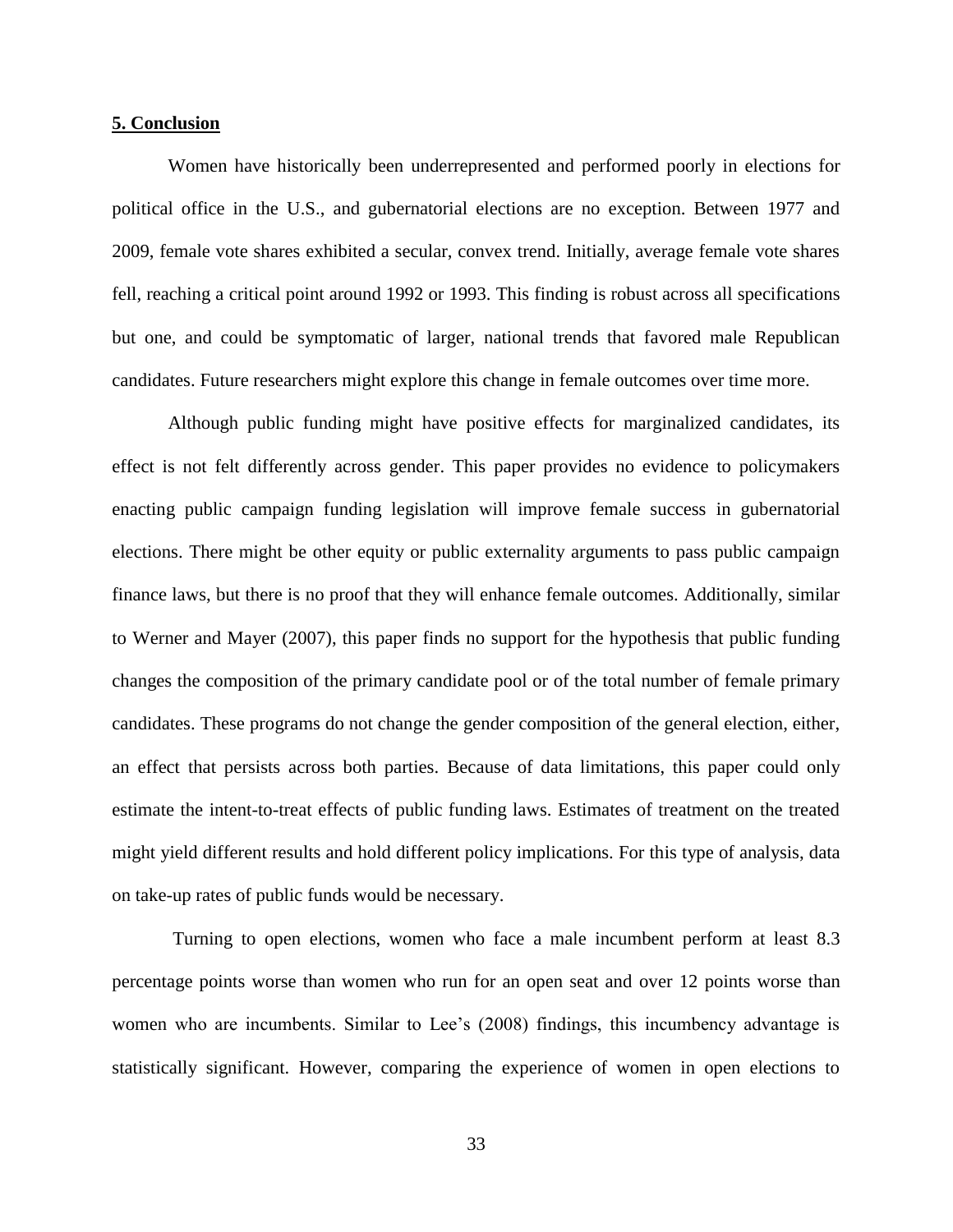women who are incumbents challenges his results, since women's performance across the two types of elections are not statistically different. The incumbency advantage might differ for men versus women, or for U.S. House elections versus state gubernatorial elections. Moreover, open primary elections "pull in" roughly 0.13 more female candidates than primaries with an incumbent, although this effect does not significantly increase the female share of total primary candidates. Open general elections are associated with a 34 to 59 percent increase in the probability of a female Democratic candidate's appearance, but there is no such effect for female Republicans. My results indicate to the extent that term limits increase incumbent turnover, they would potentially increase women's vote shares and candidate participation as a whole, at least in the short run until more equitable electoral outcomes prevailed. Additionally, there is no evidence that female incumbents would be hurt by these term limits.

Finally, additional spending by female candidates was found to minimally increase vote share, although this effect disappeared after controlling for incumbency. For challenger females facing incumbents, however, increasing their share of total spending by 10% is associated with a ceteris paribus 1.7 to 1.9 percentage point lift in vote share. In short, this paper found that female vote shares and female participation are surprisingly resilient to potential policy remedies. There is no proof providing access to public finance will increase their electoral outcomes in gubernatorial elections. Targeting challengers with fund-raising efforts might help females in the short run. Additionally, the results support Welch et al. (1985) and Andersen and Thorson (1984), who show that increasing the frequency of open elections will decrease the gender disparities in public office. Enacting term limits in the 14 states currently lacking them, and tightening such laws in the remaining states, would likely help reduce gubernatorial gender imbalances.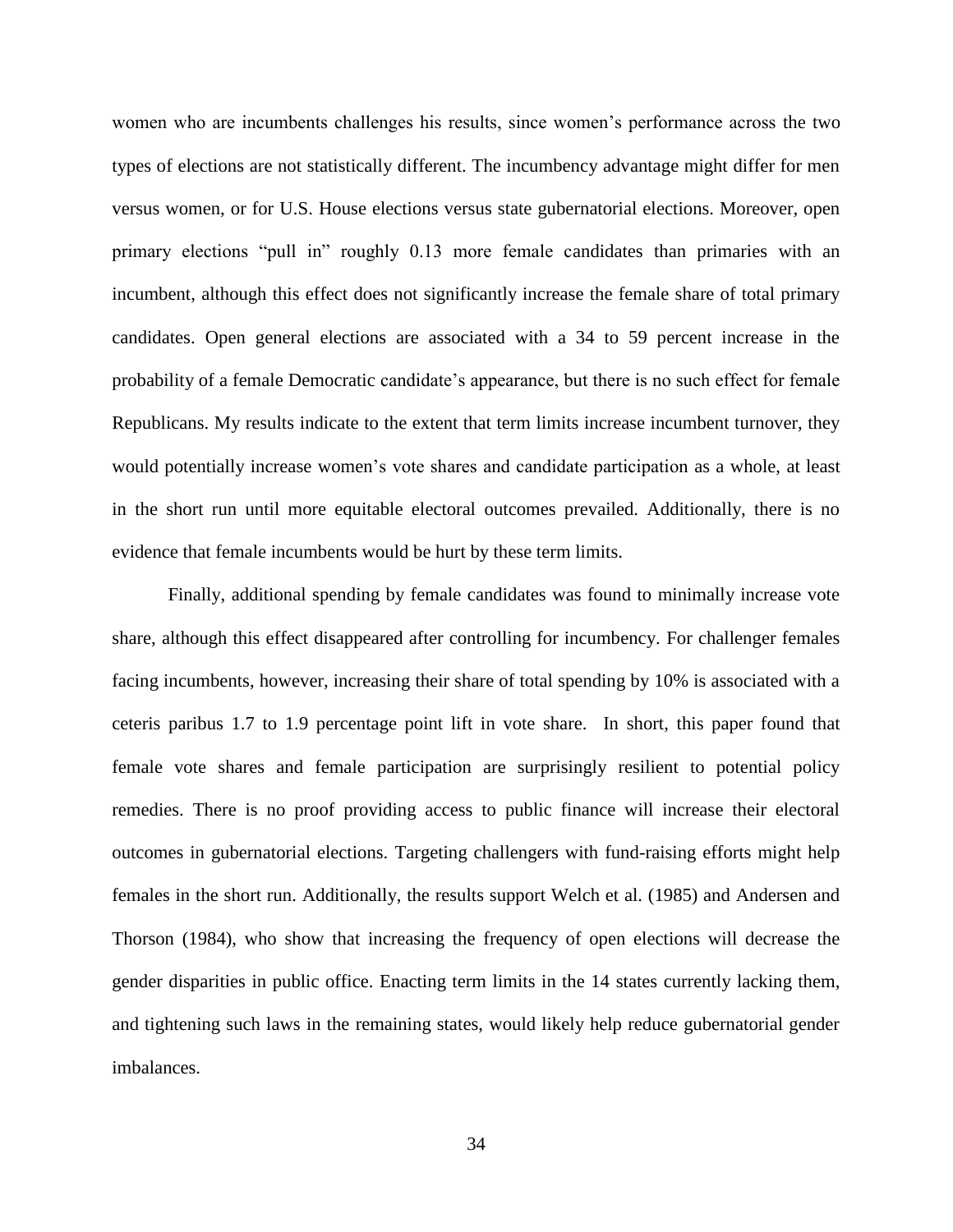# **DATA APPENDIX**

**Variable name:** *year* **Data source:** Gubernatorial Campaign Expenditures Database **Name of variable in original source:** *Year* **Missing observations:** 0/3523 **Variable description:** The year of a candidate's election **Frequency distribution/Descriptive statistics:** 

# **By candidate:**

| Year of  |   |       |         |        |  |
|----------|---|-------|---------|--------|--|
| election |   | Freq. | Percent | Cum.   |  |
|          |   |       |         |        |  |
| 1977     |   | 19    | 0.54    | 0.54   |  |
| 1978     | ı | 299   | 8.49    | 9.03   |  |
| 1979     |   | 32    | 0.91    | 9.93   |  |
| 1980     |   | 79    | 2.24    | 12.18  |  |
| 1981     |   | 25    | 0.71    | 12.89  |  |
| 1982     | ı | 306   | 8.69    | 21.57  |  |
| 1983     | ı | 29    | 0.82    | 22.40  |  |
| 1984     | ı | 87    | 2.47    | 24.87  |  |
| 1985     | ı | 11    | 0.31    | 25.18  |  |
| 1986     | ı | 295   | 8.37    | 33.55  |  |
| 1987     | ı | 30    | 0.85    | 34.40  |  |
| 1988     | ı | 67    | 1.90    | 36.30  |  |
| 1989     | ı | 16    | 0.45    | 36.76  |  |
| 1990     |   | 282   | 8.00    | 44.76  |  |
| 1991     |   | 19    | 0.54    | 45.30  |  |
| 1992     |   | 98    | 2.78    | 48.08  |  |
| 1993     |   | 10    | 0.28    | 48.37  |  |
| 1994     |   | 340   | 9.65    | 58.02  |  |
| 1995     |   | 34    | 0.97    | 58.98  |  |
| 1996     |   | 92    | 2.61    | 61.60  |  |
| 1997     |   | 10    | 0.28    | 61.88  |  |
| 1998     | ı | 288   | 8.17    | 70.05  |  |
| 1999     | ı | 30    | 0.85    | 70.91  |  |
| 2000     |   | 86    | 2.44    | 73.35  |  |
| 2001     |   | 16    | 0.45    | 73.80  |  |
| 2002     | ı | 342   | 9.71    | 83.51  |  |
| 2003     | ı | 38    | 1.08    | 84.59  |  |
| 2004     | ı | 103   | 2.92    | 87.51  |  |
| 2005     | ı | 23    | 0.65    | 88.16  |  |
| 2006     | ı | 296   | 8.40    | 96.57  |  |
| 2007     | ı | 29    | 0.82    | 97.39  |  |
| 2008     |   | 70    | 1.99    | 99.38  |  |
| 2009     |   | 22    | 0.62    | 100.00 |  |
| Total    |   | 3,523 | 100.00  |        |  |

# **By general election:**

| Year of 1<br>election | Freq. | Percent | Cum.  |  |
|-----------------------|-------|---------|-------|--|
| 1977 1                | 2     | 0.47    | 0.47  |  |
| 1978                  | 36    | 8.49    | 8.96  |  |
| 1979                  | 3     | 0.71    | 9.67  |  |
| 1980                  | 13    | 3.07    | 12.74 |  |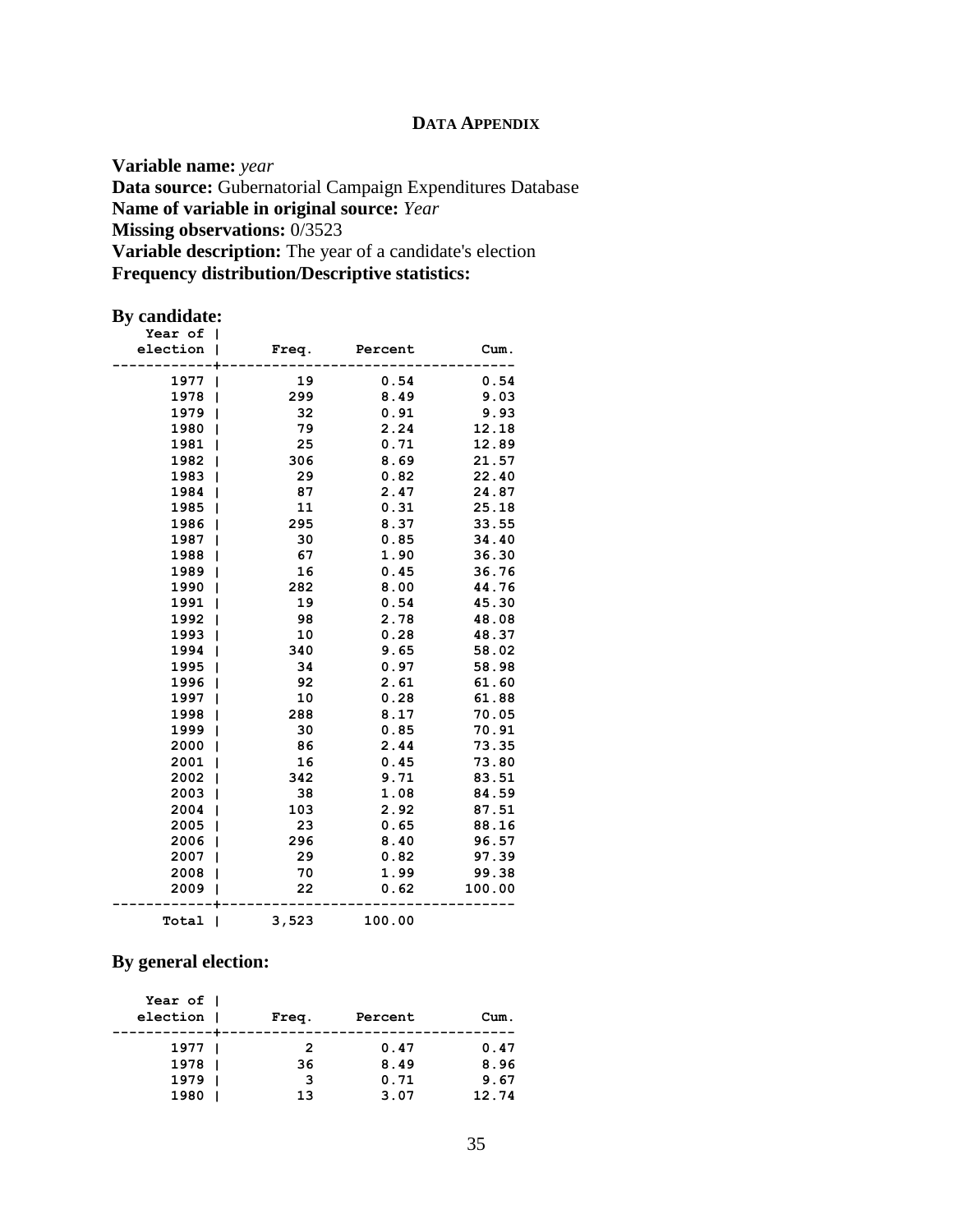| 1981  | 1<br>2              | 0.47   | 13.21  |
|-------|---------------------|--------|--------|
| 1982  | 36                  | 8.49   | 21.70  |
| 1983  | 3<br>1              | 0.71   | 22.41  |
| 1984  | 13                  | 3.07   | 25.47  |
| 1985  | $\overline{2}$<br>1 | 0.47   | 25.94  |
| 1986  | 36<br>ı             | 8.49   | 34.43  |
| 1987  | 3                   | 0.71   | 35.14  |
| 1988  | 12                  | 2.83   | 37.97  |
| 1989  | $\mathbf{2}$        | 0.47   | 38.44  |
| 1990  | 36<br>1             | 8.49   | 46.93  |
| 1991  | 3                   | 0.71   | 47.64  |
| 1992  | 12                  | 2.83   | 50.47  |
| 1993  | $\overline{2}$      | 0.47   | 50.94  |
| 1994  | 36                  | 8.49   | 59.43  |
| 1995  | 3                   | 0.71   | 60.14  |
| 1996  | 11                  | 2.59   | 62.74  |
| 1997  | $\overline{2}$      | 0.47   | 63.21  |
| 1998  | 36                  | 8.49   | 71.70  |
| 1999  | з<br>1              | 0.71   | 72.41  |
| 2000  | 11<br>ı             | 2.59   | 75.00  |
| 2001  | $\mathbf{2}$        | 0.47   | 75.47  |
| 2002  | 36                  | 8.49   | 83.96  |
| 2003  | з                   | 0.71   | 84.67  |
| 2004  | 11                  | 2.59   | 87.26  |
| 2005  | 2<br>ı              | 0.47   | 87.74  |
| 2006  | 36                  | 8.49   | 96.23  |
| 2007  | 3                   | 0.71   | 96.93  |
| 2008  | 11                  | 2.59   | 99.53  |
| 2009  | $\overline{2}$      | 0.47   | 100.00 |
| Total | 424<br>ı            | 100.00 |        |

**Variable name:** *state* **Data source:** Gubernatorial Campaign Expenditures Database **Name of variable in original source:** *State* **Missing observations:** 0/3523 **Variable description:** The state in which a candidate is participating **Frequency distribution/Descriptive statistics:** 

# **By candidate:**

| State of election |    | Freq. | Percent | Cum.  |
|-------------------|----|-------|---------|-------|
| $AK$              |    | 110   | 3.12    | 3.12  |
| AL                |    | 84    | 2.38    | 5.51  |
| $AR$              |    | 60    | 1.70    | 7.21  |
| $\overline{A}Z$   |    | 63    | 1.79    | 9.00  |
| $CA$              |    | 131   | 3.72    | 12.72 |
| CO <sub>1</sub>   |    | 52    | 1.48    | 14.19 |
| CT I              |    | 40    | 1.14    | 15.33 |
| DE                |    | 30    | 0.85    | 16.18 |
| $FL$              |    | 75    | 2.13    | 18.31 |
| GA                |    | 73    | 2.07    | 20.38 |
| $HI$              |    | 96    | 2.72    | 23.11 |
|                   | IA | 62    | 1.76    | 24.87 |
| ID                |    | 51    | 1.45    | 26.31 |
|                   | IL | 59    | 1.67    | 27.99 |
| IN                |    | 42    | 1.19    | 29.18 |
| KS                |    | 73    | 2.07    | 31.25 |
| KY                |    | 76    | 2.16    | 33.41 |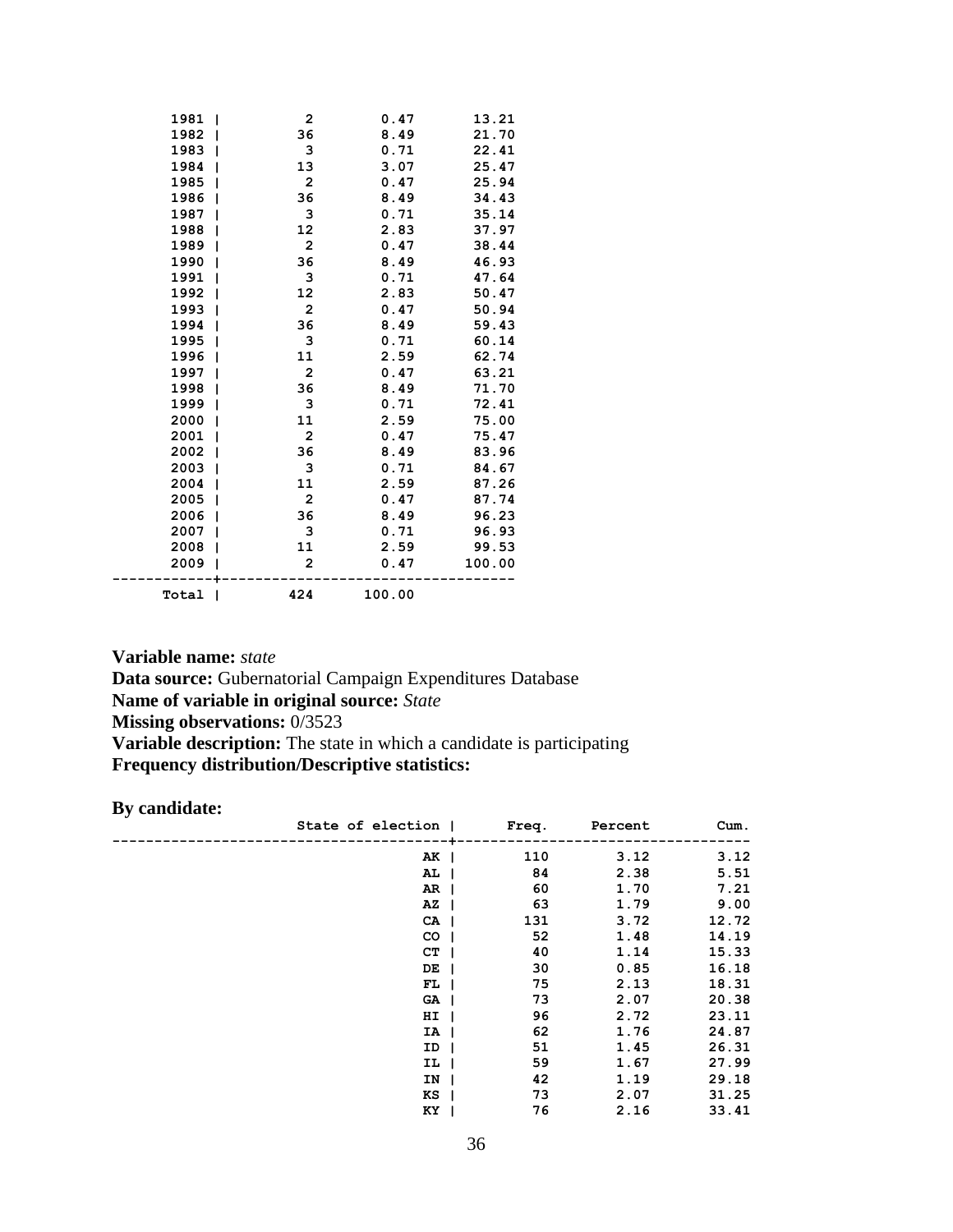| 50<br>1.42<br>37.55<br>MA<br>ı<br>50<br>1.42<br><b>MD</b><br>38.97<br>68<br>1.93<br>40.90<br>ME<br>58<br>1.65<br>42.55<br>МI<br>85<br>2.41<br>44.96<br>MN<br>76<br>2.16<br>47.12<br>MO<br>69<br>1.96<br>49.08<br>MS<br>1.56<br>50.64<br>55<br>MТ<br>76<br>2.16<br>NC<br>52.80<br>32<br>0.91<br>53.70<br><b>ND</b><br>65<br>1.85<br>55.55<br>NE<br>3.24<br>58.79<br>NH<br>114<br>1<br>3.26<br>62.05<br>NJ<br>115<br>1<br>60<br>1.70<br>NM<br>63.75<br>ı<br>3.21<br>113<br>66.96<br>NV<br>ı<br>71<br>2.02<br>68.98<br>NY<br>46<br>1.31<br>70.28<br>OH<br>1<br>71<br>2.02<br>72.30<br>OK  <br>OR  <br>101<br>2.87<br>75.16<br>59<br>1.67<br>76.84<br>$PA$  <br>1.50<br>53<br>78.34<br>RI<br>1<br>SC<br>49<br>1.39<br>79.73<br>42<br>1.19<br>80.93<br>SD<br>103<br>TN<br>2.92<br>83.85<br>1<br>79<br>2.24<br>86.09<br>TХ<br>1<br>UT<br>56<br>1.59<br>87.68<br>1<br>37<br>1.05<br>88.73<br>VA<br><b>I</b><br>112<br>3.18<br>91.91<br>VT | 36.13 |
|------------------------------------------------------------------------------------------------------------------------------------------------------------------------------------------------------------------------------------------------------------------------------------------------------------------------------------------------------------------------------------------------------------------------------------------------------------------------------------------------------------------------------------------------------------------------------------------------------------------------------------------------------------------------------------------------------------------------------------------------------------------------------------------------------------------------------------------------------------------------------------------------------------------------------------|-------|
|                                                                                                                                                                                                                                                                                                                                                                                                                                                                                                                                                                                                                                                                                                                                                                                                                                                                                                                                    |       |
|                                                                                                                                                                                                                                                                                                                                                                                                                                                                                                                                                                                                                                                                                                                                                                                                                                                                                                                                    |       |
|                                                                                                                                                                                                                                                                                                                                                                                                                                                                                                                                                                                                                                                                                                                                                                                                                                                                                                                                    |       |
|                                                                                                                                                                                                                                                                                                                                                                                                                                                                                                                                                                                                                                                                                                                                                                                                                                                                                                                                    |       |
|                                                                                                                                                                                                                                                                                                                                                                                                                                                                                                                                                                                                                                                                                                                                                                                                                                                                                                                                    |       |
|                                                                                                                                                                                                                                                                                                                                                                                                                                                                                                                                                                                                                                                                                                                                                                                                                                                                                                                                    |       |
|                                                                                                                                                                                                                                                                                                                                                                                                                                                                                                                                                                                                                                                                                                                                                                                                                                                                                                                                    |       |
|                                                                                                                                                                                                                                                                                                                                                                                                                                                                                                                                                                                                                                                                                                                                                                                                                                                                                                                                    |       |
|                                                                                                                                                                                                                                                                                                                                                                                                                                                                                                                                                                                                                                                                                                                                                                                                                                                                                                                                    |       |
|                                                                                                                                                                                                                                                                                                                                                                                                                                                                                                                                                                                                                                                                                                                                                                                                                                                                                                                                    |       |
|                                                                                                                                                                                                                                                                                                                                                                                                                                                                                                                                                                                                                                                                                                                                                                                                                                                                                                                                    |       |
|                                                                                                                                                                                                                                                                                                                                                                                                                                                                                                                                                                                                                                                                                                                                                                                                                                                                                                                                    |       |
|                                                                                                                                                                                                                                                                                                                                                                                                                                                                                                                                                                                                                                                                                                                                                                                                                                                                                                                                    |       |
|                                                                                                                                                                                                                                                                                                                                                                                                                                                                                                                                                                                                                                                                                                                                                                                                                                                                                                                                    |       |
|                                                                                                                                                                                                                                                                                                                                                                                                                                                                                                                                                                                                                                                                                                                                                                                                                                                                                                                                    |       |
|                                                                                                                                                                                                                                                                                                                                                                                                                                                                                                                                                                                                                                                                                                                                                                                                                                                                                                                                    |       |
|                                                                                                                                                                                                                                                                                                                                                                                                                                                                                                                                                                                                                                                                                                                                                                                                                                                                                                                                    |       |
|                                                                                                                                                                                                                                                                                                                                                                                                                                                                                                                                                                                                                                                                                                                                                                                                                                                                                                                                    |       |
|                                                                                                                                                                                                                                                                                                                                                                                                                                                                                                                                                                                                                                                                                                                                                                                                                                                                                                                                    |       |
|                                                                                                                                                                                                                                                                                                                                                                                                                                                                                                                                                                                                                                                                                                                                                                                                                                                                                                                                    |       |
|                                                                                                                                                                                                                                                                                                                                                                                                                                                                                                                                                                                                                                                                                                                                                                                                                                                                                                                                    |       |
|                                                                                                                                                                                                                                                                                                                                                                                                                                                                                                                                                                                                                                                                                                                                                                                                                                                                                                                                    |       |
|                                                                                                                                                                                                                                                                                                                                                                                                                                                                                                                                                                                                                                                                                                                                                                                                                                                                                                                                    |       |
|                                                                                                                                                                                                                                                                                                                                                                                                                                                                                                                                                                                                                                                                                                                                                                                                                                                                                                                                    |       |
|                                                                                                                                                                                                                                                                                                                                                                                                                                                                                                                                                                                                                                                                                                                                                                                                                                                                                                                                    |       |
|                                                                                                                                                                                                                                                                                                                                                                                                                                                                                                                                                                                                                                                                                                                                                                                                                                                                                                                                    |       |
|                                                                                                                                                                                                                                                                                                                                                                                                                                                                                                                                                                                                                                                                                                                                                                                                                                                                                                                                    |       |
|                                                                                                                                                                                                                                                                                                                                                                                                                                                                                                                                                                                                                                                                                                                                                                                                                                                                                                                                    |       |
| 87<br>94.38<br>2.47<br>WA                                                                                                                                                                                                                                                                                                                                                                                                                                                                                                                                                                                                                                                                                                                                                                                                                                                                                                          |       |
| 1.65<br>58<br>96.03<br>WI                                                                                                                                                                                                                                                                                                                                                                                                                                                                                                                                                                                                                                                                                                                                                                                                                                                                                                          |       |
| 88<br>2.50<br>98.52<br>WV<br>1                                                                                                                                                                                                                                                                                                                                                                                                                                                                                                                                                                                                                                                                                                                                                                                                                                                                                                     |       |
| 52<br>1.48<br>100.00<br>WY                                                                                                                                                                                                                                                                                                                                                                                                                                                                                                                                                                                                                                                                                                                                                                                                                                                                                                         |       |
| 3,523<br>100.00<br>Total                                                                                                                                                                                                                                                                                                                                                                                                                                                                                                                                                                                                                                                                                                                                                                                                                                                                                                           |       |

# **By general election:**

| State of election | Freq. | Percent | Cum.  |
|-------------------|-------|---------|-------|
|                   |       |         |       |
| $AK$              | 8     | 1.89    | 1.89  |
| AL                | 8     | 1.89    | 3.77  |
| $AR$              | 10    | 2.36    | 6.13  |
| $AZ$              | 8     | 1.89    | 8.02  |
| $CA$              | 8     | 1.89    | 9.91  |
| CO <sub>1</sub>   | 8     | 1.89    | 11.79 |
| CT                | 8     | 1.89    | 13.68 |
| DE                | 8     | 1.89    | 15.57 |
| $FL$              | 8     | 1.89    | 17.45 |
| GA                | 8     | 1.89    | 19.34 |
| $HI$              | 8     | 1.89    | 21.23 |
| IA                | 8     | 1.89    | 23.11 |
| ID                | 8     | 1.89    | 25.00 |
| IL                | 8     | 1.89    | 26.89 |
| IN                | 8     | 1.89    | 28.77 |
| $KS$              | 8     | 1.89    | 30.66 |
| $KY$              | 8     | 1.89    | 32.55 |
| LA                | 8     | 1.89    | 34.43 |
| MA                | 8     | 1.89    | 36.32 |
| MD                | 8     | 1.89    | 38.21 |
| ME                | 8     | 1.89    | 40.09 |
| MI                | 8     | 1.89    | 41.98 |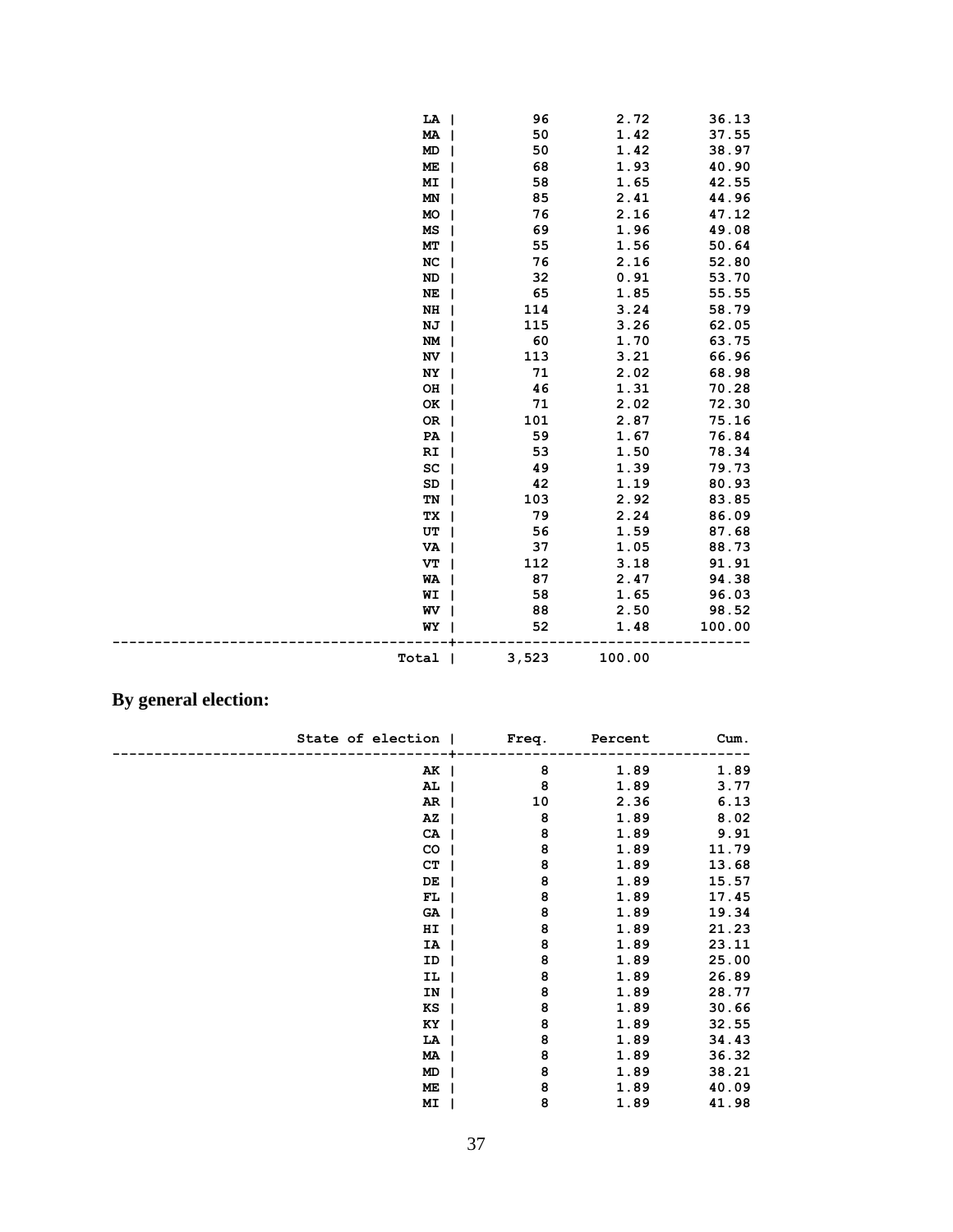| MN                     | 8                   | 1.89   | 43.87  |
|------------------------|---------------------|--------|--------|
| MO                     | 8                   | 1.89   | 45.75  |
| MS                     | 8                   | 1.89   | 47.64  |
| MT                     | 8                   | 1.89   | 49.53  |
| NC                     | 8                   | 1.89   | 51.42  |
| <b>ND</b>              | 8                   | 1.89   | 53.30  |
| NE                     | 8                   | 1.89   | 55.19  |
| $\mathbf{N}\mathbf{H}$ | 16                  | 3.77   | 58.96  |
| NJ                     | 9                   | 2.12   | 61.08  |
| NM                     | 8                   | 1.89   | 62.97  |
| NV                     | 8                   | 1.89   | 64.86  |
| NY                     | 8                   | 1.89   | 66.75  |
| OH                     | 8                   | 1.89   | 68.63  |
| OK                     | 8                   | 1.89   | 70.52  |
| 0R                     | 8                   | 1.89   | 72.41  |
| PA                     | 8                   | 1.89   | 74.29  |
| RI                     | 12                  | 2.83   | 77.12  |
| SC                     | 8                   | 1.89   | 79.01  |
| SD                     | 8                   | 1.89   | 80.90  |
| TN                     | 8                   | 1.89   | 82.78  |
| ТX                     | 8                   | 1.89   | 84.67  |
| UT                     | 8                   | 1.89   | 86.56  |
| VA                     | 9                   | 2.12   | 88.68  |
| VT                     | 16                  | 3.77   | 92.45  |
| WA                     | 8                   | 1.89   | 94.34  |
| WI                     | 8                   | 1.89   | 96.23  |
| WV                     | 8                   | 1.89   | 98.11  |
| WY                     | 8                   | 1.89   | 100.00 |
| Total                  | 424<br>$\mathbf{I}$ | 100.00 |        |

**Variable name:** *female* **Data source:** Lexis-Nexis; self-generated **Name of variable in original source: -- Missing observations:** 84/3523 **Variable description:** The candidate's gender **Variable values and coding:** 

0: Male

1: Female

## **Frequency distribution/Descriptive statistics:**

| Dummy for a  <br>female  <br>candidate |              | Freq.              | Percent                | Cum.                    |
|----------------------------------------|--------------|--------------------|------------------------|-------------------------|
| -91<br>0<br>$\mathbf{1}$               | $\mathbf{I}$ | 84<br>3,065<br>374 | 2.38<br>87.00<br>10.62 | 2.38<br>89.38<br>100.00 |
| Total                                  |              | 3,523              | 100.00                 |                         |

**Variable name:** *party* **Data source:** Gubernatorial Campaign Expenditures Database **Name of variable in original source:** *party* **Missing observations:** 0/3523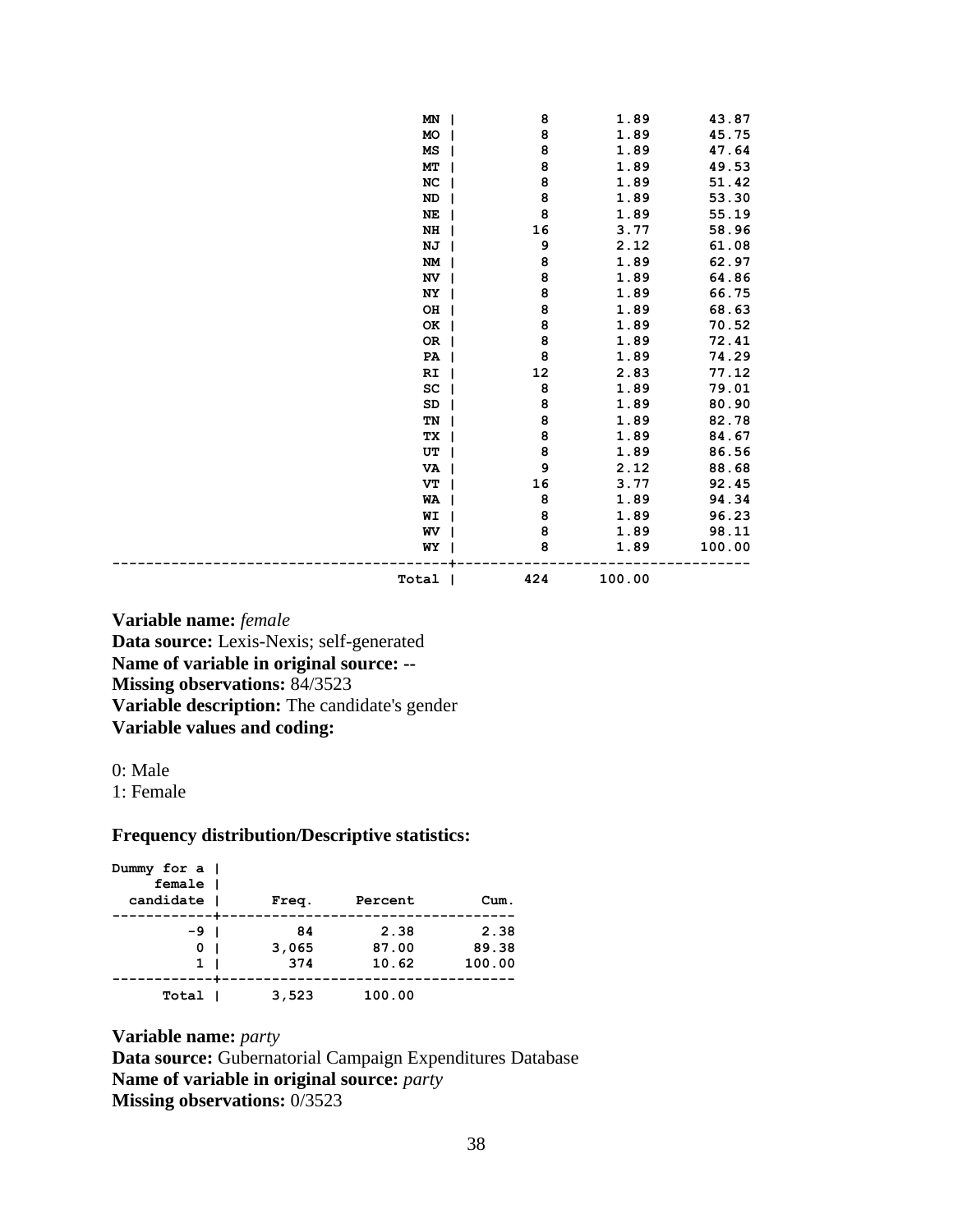#### **Variable description:** The candidate's political party

**Variable values and coding:** Takes 3 values: "D" for Democrat, "R" for Republican, and "3rd/Ind." for a third-party or Independent candidate **Frequency distribution/Descriptive statistics:** 

| Candidate's  <br>party                | Freq.                 | Percent                 | Cum.                     |
|---------------------------------------|-----------------------|-------------------------|--------------------------|
| $3rd/Ind.$  <br>ו מ<br>R <sub>1</sub> | 839<br>1,426<br>1,258 | 23.81<br>40.48<br>35.71 | 23.81<br>64.29<br>100.00 |
| Total                                 | 3,523                 | 100.00                  |                          |

#### **Variable name:** *incumbent*

**Data source:** Generated using Gubernatorial Campaign Expenditures Database **Name of variable in original source:** Under occupation/job listing in original source, the following denoted an incumbent: : I; i; ia; i,l; i,ine; i, rea; i, ph; i, law; i, l; i, j; i, fce (Pierce); i, f; i, ed; i, bdc; i (did not run)

**Missing observations:** 0/3523

**Variable description:** The candidate's incumbent status in the primary election **Variable values and coding:** 

0: Candidate is not incumbent in the primary election

1: Candidate is an incumbent in the primary election

#### **Frequency distribution/Descriptive statistics:**

| Dummy for  <br>an I<br>incumbent  <br>candidate | Freq.        | Percent       | Cum.            |
|-------------------------------------------------|--------------|---------------|-----------------|
| 01<br>$\mathbf{1}$                              | 3,266<br>257 | 92.71<br>7.29 | 92.71<br>100.00 |
| Total                                           | 3,523        | 100.00        |                 |

**Variable name:** *incumbent\_in\_general*

**Data source:** Generated using Gubernatorial Campaign Expenditures Database **Name of variable in original source:** Under occupation/job listing in original source, the following denoted an incumbent: I; i; ia; i,l; i,ine; i, rea; i, ph; i, law; i, l; i, j; i, fce (Pierce); i, f; i, ed; i, bdc; i (did not run)

**Missing observations:** 0/3523

**Variable description:** The candidate's incumbent status in the general election **Variable values and coding:** 

0: Candidate is not incumbent in the general election

1: Candidate is an incumbent in the general election

#### **Frequency distribution/Descriptive statistics:**

 **Dummy for |**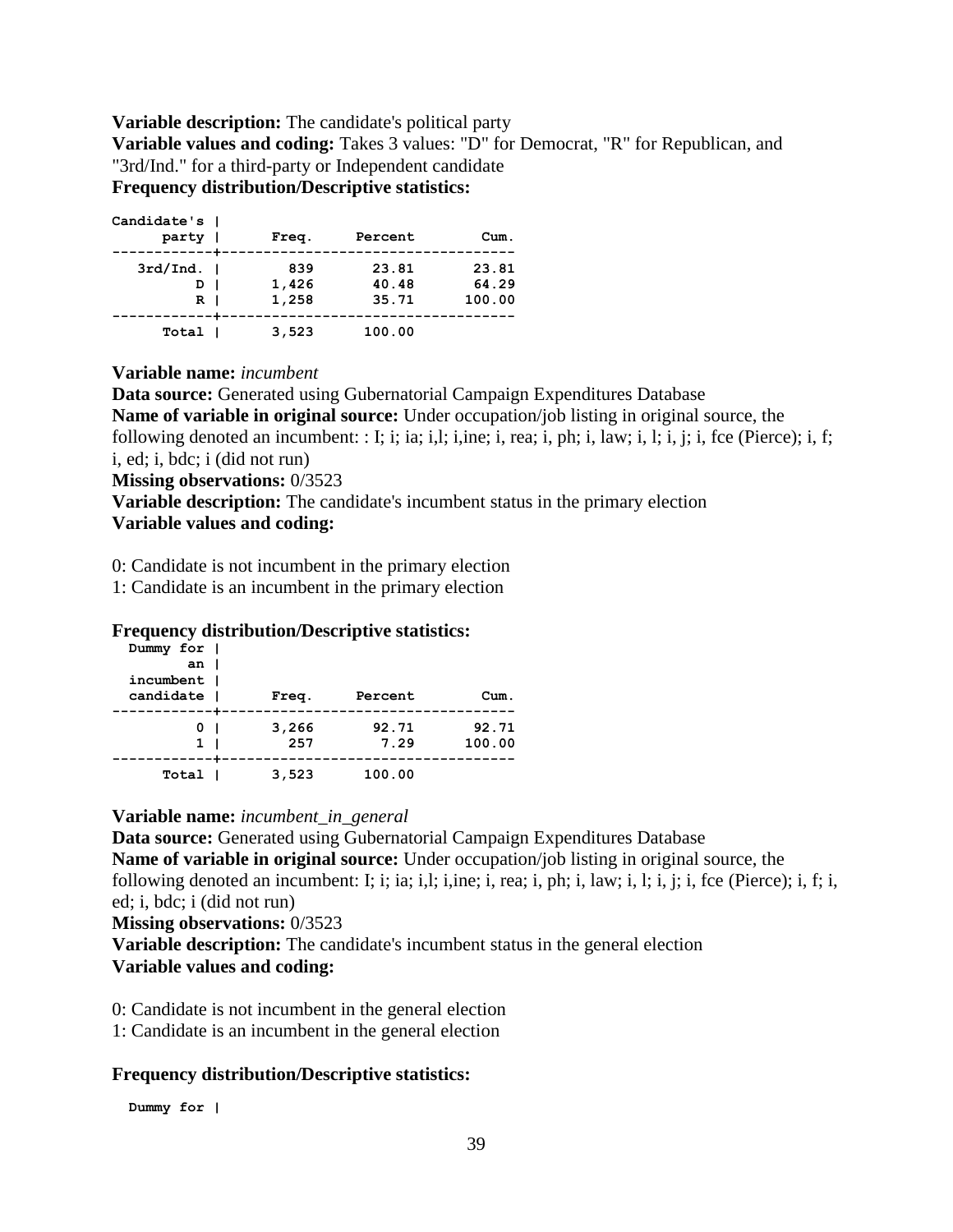| an<br>incumbent<br>candidate  <br>who makes I<br>it to the I<br>qeneral  <br>election | Freq.        | Percent       | Cum.            |
|---------------------------------------------------------------------------------------|--------------|---------------|-----------------|
| 0<br>1                                                                                | 3,284<br>239 | 93.22<br>6.78 | 93.19<br>100.00 |
| Total                                                                                 | 3,523        | 100.00        |                 |

**Variable name:** *open* **Data source:** Generated using Gubernatorial Campaign Expenditures Database **Name of variable in original source: -- Missing observations:** 0/3523 **Variable description:** Whether the candidate's general election has an incumbent running **Variable values and coding:** 

0: No incumbent is running in general election

1: Incumbent is running in general election

## **Frequency distribution/Descriptive statistics:**

#### **By candidate:**

| Dummy for  <br>an open  <br>qeneral  <br>election  <br>(i.e. no)<br>incumbents  <br>running) | Freq.          | Percent        | Cum.            |
|----------------------------------------------------------------------------------------------|----------------|----------------|-----------------|
| 0<br>1                                                                                       | 1,734<br>1,789 | 49.22<br>50.78 | 49.47<br>100.00 |
| Total                                                                                        | 3,523          | 100.00         |                 |

## **By general election:**

| Dummy for  |       |         |        |
|------------|-------|---------|--------|
| an open    |       |         |        |
| qeneral    |       |         |        |
| election   |       |         |        |
| (i.e. no   |       |         |        |
| incumbents |       |         |        |
| running)   | Freq. | Percent | Cum.   |
|            |       |         |        |
| 0          | 239   | 56.37   | 56.60  |
| 1          | 185   | 43.63   | 100.00 |
|            |       |         |        |
|            |       |         |        |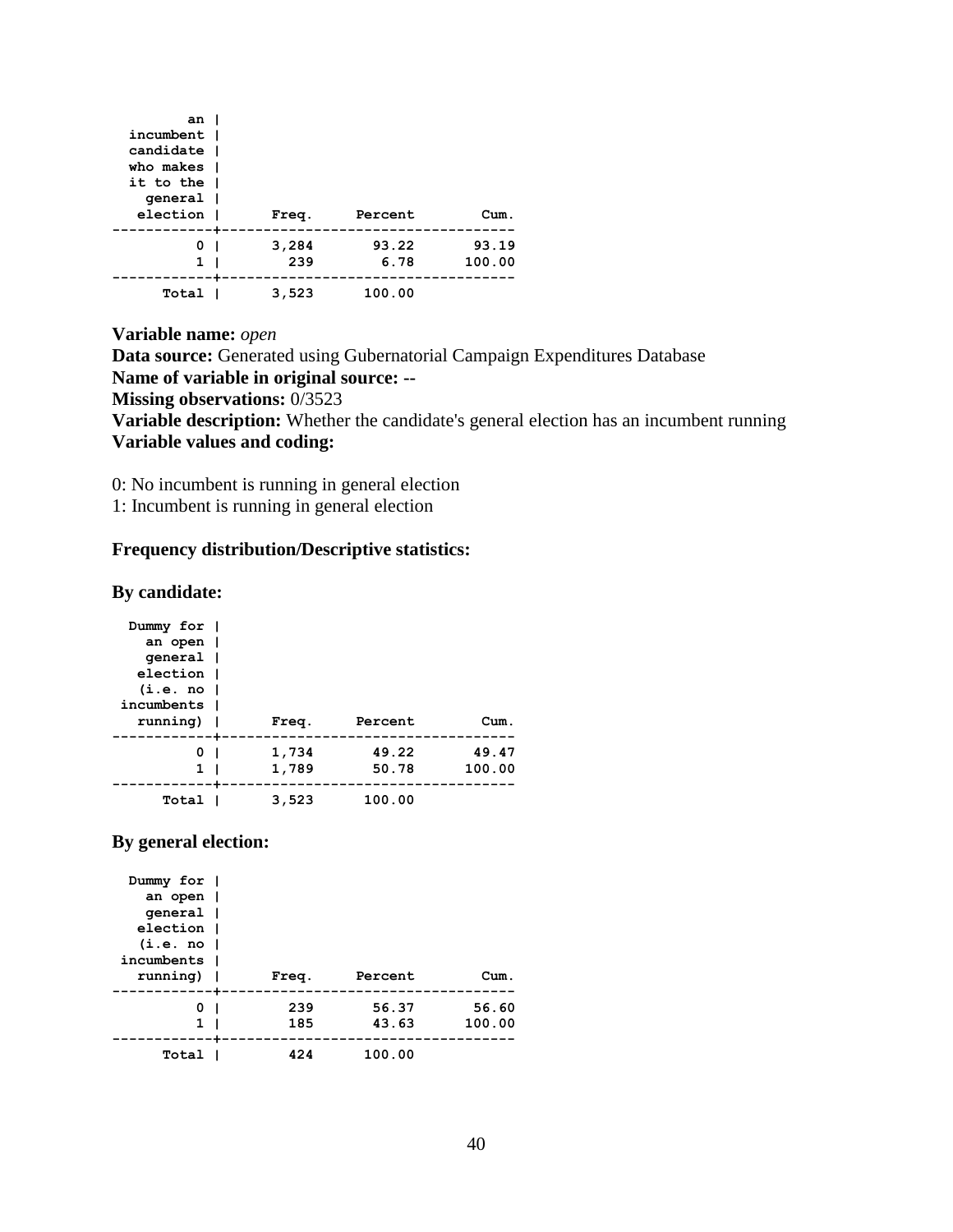**Variable name:** *pubfnc* **Data source:** CommonCause.org, National Conference of State Legislatures **Name of variable in original source: -- Missing observations:** 0/3523 **Variable description:** Whether the candidate had public campaign funding available in the election

**Variable values and coding:** 

0: Candidate did not have access to public campaign funding

1: Candidate did have access to public campaign funding

#### **Frequency distribution/Descriptive statistics:**

#### **By candidate:**

| Dummy for  <br>some type  <br>of public  <br>campaign  <br>finance law  <br>in effect | Freq.        | Percent        | Cum.            |
|---------------------------------------------------------------------------------------|--------------|----------------|-----------------|
| 0 <sub>1</sub><br>1                                                                   | 2,799<br>724 | 79.45<br>20.55 | 79.45<br>100.00 |
| Total                                                                                 | 3,523        | 100.00         |                 |

**By general election:**

| Dummy for  <br>some type  <br>of public |       |         |        |
|-----------------------------------------|-------|---------|--------|
| campaign                                |       |         |        |
| finance law I                           |       |         |        |
| in effect l                             | Freq. | Percent | Cum.   |
|                                         |       |         |        |
| 0                                       | 337   | 79.48   | 79.48  |
| 1                                       | 87    | 20.52   | 100.00 |
|                                         |       |         |        |
| Total                                   | 424   | 100.00  |        |

**Variable name:** *general\_vote*

**Data source:** Gubernatorial Campaign Expenditures Database **Name of variable in original source:** *genvot; genvote; generalvote* **Missing observations:** 2160/3523 **Variable description:** The candidate's vote share in the general election **Frequency distribution/Descriptive statistics:** 

| Variable I   | <b>Obs</b> | Mean     | Std. Dev. | Min | Max |
|--------------|------------|----------|-----------|-----|-----|
| qeneral vote | 1363       | 30.17709 | 24.82476  |     | 82  |

**Variable name:** *reweight*

**Data source:** Gubernatorial Campaign Expenditures Database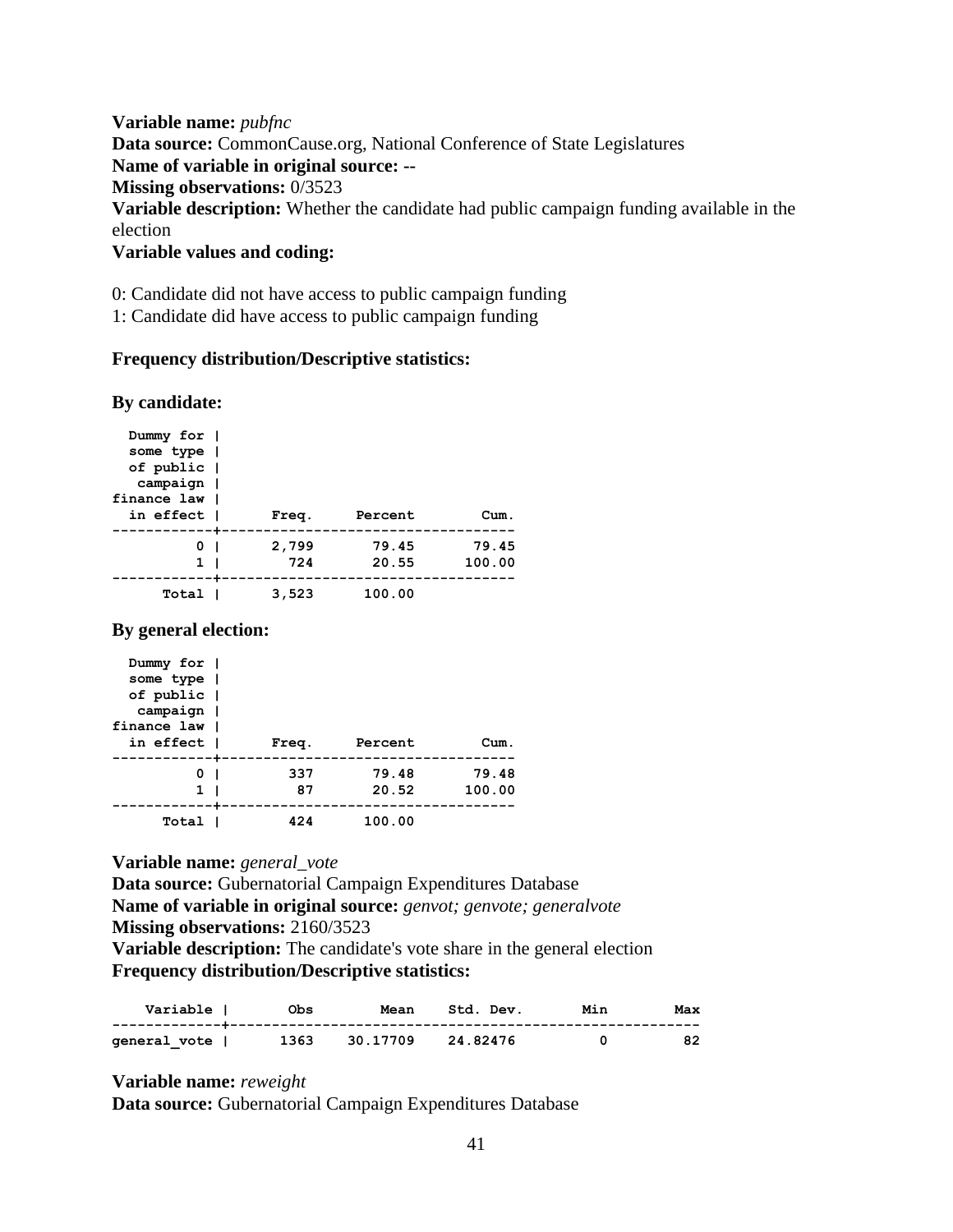# **Name of variable in original source:** *genvot; genvote; generalvote* **Missing observations:** 2160/3523

**Variable description:** The candidate's recalculated vote share in the general election, after eliminating marginal candidates (i.e. candidates receiving under 20% of the vote). **Frequency distribution/Descriptive statistics:** 

| Variable I | Obs  | Mean     | Std. Dev. | Min | Max |
|------------|------|----------|-----------|-----|-----|
| reweight   | 1363 | 31.10785 | 25.66656  |     | 100 |

**Variable name:** *gen\_cand* **Data source:** Generated using Gubernatorial Campaign Expenditures Database **Name of variable in original source: -- Missing observations:** 0/3523 **Variable description:** Whether the candidate participated in the general election **Variable values and coding:** 

0: Candidate did not participate in general election

1: Candidate did participate in general election

#### **Frequency distribution/Descriptive statistics:**

| Dummy for I<br>candidates  <br>that I<br>appeared in  <br>the general |              |                |                 |
|-----------------------------------------------------------------------|--------------|----------------|-----------------|
| election                                                              | Freq.        | Percent        | Cum.            |
| 0<br>1                                                                | 2,668<br>855 | 75.73<br>24.27 | 75.73<br>100.00 |
| Total                                                                 | 3,523        | 100.00         |                 |

**Variable name:** *n\_gen\_cand*

**Data source:** Generated using Gubernatorial Campaign Expenditures Database **Name of variable in original source: --**

**Missing observations:** 2668/3523

**Variable description:** The number of candidates in the candidate's general election **Variable values and coding:** Ranges from 1 candidate to 5 candidates **Frequency distribution/Descriptive statistics:** 

**By candidate:**

| Number of 1 |       |         |      |
|-------------|-------|---------|------|
| qeneral     |       |         |      |
| election    |       |         |      |
| candidates  | Freq. | Percent | Cum. |
|             |       |         |      |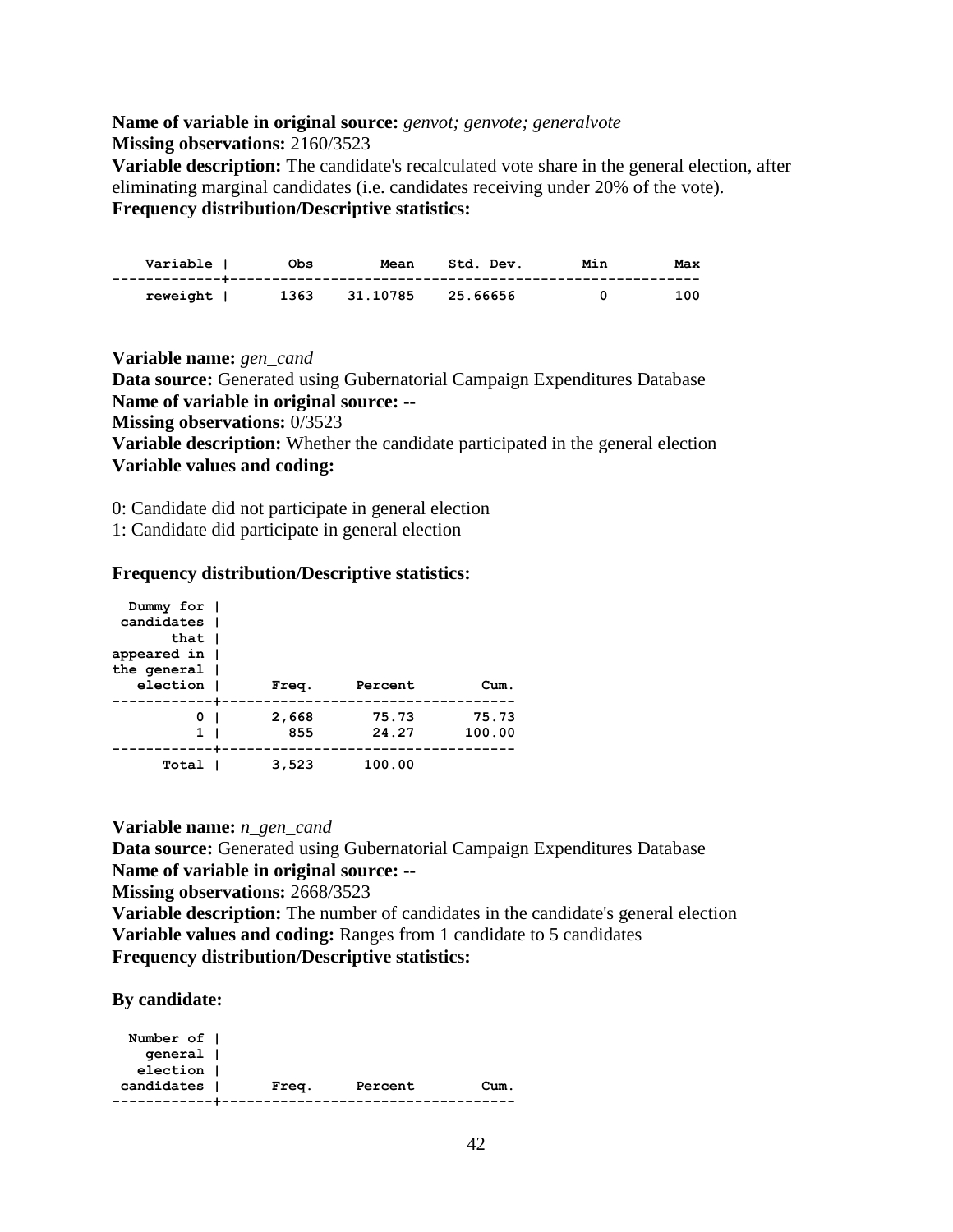| 1<br>$\mathbf{2}$<br>3 | 7<br>806<br>42<br>2,668 | 0.20<br>22.88<br>1.19<br>75.73 | 0.20<br>23.08<br>24.27<br>100.00 |
|------------------------|-------------------------|--------------------------------|----------------------------------|
| Total I                | 3,523                   | 100.00                         |                                  |
| By general election:   |                         |                                |                                  |
| Number of              |                         |                                |                                  |
| general                |                         |                                |                                  |
| election               |                         |                                |                                  |
| candidates             | Freq.                   | Percent                        | Cum.                             |
| 1                      | 7                       | 1.65                           | 1.65                             |
| 2                      | 403                     | 95.05                          | 96.70                            |
| 3                      | 14                      | 3.30                           | 100.00                           |
| Total                  | 424                     | 100.00                         |                                  |

**Variable name:** *democrat* **Data source:** Generated using Gubernatorial Campaign Expenditures Database **Name of variable in original source:** *party* **Missing observations:** 0/3523 **Variable description:** Whether the candidate was a Democrat **Variable values and coding:** 

0: Candidate was not a Democrat

1: Candidate was a Democrat

#### **Frequency distribution/Descriptive statistics:**

| Dummy for $a \mid$<br>Democrat |       |         |        |
|--------------------------------|-------|---------|--------|
| candidate                      |       | Percent | Cum.   |
|                                | Freq. |         |        |
| 01                             | 2,097 | 59.52   | 59.52  |
| 1 <sub>1</sub>                 | 1,426 | 40.48   | 100.00 |
| Total                          | 3,523 | 100.00  |        |

**Variable name:** *republican* **Data source:** Generated using Gubernatorial Campaign Expenditures Database **Name of variable in original source:** *party* **Missing observations:** 0/3523 **Variable description:** Whether the candidate was a Republican **Variable values and coding:** 

0: Candidate was not a Republican

1: Candidate was a Republican

## **Frequency distribution/Descriptive statistics:**

**Dummy for a | Republican | candidate | Freq. Percent Cum.**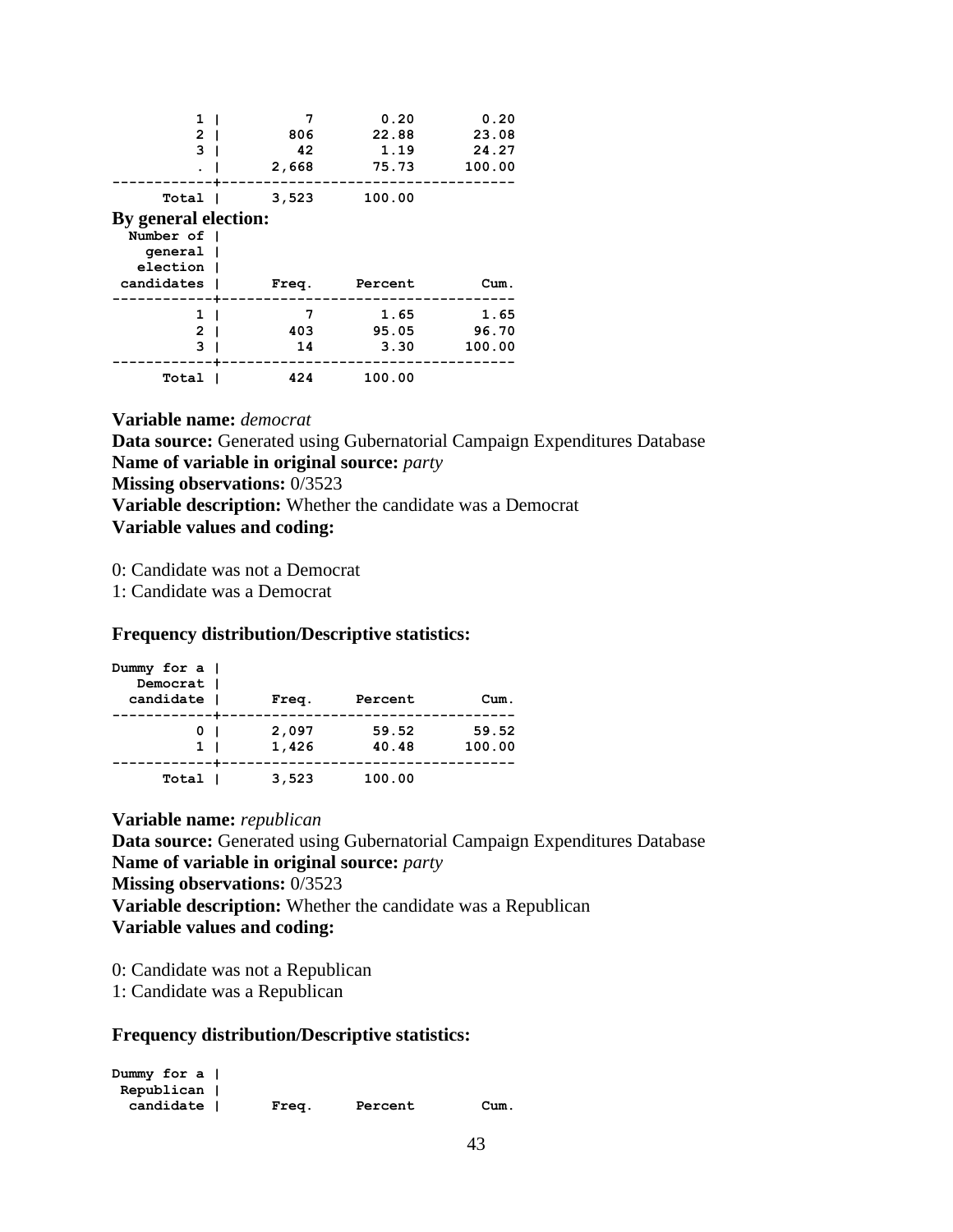| 0 <sub>1</sub> | 2,265 | 64.29  | 64.29  |
|----------------|-------|--------|--------|
| 1 <sub>1</sub> | 1,258 | 35.71  | 100.00 |
|                |       |        |        |
| Total          | 3,523 | 100.00 |        |

**Variable name:** *third\_party* **Data source:** Generated using Gubernatorial Campaign Expenditures Database **Name of variable in original source:** *party* **Missing observations:** 0/3523 **Variable description:** Whether the candidate was a third party or independent **Variable values and coding:** 

0: Candidate was not a third party or independent candidate

1: Candidate was a third party or independent candidate

#### **Frequency distribution/Descriptive statistics:**

| Dummy for $a \mid$<br>third party |       |         |        |
|-----------------------------------|-------|---------|--------|
| candidate                         | Freq. | Percent | Cum.   |
| 0 <sub>1</sub>                    | 2,684 | 76.19   | 76.19  |
| 1 <sub>1</sub>                    | 839   | 23.81   | 100.00 |
| Total                             | 3,523 | 100.00  |        |

#### **Variable name:** *lntotal\_spend\_real*

**Data source:** Generated using Gubernatorial Campaign Expenditures Database **Name of variable in original source:** *total; totalspent* **Missing observations:** 2746/3523

**Variable description:** The natural log of the candidate's total amount spent on the campaign, in 2009 USD

#### **Frequency distribution/Descriptive statistics:**

| Variable I   | Obs | Mean     | Std. Dev. | Min | Max      |
|--------------|-----|----------|-----------|-----|----------|
| lntotal_sp~1 | 777 | 12.53868 | 4.273822  |     | 18.32599 |

**Variable name:** *\_total\_spend\_real*

**Data source:** Generated using Gubernatorial Campaign Expenditures Database **Name of variable in original source:** *total; totalspent* **Missing observations:** 2746/3523

**Variable description:** The candidate's total amount spent on the campaign, in 2009 USD

**Frequency distribution/Descriptive statistics:** 

| Variable l  | Obs | Mean    | Std. Dev. | Min | Max      |
|-------------|-----|---------|-----------|-----|----------|
| total spe~l | 777 | 4046439 | 8155826   |     | 9.10e+07 |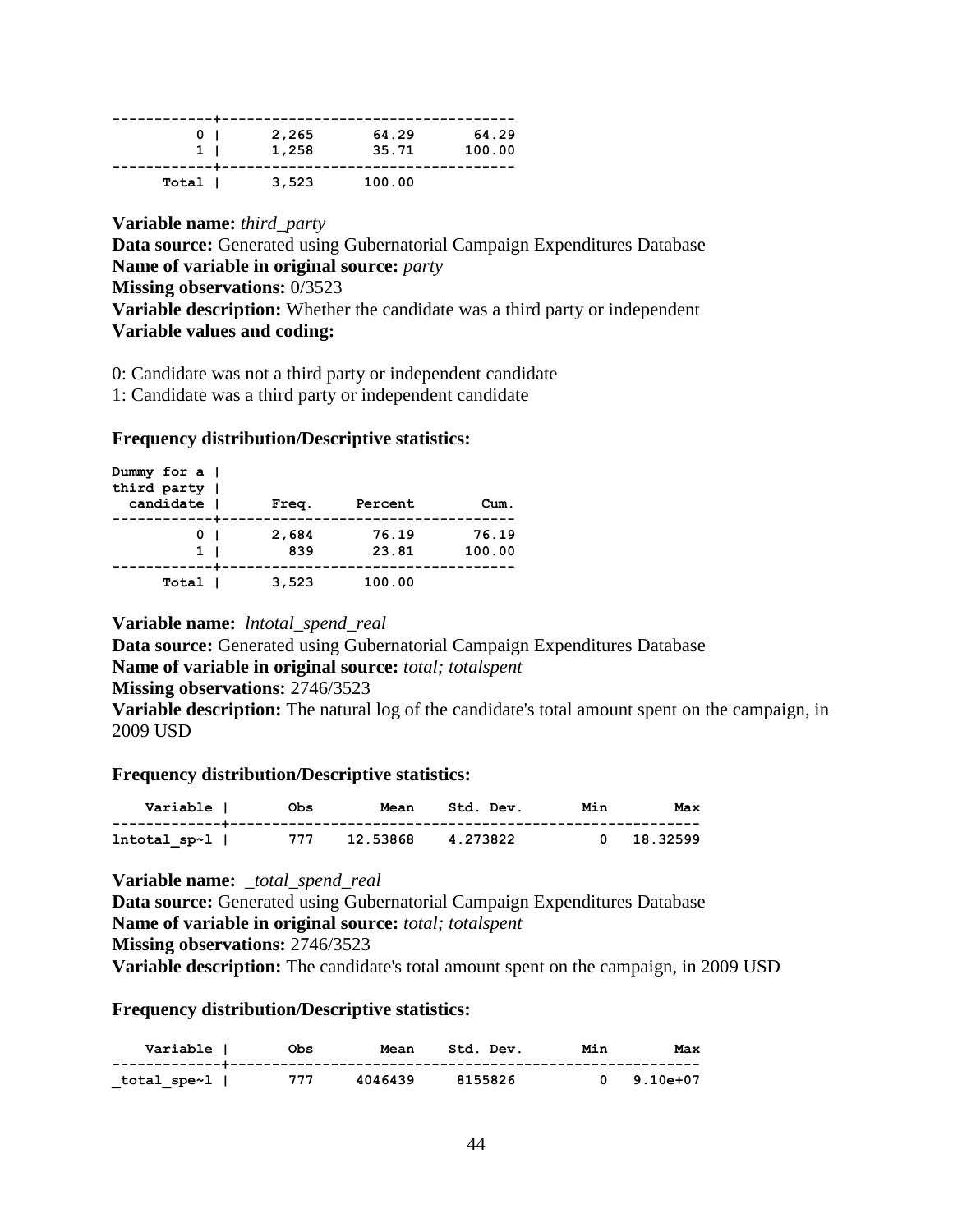**Variable name:** *\_2persontype* **Data source:** Generated using Gubernatorial Campaign Expenditures Database **Name of variable in original source: -- Missing observations:** 2599/3523 **Variable description:** The type of 2 person general election the candidate faced

**Variable values and coding:** Takes 4 values: "mvf" if a male vs. female election; "mvm" if a male vs. male election; "fvf" if a female vs. female election; and "\_multi" if more than 2 candidates were in the general election.

#### **Frequency distribution/Descriptive statistics:**

#### **By candidate:**

| If 2 person  <br>qeneral  <br>election, I<br>this was  <br>the gender |                                |                                        |                                            |
|-----------------------------------------------------------------------|--------------------------------|----------------------------------------|--------------------------------------------|
| composition                                                           | Freq.                          | Percent                                | Cum.                                       |
| multi  <br>fvf<br>mvf<br>mvm                                          | 2,668<br>49<br>4<br>158<br>644 | 75.73<br>1.39<br>0.11<br>4.48<br>18.28 | 75.73<br>77.12<br>77.24<br>81.72<br>100.00 |
| Total                                                                 | 3,523                          | 100.00                                 |                                            |

## **By general election:**

| If 2 person $ $<br>qeneral  <br>election, I<br>this was  <br>the gender  <br>composition | Freq. | Percent | Cum.   |
|------------------------------------------------------------------------------------------|-------|---------|--------|
| multi I                                                                                  | 21    | 4.95    | 4.95   |
| $fvf$                                                                                    | 2     | 0.47    | 5.42   |
| mvf                                                                                      | 79    | 18.63   | 24.06  |
| mvm                                                                                      | 322   | 75.94   | 100.00 |
| Total                                                                                    | 424   | 100.00  |        |

**Variable name:** *pct\_pri\_fem* **Data source:** Self-generated

**Name of variable in original source: --**

**Missing observations:** 885/3523

**Variable description:** The gender composition of the candidate's primary election (if the candidate is of a major party)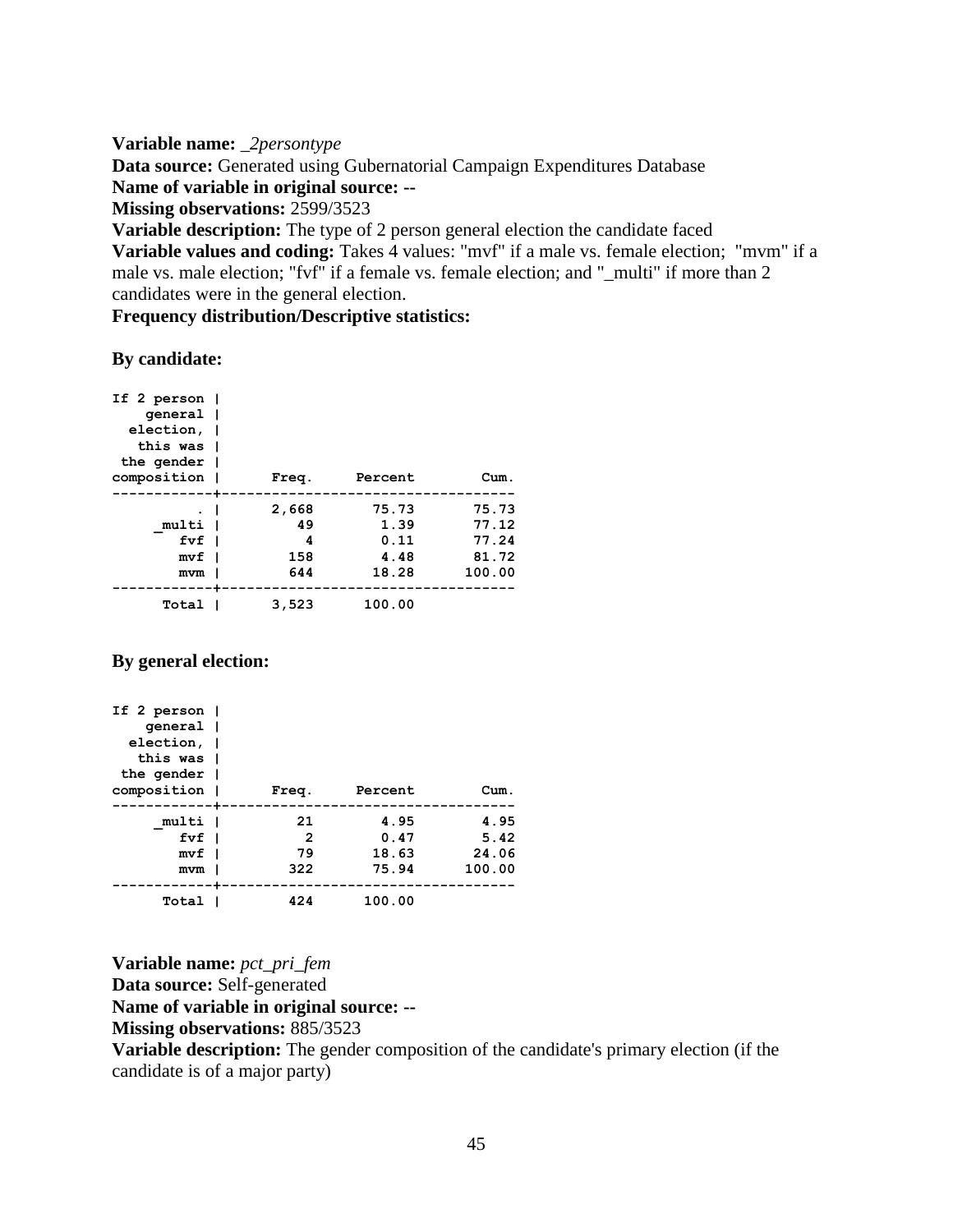## **Frequency distribution/Descriptive statistics:**

| Variable    | Obs  | Mean     | Std. Dev. | Min | Max |
|-------------|------|----------|-----------|-----|-----|
| pct pri fem | 2638 | 9.855952 | 16.92083  |     | 100 |

**Variable name:** *vsbin* Data source: Generated using Gubernatorial Campaign Expenditures Database **Name of variable in original source:** -- **Missing observations:** 2668/3523 **Variable description:** Groups general election candidates into bins

#### **Variable values and coding:**

20 to 80, where 20 indicates that a candidate received 20 to 24% of the reweighted vote, 25 indicates a candidate received 25 to 29% of the reweighted vote, etc.

#### **Frequency distribution/Descriptive statistics:**

| Bins that<br>group  <br>general<br>vote shares<br>into widths<br>of 5 points |              | Freq. | Percent | Cum.   |
|------------------------------------------------------------------------------|--------------|-------|---------|--------|
| 20                                                                           | $\mathbf{I}$ | 18    | 2.11    | 2.11   |
| 25                                                                           |              | 33    | 3.86    | 5.96   |
| 30                                                                           |              | 39    | 4.56    | 10.53  |
| 35                                                                           |              | - 67  | 7.84    | 18.36  |
| 40                                                                           |              | 113   | 13.22   | 31.58  |
| 45                                                                           |              | 172   | 20.12   | 51.70  |
| 50                                                                           |              | 158   | 18.48   | 70.18  |
| 55                                                                           |              | 115   | 13.45   | 83.63  |
| 60                                                                           |              | 64    | 7.49    | 91.11  |
| 65                                                                           |              | 34    | 3.98    | 95.09  |
| 70                                                                           |              | 28    | 3.27    | 98.36  |
| 75                                                                           |              | 7     | 0.82    | 99.18  |
| 100                                                                          |              | 7     | 0.82    | 100.00 |
| Total                                                                        |              | 855   | 100.00  |        |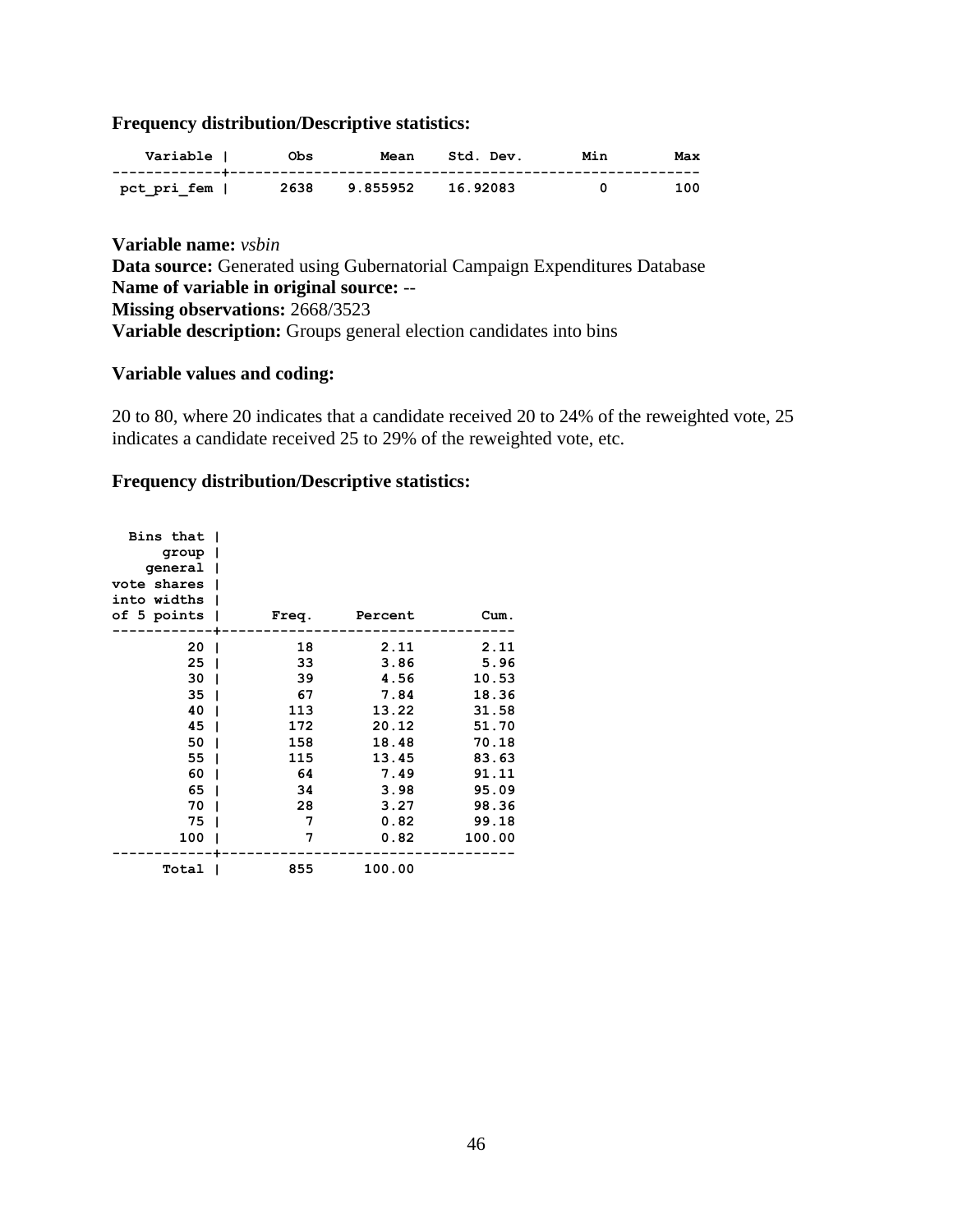

**Variable name:** *pfswitch* **Data source:** CommonCause.org, National Conference of State Legislatures **Name of variable in original source: -- Missing observations:** 0/3523 **Variable description:** Whether a candidate was competing in a state that changed its public funding laws at some point between 1977-2009

## **Variable values and coding:**

0: Candidate was not in a state that changed its public funding laws at some point between 1977- 2009

1: Candidate was in a state that changed its public funding laws at some point between 1977- 2009

## **Frequency distribution/Descriptive statistics:**

## **By candidate:**

| pfswitch          | Freq.        | Percent        | Cum.            |
|-------------------|--------------|----------------|-----------------|
| 0<br>$\mathbf{1}$ | 2,863<br>660 | 81.27<br>18.73 | 81.27<br>100.00 |
| Total I           | 3,523        | 100.00         |                 |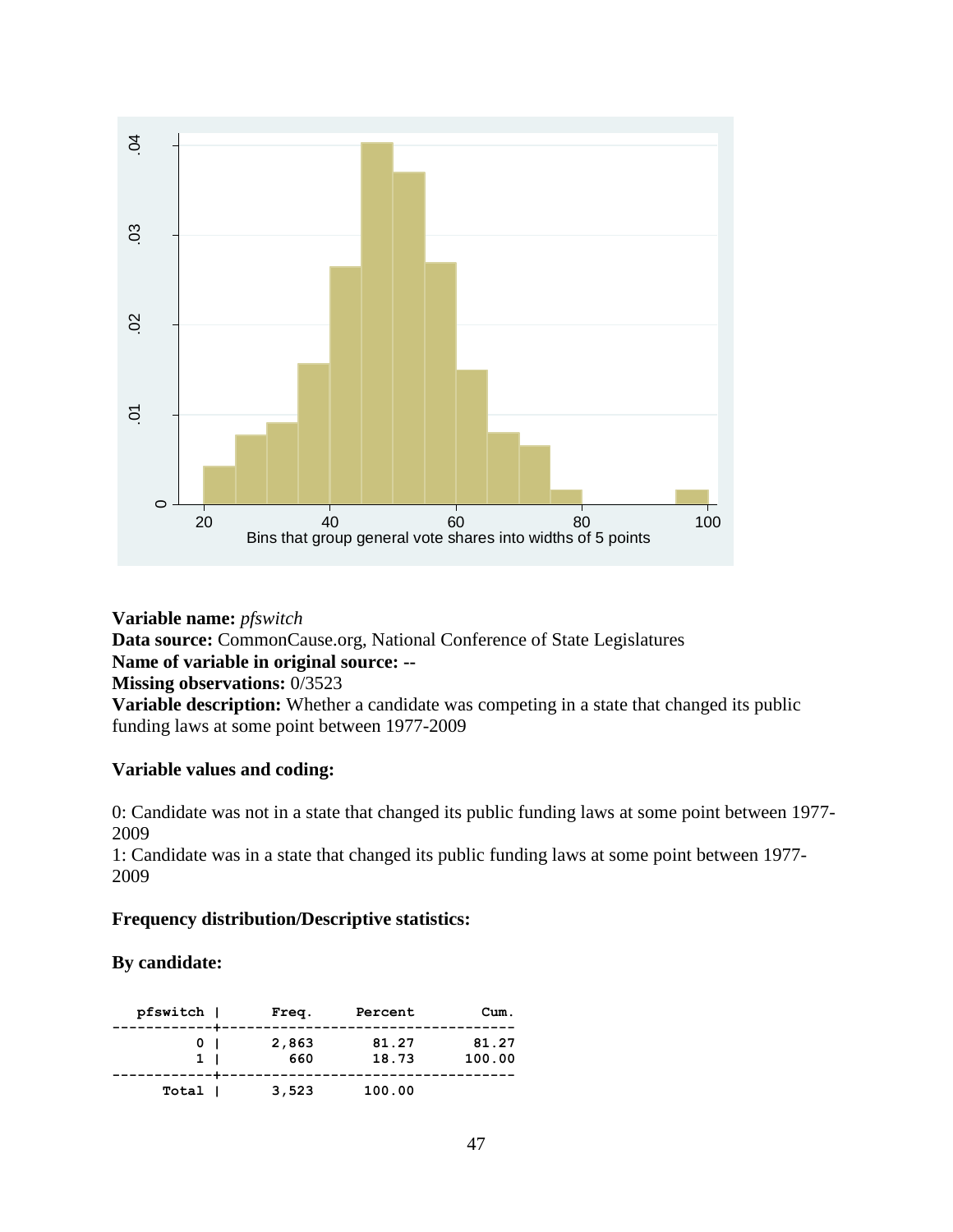# **By general election:**

| Cum.            | Percent        | Freq.     | pfswitch     |
|-----------------|----------------|-----------|--------------|
| 81.13<br>100.00 | 81.13<br>18.87 | 344<br>80 | $\mathbf{1}$ |
|                 | 100.00         | 424       | Total I      |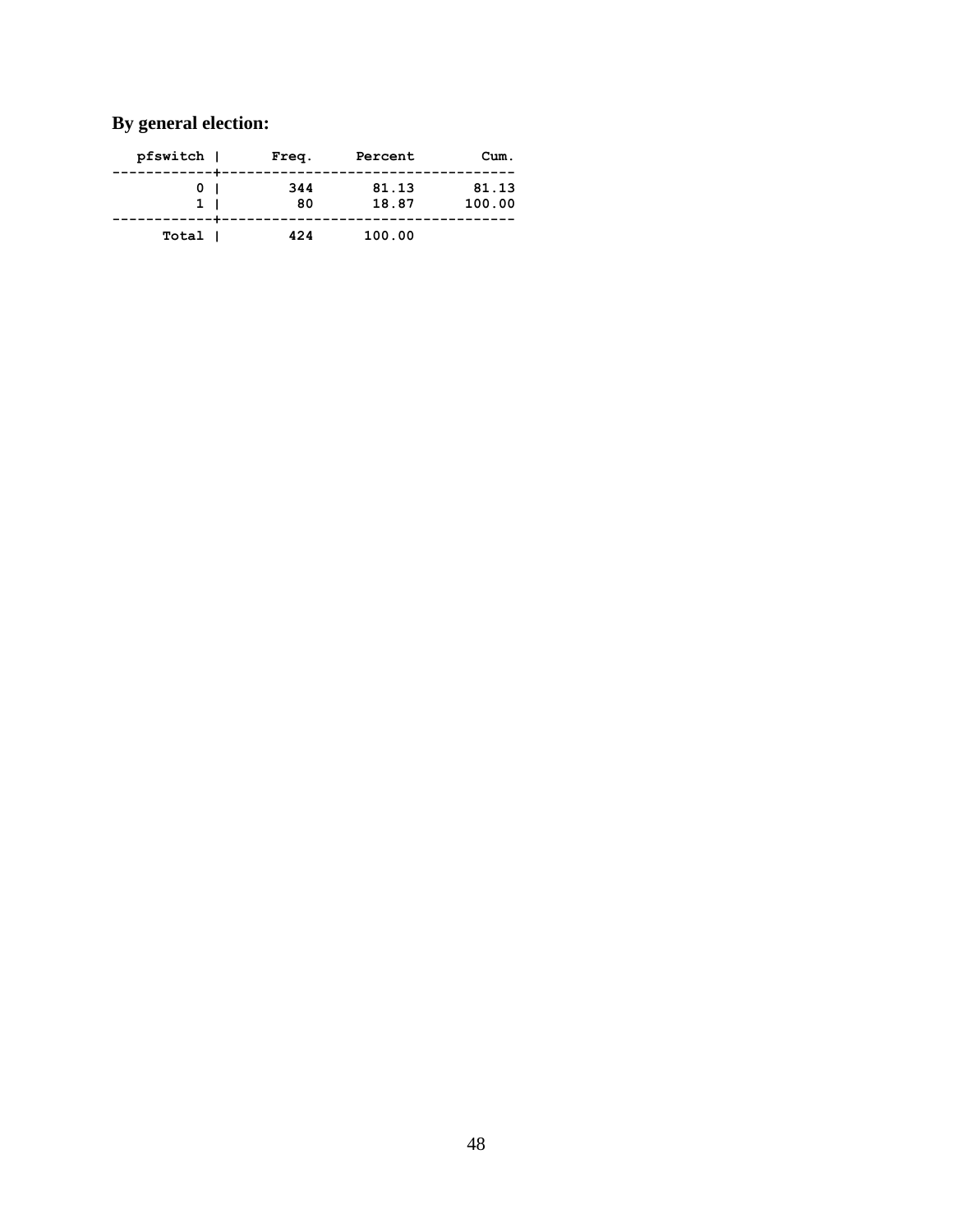#### **REFERENCES**

- Andersen, K, and Thorson, S. J. (1984). Congressional turnover and the election of women. *The Western Political Quarterly* 37:143:156.
- Angrist, J. D. and Pischke, J.-S. (2009). *Mostly Harmless Econometrics: An Empiricist's Companion*. Princeton University Press: Princeton, NJ.
- Beamn, L., Duflo, E., Pande, R., and Topalova, P. (2012). Female leadership raises aspirations and education attainment for girls: A policy experiment in India. *Science* 335: 582-586.
- Center for American Women and Politics (CAWP) Fact Sheet. 2011. Statewide elective executive women 2011. Eagleton Institute of Politics, Rutgers University.
- Dolan, K. (2008). Is there a 'gender affinity effect' in American politics? Information, affect, and candidate sex in U.S. House elections. *Political Research Quarterly* 61:79-89.
- National Governors Association. (2012). Governors roster 2012. Retrieved from [http://www.nga.org/files/live/sites/NGA/files/pdf/GOVLIST.PDF.](http://www.nga.org/files/live/sites/NGA/files/pdf/GOVLIST.PDF)
- Duflo, E. and Chattopadhyay, R. (2004). Women as policy-makers: Evidence from a randomized policy experiment in India. *Econometrica* 72(5): 1409-43.
- Jacobson, G.C. (1992). Congressional voters. In *The politics of Congressional elections* (pp.103- 146). New York, NY: HarperCollins Publishers.
- Lawless, J. L. (2004). Women, war, and winning elections: Gender stereotyping in the post-September 11<sup>th</sup> era. *Political Research Quarterly* 57:479-490.
- Lee, D. S. (2008). Randomized experiments from non-random selection in U.S. House elections. *Journal of Econometrics* 142(2):675-697.
- Oxley, Z. M. and Fox, R. L. (2004). Women in executive office: Variation across American states. *Political Research Quarterly* 57:113-120.
- Sabonmatsu, K. (2002). Political parties and the recruitment of women to state legislatures. *The Journal of Politics* 64:791-809.
- Windett, J. (2011). State effects and the emergence and success of female gubernatorial candidates. *State Politics & Policy Quarterly* 11(4): 460-482.
- Welch, S., Ambrosius, M. M., Clark, J., and Darcy, R. (1985). The effect of candidate gender on electoral outcomes in state legislative races. *The Western Political Quarterly* 38:464-475.
- Werner, T., and Mayer, K. R. (2007). Public election funding, competition, and candidate gender. *PS: Political Science & Politics* 40:661-667.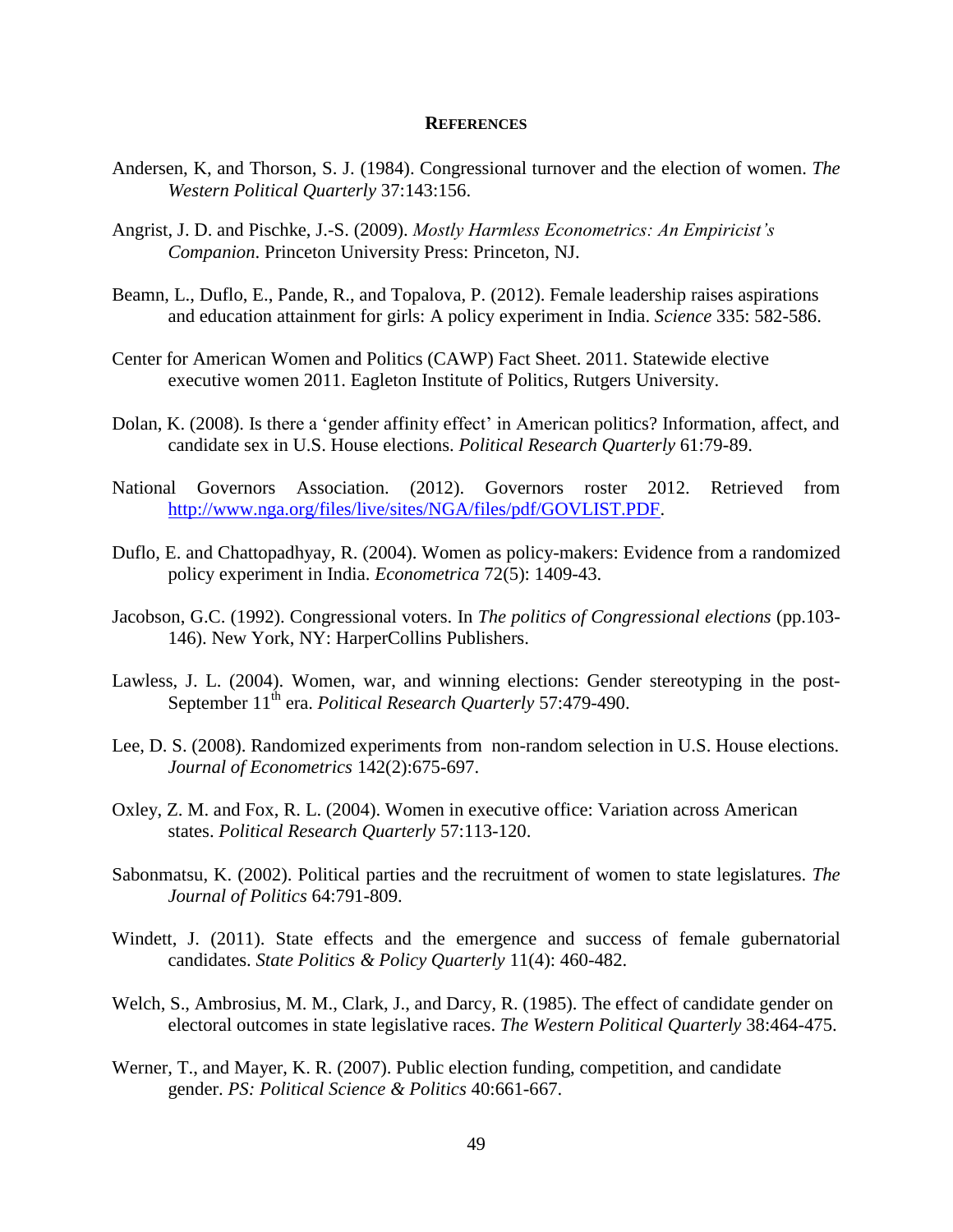#### **Data Sources**

- [D1] Beyle, T. B. and Jensen, J. M. Gubernatorial Campaign Expenditures Database. Retrieved from [http://www.unc.edu/~beyle/guber.html.](http://www.unc.edu/~beyle/guber.html)
- [D2] Moore, J. L., Preimesberger, J. P., and Tarr, D. R. (Eds.). (2001) *Congressional Quarterly's guide to U.S. elections* (Vol. 2). Washington, D.C.: CQ Press.
- [D3] Center for American Women and Politics (CAWP) Fact Sheet. (2010). Statewide elective executive women 1969-2010. Eagleton Institute of Politics, Rutgers University. Retrieved from [http://www.cawp.rutgers.edu/fast\\_facts/elections/documents/canwingov\\_histlst.pdf.](http://www.cawp.rutgers.edu/fast_facts/elections/documents/canwingov_histlst.pdf)
- [D4] CommonCause.org. (2007). Public financing in the states. Retrieved from [http://www.commoncause.org/site/pp.asp?c=dkLNK1MQIwG&b=4773825.](http://www.commoncause.org/site/pp.asp?c=dkLNK1MQIwG&b=4773825)
- [D5] National Conference of State Legislatures. (2010). Public financing of campaigns: an overview. Retrieved from [http://www.ncsl.org/legislatures-elections/elections](http://www.ncsl.org/legislatures-elections/elections-campaigns/public-financing-of-campaigns-overview.aspx)[campaigns/public-financing-of-campaigns-overview.aspx.](http://www.ncsl.org/legislatures-elections/elections-campaigns/public-financing-of-campaigns-overview.aspx)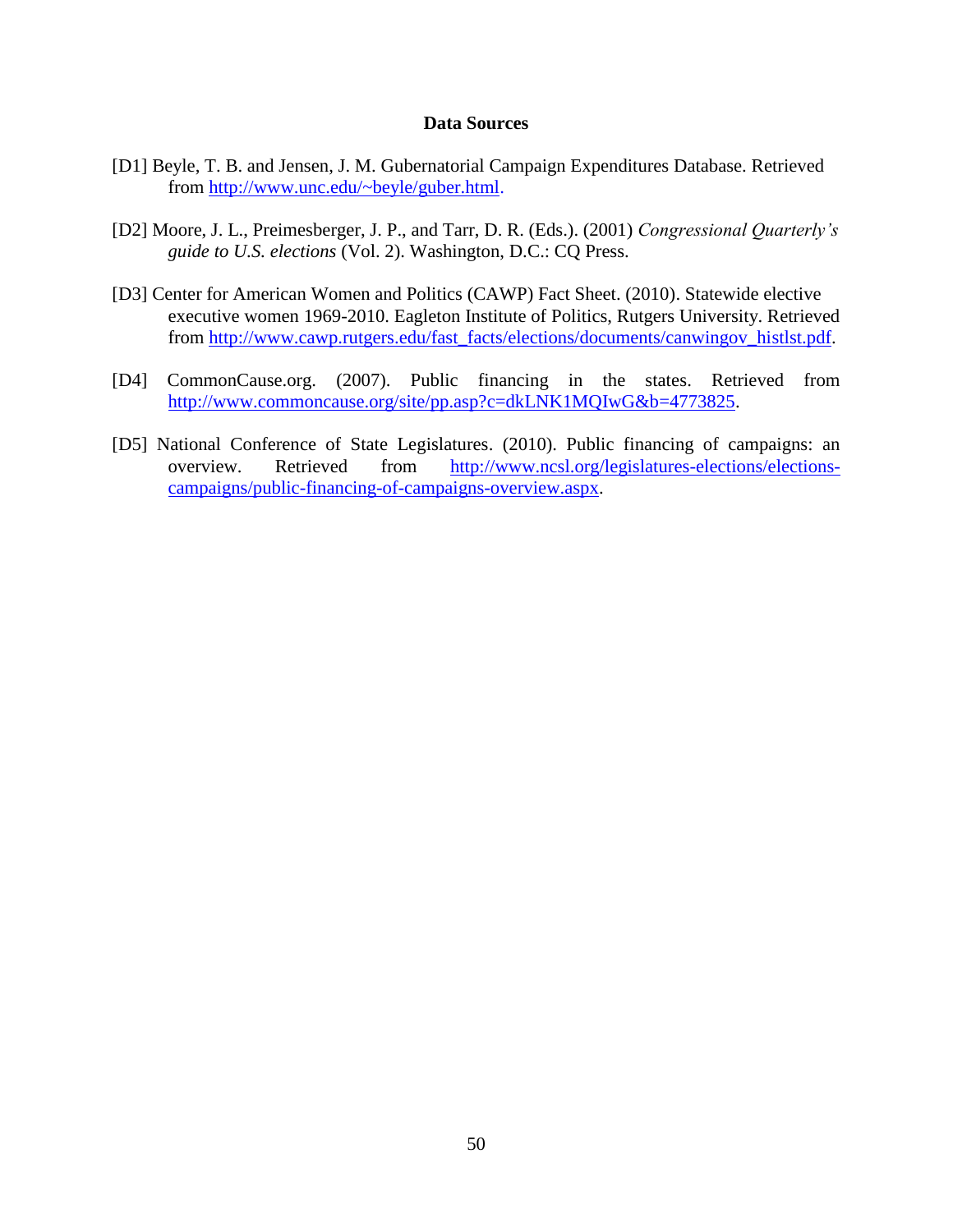| <b>State</b>               | <b>Number of elections</b> | <b>State</b>               | <b>Number of elections</b> |
|----------------------------|----------------------------|----------------------------|----------------------------|
|                            |                            |                            |                            |
| AK                         | 8                          | $\rm NC$                   | 8                          |
| AL                         | 8                          | $\rm ND$                   | 8                          |
| ${\sf AR}$                 | 10                         | $\rm NE$                   | 8                          |
| AZ                         | 8                          | <b>NH</b>                  | 16                         |
| CA                         | 8                          | NJ                         | 9                          |
| CO                         | 8                          | $\mathbf{NM}$              | 8                          |
| ${\cal C}{\cal T}$         | 8                          | <b>NV</b>                  | 8                          |
| $\rm DE$                   | 8                          | NY                         | 8                          |
| $\mathop{\rm FL}\nolimits$ | 8                          | OH                         | 8                          |
| GA                         | 8                          | OK                         | 8                          |
| H <sub>I</sub>             | 8                          | <b>OR</b>                  | 8                          |
| $\rm IA$                   | 8                          | PA                         | 8                          |
| ID                         | 8                          | RI                         | 12                         |
| $\mathbb L$                | 8                          | <b>SC</b>                  | $8\,$                      |
| ${\rm IN}$                 | 8                          | <b>SD</b>                  | 8                          |
| <b>KS</b>                  | 8                          | <b>TN</b>                  | 8                          |
| KY                         | 8                          | <b>TX</b>                  | 8                          |
| LA                         | 8                          | $\ensuremath{\mathrm{UT}}$ | 8                          |
| MA                         | 8                          | <b>VA</b>                  | 9                          |
| MD                         | 8                          | ${\rm VT}$                 | 16                         |
| ME                         | 8                          | <b>WA</b>                  | $8\,$                      |
| MI                         | 8                          | WI                         | 8                          |
| $\mbox{MN}$                | 8                          | <b>WV</b>                  | 8                          |
| MO                         | 8                          | WY                         | $8\,$                      |
| <b>MS</b>                  | 8                          |                            |                            |
| MT                         | 8                          | $\cal N$                   | 424                        |

**Table 1: Number of elections by state (1977-2009)**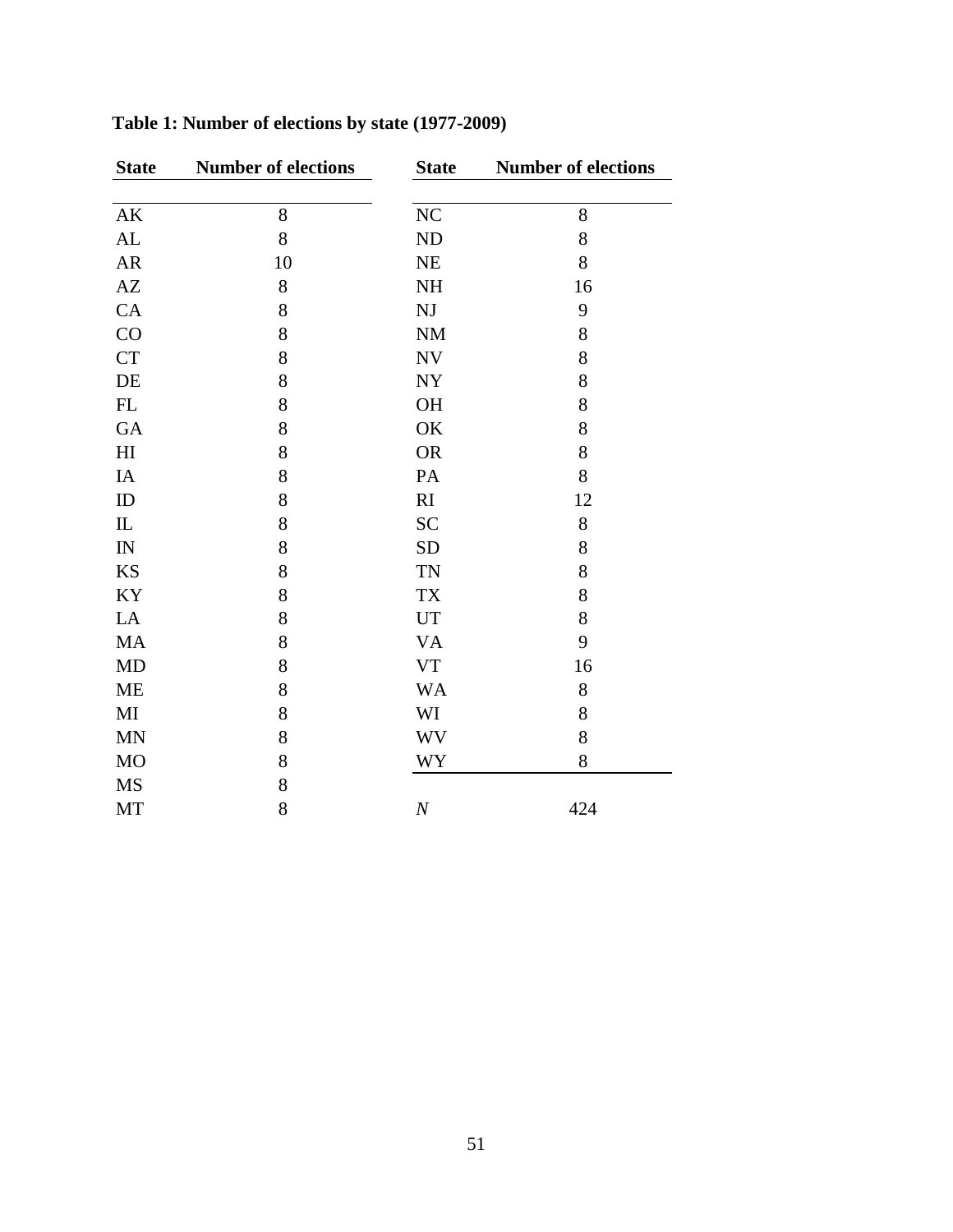# **Table 2: Number of candidates in a general election**

|                                                 |       | Freq. Percent |
|-------------------------------------------------|-------|---------------|
| Did not participate in general election $2,668$ |       | 75.73         |
| Did participate in general election             | 855   | 24.27         |
|                                                 | 3,523 | 10O           |

# **Table 3: Number of candidates in a general election, by gender**

|                                     | <b>Male</b> | <b>Female</b> | <b>Unknown</b> | <b>Total</b> |
|-------------------------------------|-------------|---------------|----------------|--------------|
|                                     |             |               |                |              |
| Did not participate in general      |             |               |                |              |
| election                            | 2,299       | 285           | 84             | 2,668        |
|                                     | 86.17       | 10.68         | 3.15           | 100          |
|                                     |             |               |                |              |
| Did participate in general election | 766         | 89            | $\overline{0}$ | 855          |
|                                     | 89.59       | 10.41         | 0              | 100          |
|                                     |             |               |                |              |
| $\overline{N}$                      | 3,065       | 374           | 84             | 3,523        |
|                                     | 87.00       | 10.62         | 2.38           | 100          |
|                                     |             |               |                |              |

Frequencies listed above row percentages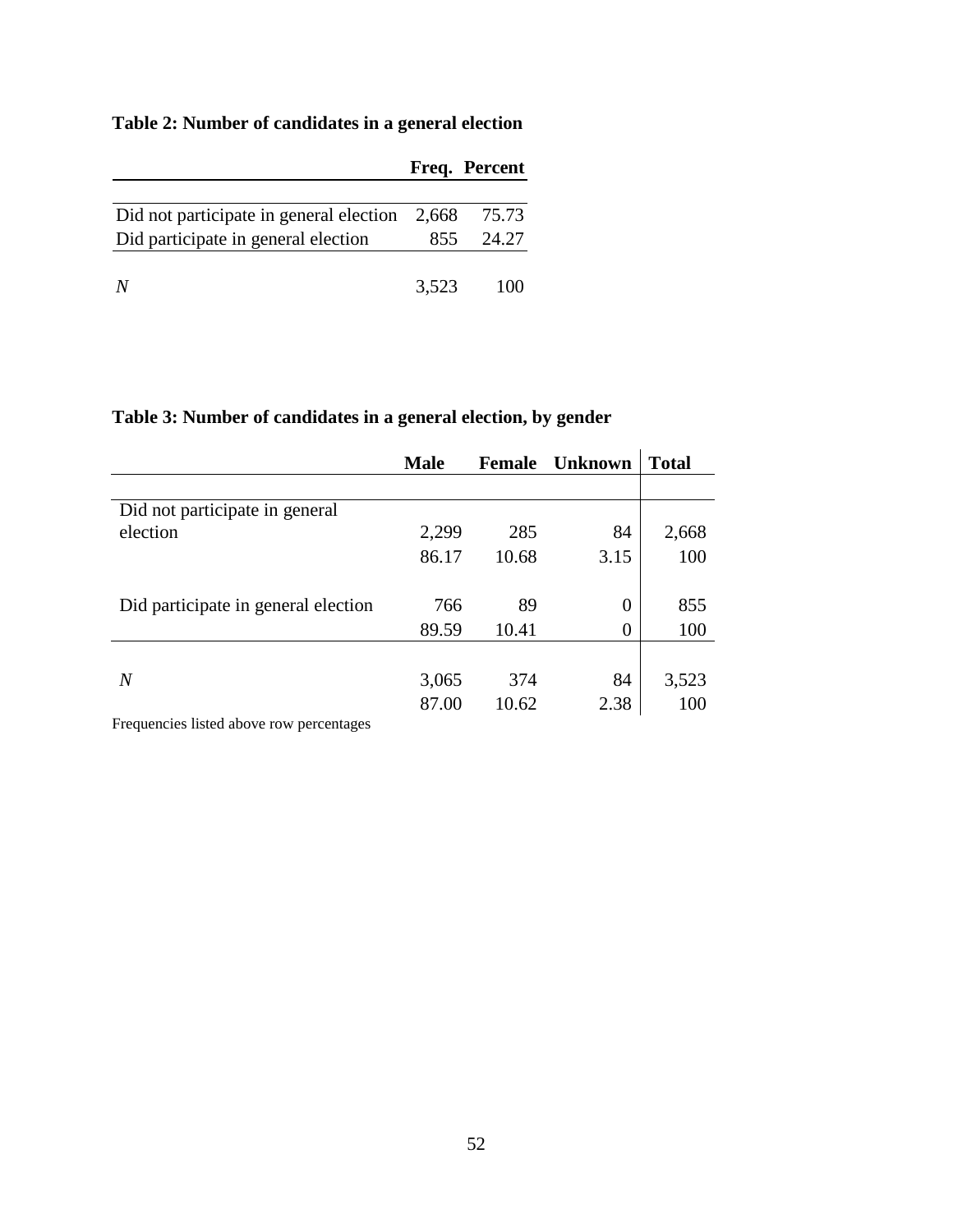|          | Freq. | <b>Percent</b> |
|----------|-------|----------------|
|          |       |                |
| 3rd/Ind. | 839   | 23.81          |
| D        | 1,426 | 40.48          |
| R        | 1,258 | 35.71          |
|          |       |                |
|          | 3,523 | 100            |

# **Table 4a: Number of candidates by party, primary**

# **Table 4b: Number of candidates by party, general**

|          | Freq. | <b>Percent</b> |
|----------|-------|----------------|
|          |       |                |
| 3rd/Ind. | 14    | 1.64           |
| D        | 422   | 49.36          |
| R        | 419   | 49.01          |
|          |       |                |
| N        | 855   | 100            |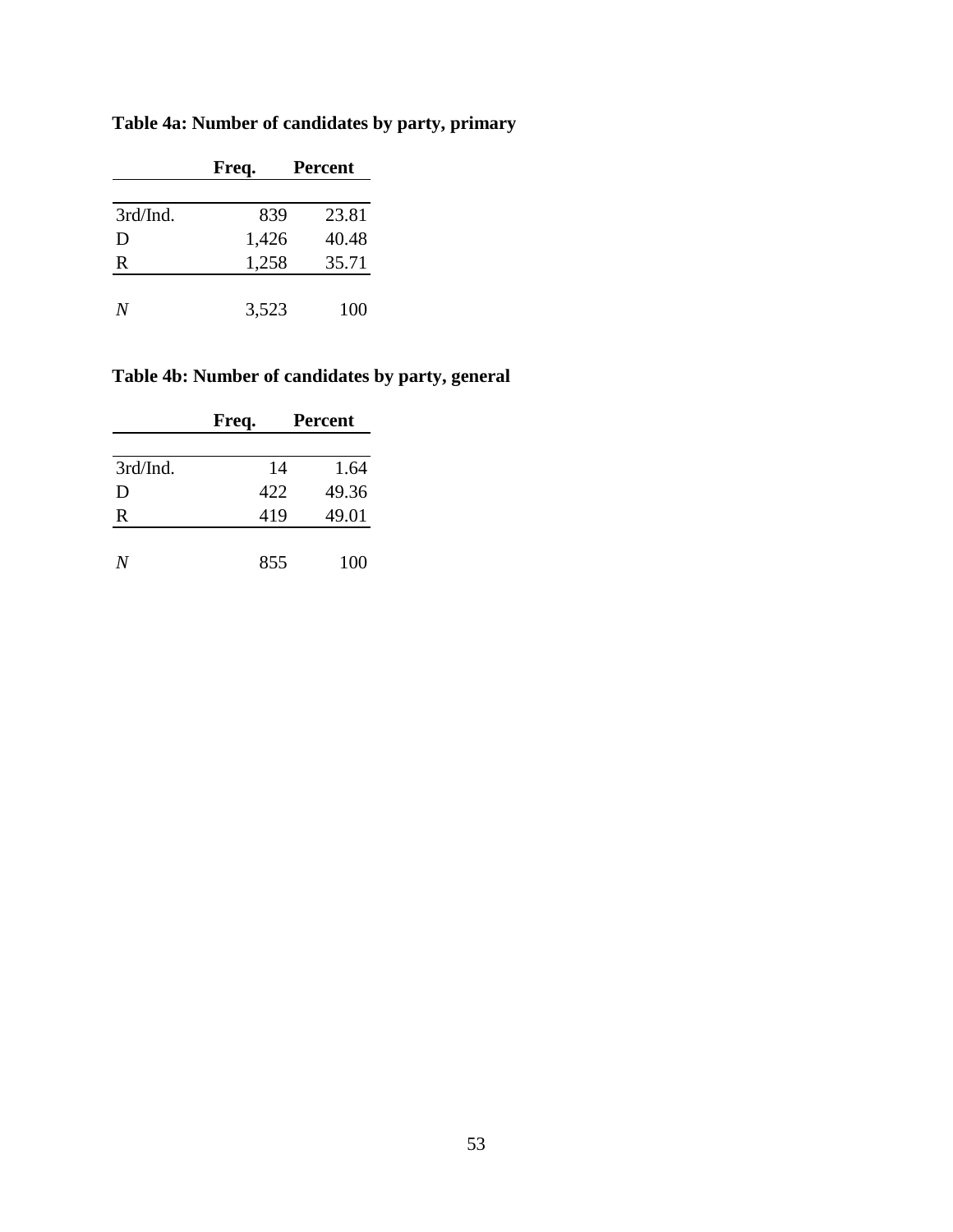|                | <b>Male</b> | <b>Female</b> | <b>Unknown</b> Total |       |
|----------------|-------------|---------------|----------------------|-------|
|                |             |               |                      |       |
| 3rd/Ind.       | 687         | 114           | 38                   | 839   |
|                | 81.88       | 13.59         | 4.53                 | 100   |
|                | 22.41       | 30.48         | 45.24                | 23.81 |
|                |             |               |                      |       |
| D              | 1,233       | 162           | 31                   | 1,426 |
|                | 86.47       | 11.36         | 2.17                 | 100   |
|                | 40.23       | 43.32         | 36.9                 | 40.48 |
|                |             |               |                      |       |
| R              | 1,145       | 98            | 15                   | 1,258 |
|                | 91.02       | 7.79          | 1.19                 | 100   |
|                | 37.36       | 26.2          | 17.86                | 35.71 |
|                |             |               |                      |       |
| $\overline{N}$ | 3,065       | 374           | 84                   | 3,523 |
|                | 87          | 10.62         | 2.38                 | 100   |
|                | 100         | 100           | 100                  | 100   |

**Table 5a: Number of candidates by party and by gender, primary**

Row percentages listed above column percentages

| Table 5b: Number of candidates by party and by gender, general |
|----------------------------------------------------------------|
|----------------------------------------------------------------|

|                | <b>Male</b> | <b>Female</b> | <b>Total</b> |
|----------------|-------------|---------------|--------------|
|                |             |               |              |
| 3rd/Ind.       | 13          | 1             | 14           |
|                | 92.86       | 7.14          | 100          |
|                | 1.70        | 1.12          | 1.64         |
|                |             |               |              |
| D              | 365         | 57            | 422          |
|                | 86.49       | 13.51         | 100          |
|                | 47.65       | 64.04         | 49.36        |
|                |             |               |              |
| $\mathbf R$    | 388         | 31            | 419          |
|                | 92.6        | 7.4           | 100          |
|                | 50.65       | 34.83         | 49.01        |
|                |             |               |              |
| $\overline{N}$ | 766         | 89            | 855          |
|                | 89.59       | 10.41         | 100          |
|                | 100         | 100           | 100          |

Row percentages listed above column percentages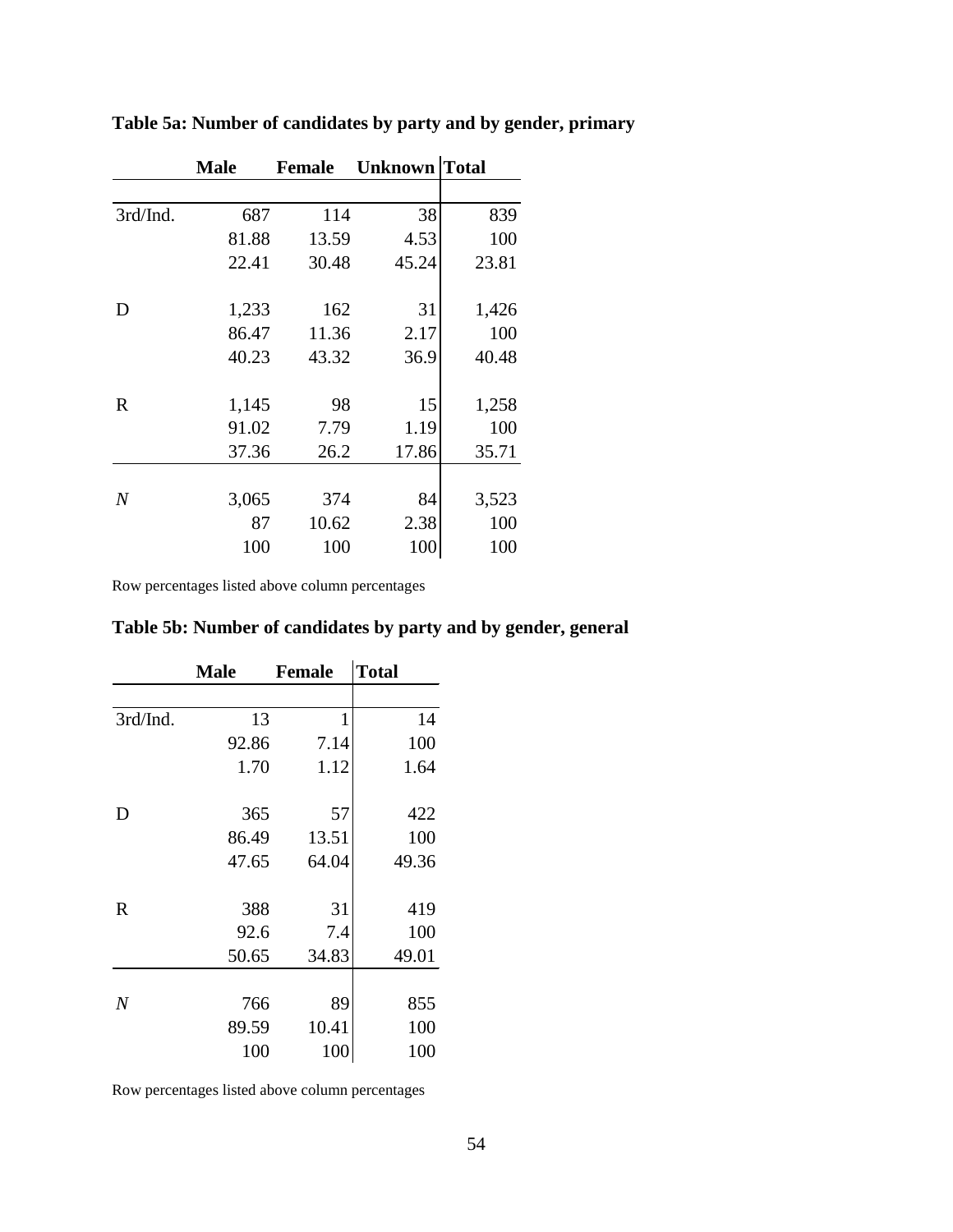|                | Freq. | <b>Percent</b> |
|----------------|-------|----------------|
|                |       |                |
| 1              | 7     | 1.65           |
| $\overline{2}$ | 403   | 95.05          |
| 3              | 14    | 3.30           |
|                |       |                |
|                | 424   | 100            |

**Table 6a: Number of candidates in a given election that received over 20% of the vote**

# **Table 6b: Gender breakdown in 2 person elections**

|                       | Freq.                 | <b>Percent</b> |
|-----------------------|-----------------------|----------------|
|                       |                       |                |
| 1 female vs. 1 female | $\mathcal{D}_{\cdot}$ | 0.50           |
| 1 male vs. 1 female   | 79                    | 19.60          |
| 1 male vs. 1 male     | 322                   | 79.90          |
|                       |                       |                |
|                       | 403                   | 100            |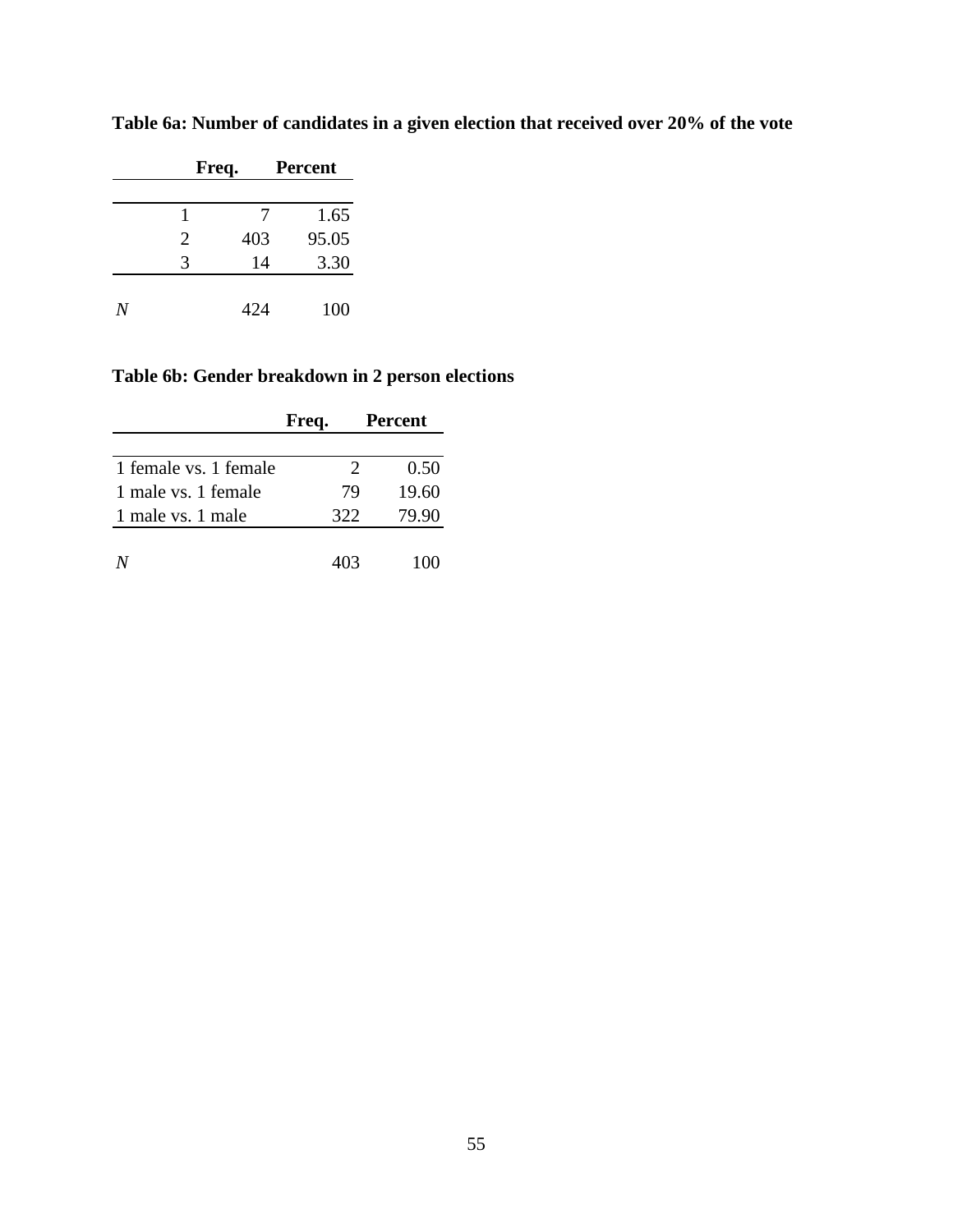| <b>Percentage of vote</b> | Freq. | <b>Percent</b> | Cum.   |
|---------------------------|-------|----------------|--------|
|                           |       |                |        |
| 20 to 24                  | 11    | 26.19          | 26.19  |
| 25 to 29                  |       | 16.67          | 42.86  |
| 30 to 34                  | 7     | 16.67          | 59.52  |
| 35 to 39                  | 6     | 14.29          | 73.81  |
| 40 to 44                  | 6     | 14.29          | 88.10  |
| 45 to 49                  | 3     | 7.14           | 95.24  |
| 50 to 54                  | 0     | 0.00           | 95.24  |
| 55 to 59                  | 2     | 4.76           | 100.00 |
|                           |       |                |        |
| N                         | 42    | 100            |        |

**Table 7: Distribution of vote shares in 3-person elections**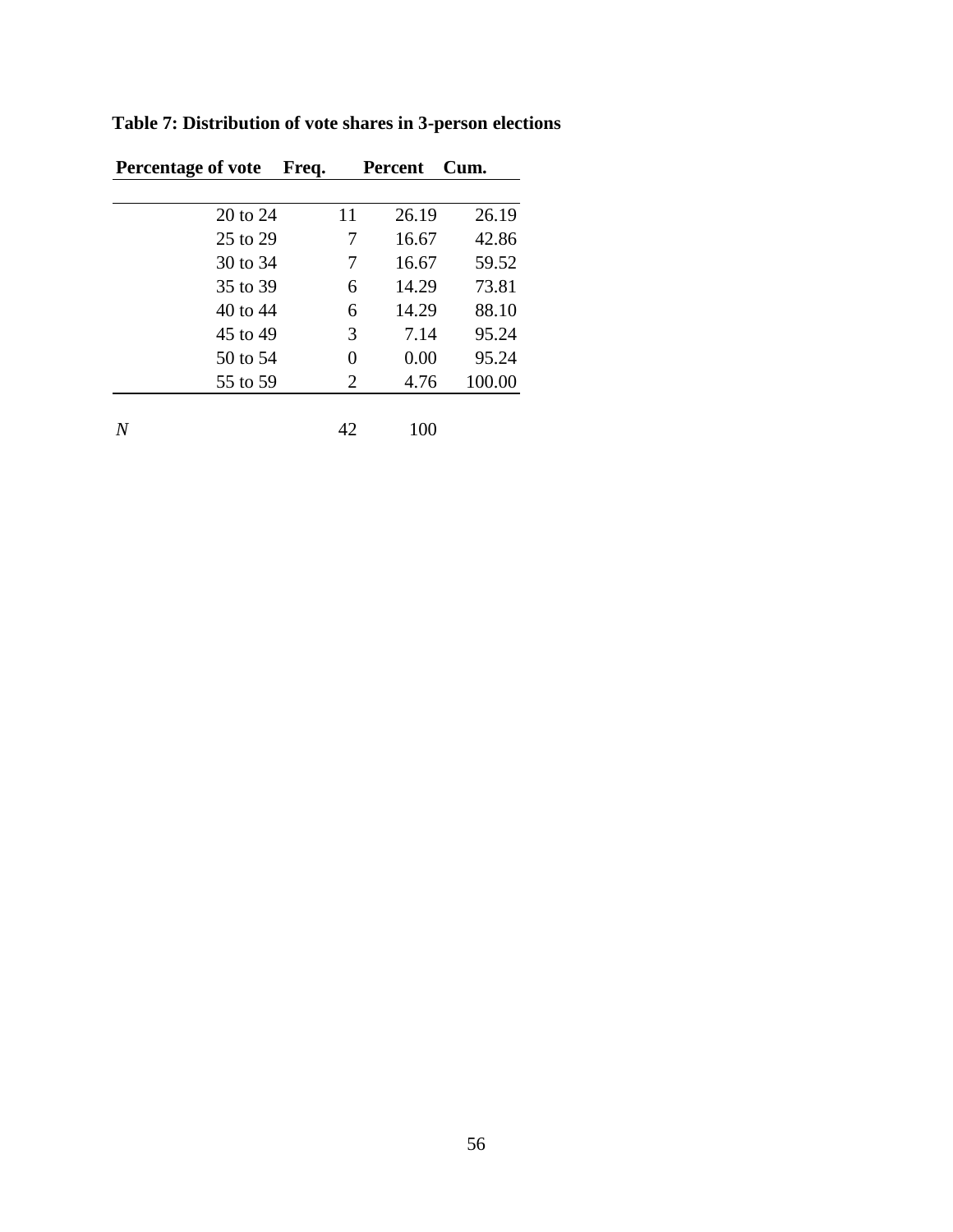|                | Did not participate in general | Participated in general election as |              |
|----------------|--------------------------------|-------------------------------------|--------------|
|                | election as incumbent          | incumbent                           | <b>Total</b> |
|                |                                |                                     |              |
| Challenger     | 3,266                          | 0                                   | 3,266        |
|                | 100                            | 0                                   | 100          |
| Incumbent      | 18                             | 239                                 | 257          |
|                | 7.00                           | 93.00                               | 100          |
|                |                                |                                     |              |
| $\overline{N}$ | 3,284                          | 239                                 | 3,523        |
|                | 93.22                          | 6.78                                | 100          |

# **Table 8a: Incumbent breakdown, contingent on advancing past primary**

Frequencies listed above row percentages

# **Table 8b: Incumbent breakdown among general election candidates**

|            | Freq. | <b>Percent</b> |
|------------|-------|----------------|
|            |       |                |
| Challenger | 616   | 72.05          |
| Incumbent  | 239   | 27.95          |
|            |       |                |
| N/         | 855   | 100            |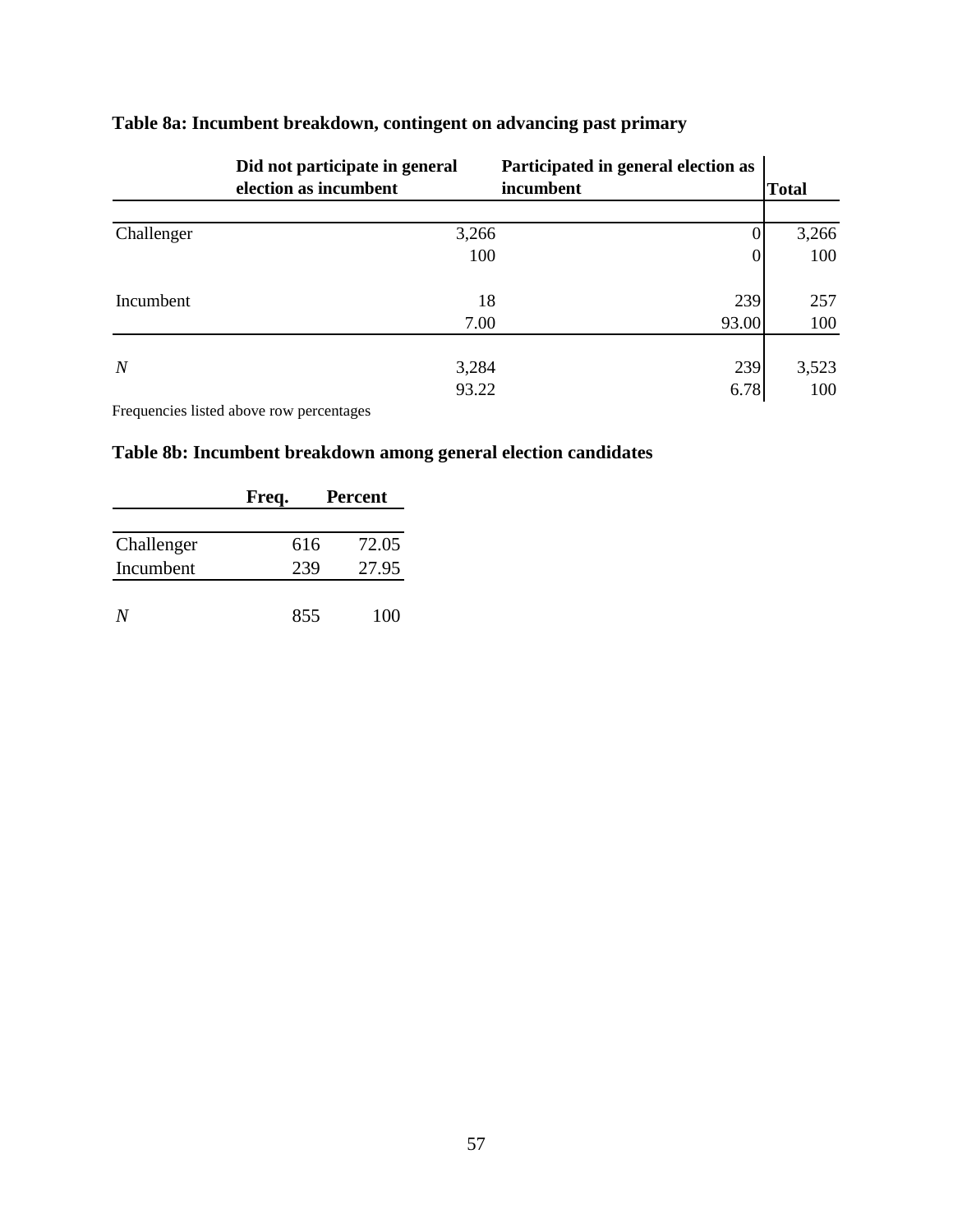|        | Mean vote share Std. Dev. |       |
|--------|---------------------------|-------|
|        |                           |       |
| Male   | 49.99                     | 12.19 |
| Female | 46.14                     | 9.62  |

**Table 9a: Average vote shares for general election candidates, by gender**

**Table 9b: Average vote shares for general election candidates, by gender (excluding third party and independent candidates)**

|        | Mean vote share Std. Dev. |       |
|--------|---------------------------|-------|
|        |                           |       |
| Male   | 50.24                     | 11.87 |
| Female | 46.39                     | 9.38  |

**Table 9c: Average vote shares for general election candidates, by gender and party**

|        | 3rd/Ind. D                             | R     |       |
|--------|----------------------------------------|-------|-------|
|        |                                        |       |       |
| Male   | 35.83                                  | 51.11 | 49.41 |
|        | 20.61                                  | 12.17 | 11.53 |
| Female | 24.03                                  | 47.95 | 43.52 |
|        |                                        | 8.02  | 11.04 |
|        | Standard deviations listed below means |       |       |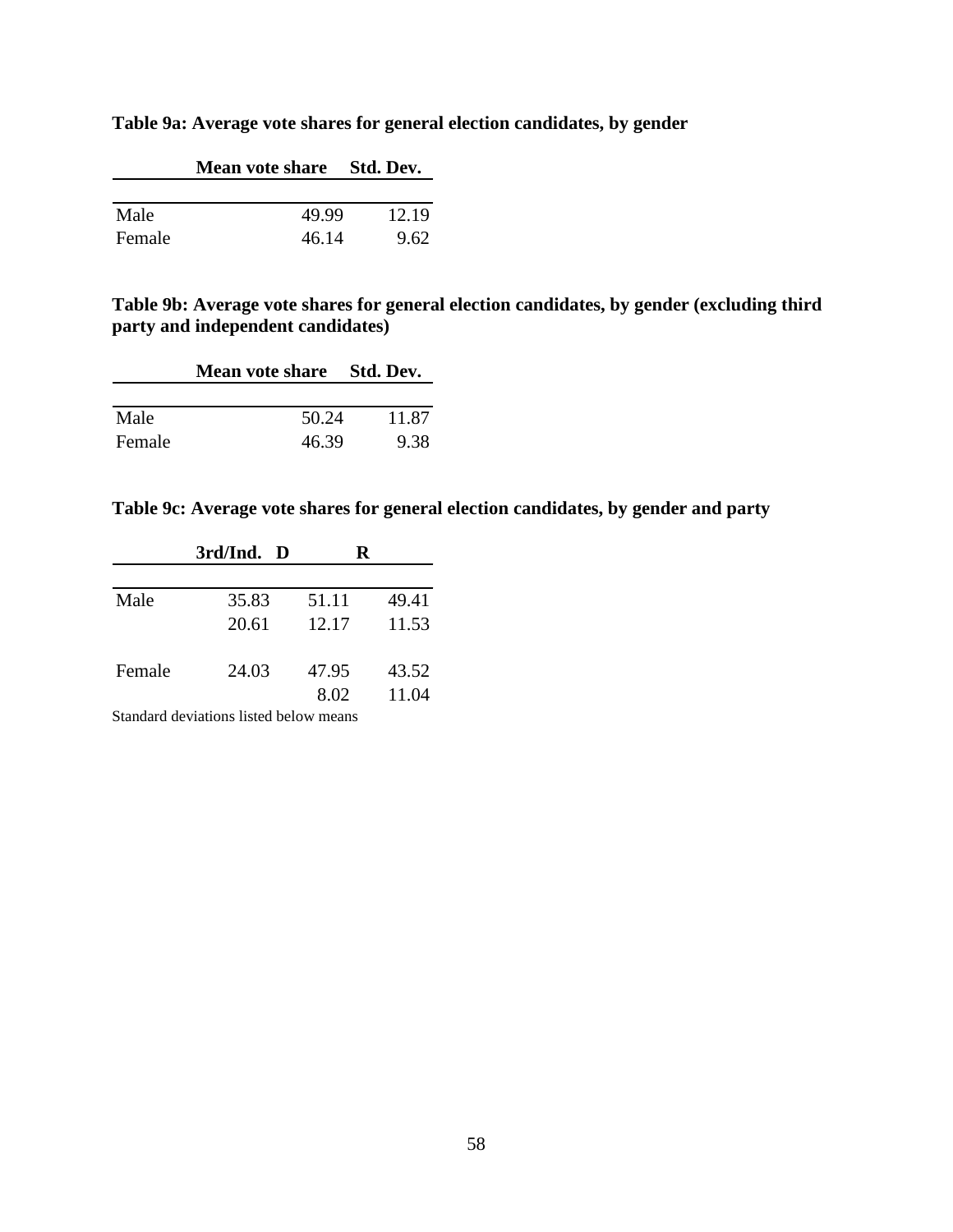**Table 10a: Average vote shares for candidates in 1 male vs. 1 female general elections, by gender**

|        | Mean vote share Std. Dev. |      |
|--------|---------------------------|------|
|        |                           |      |
| Male   | 52.62                     | 8.53 |
| Female | 47.38                     | 8.53 |

**Table 10b: Average vote shares for candidates in 1 male vs. 1 female general elections, by gender and party**

|        | D     |       |
|--------|-------|-------|
|        |       |       |
| Male   | 55.32 | 51.29 |
| Female | 48.71 | 44.68 |

**Table 11: Average vote shares for candidates in 1 male vs. 1 female elections, by open vs. non-open election**

|        | One candidate was an<br>incumbent | <b>Neither candidate</b><br>was an incumbent |
|--------|-----------------------------------|----------------------------------------------|
| Male   | 53.52                             | 51.59                                        |
| Female | 46.48                             | 48.41                                        |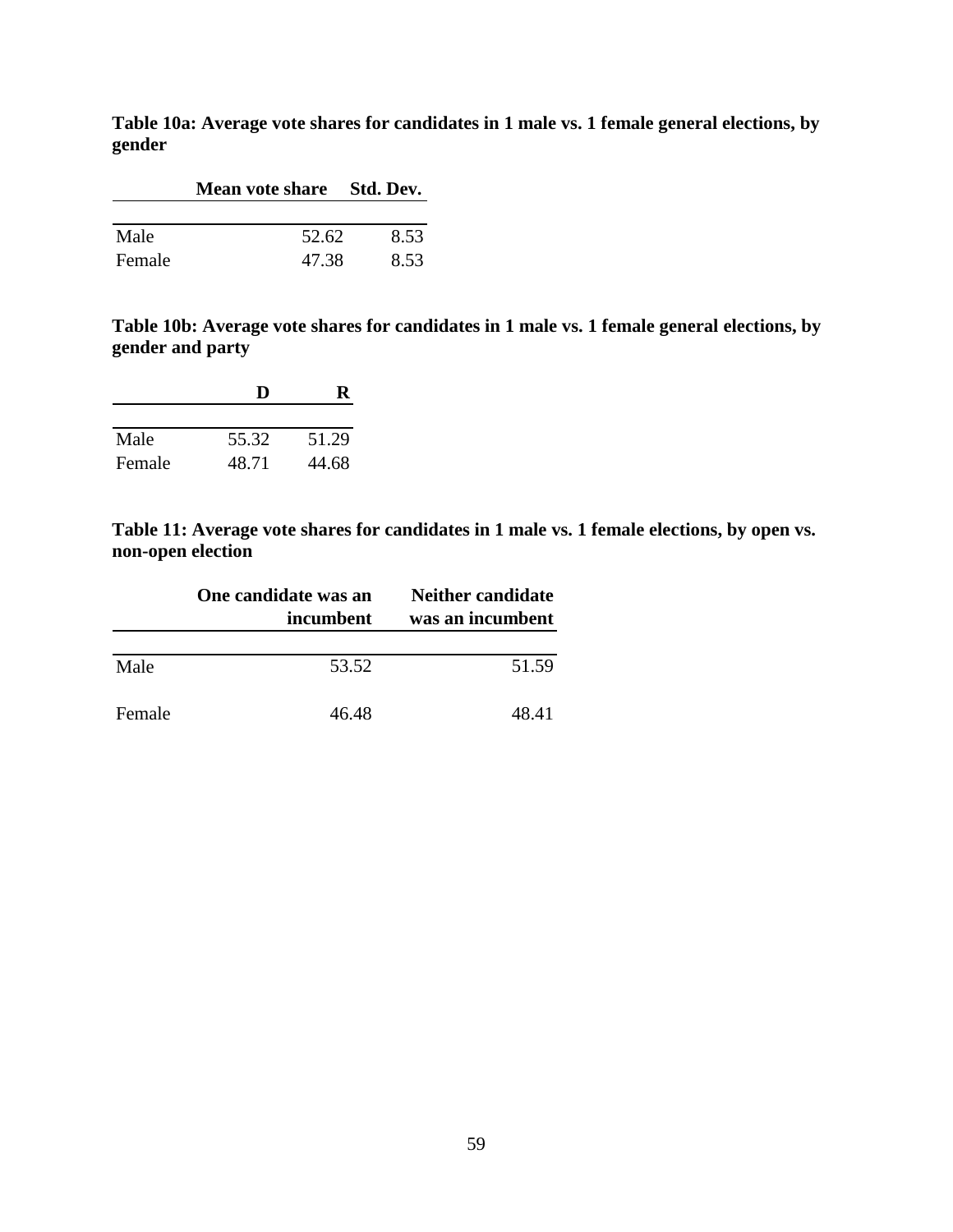**Table 12a: Average vote shares for candidates in 1 male vs. 1 female general elections, by incumbency**

|               | Mean vote share Std. Dev. |      |  |
|---------------|---------------------------|------|--|
|               |                           |      |  |
| Non-Incumbent | 46.77                     | 7.21 |  |
| Incumbent     | 58.91                     | 6.82 |  |

**Table 12b: Average vote shares for candidates in 1 male vs. 1 female general elections, by incumbency and gender**

|        | <b>Challenger Incumbent</b> |       |
|--------|-----------------------------|-------|
|        |                             |       |
| Male   | 42.92                       | 60.04 |
|        | 6.27                        | 7.01  |
| Female | 39.96                       | 57.08 |
|        | 7.01                        | 6.27  |

Standard deviations reported below means

| Table 12c: Average vote shares for candidates in 1 male vs. 1 female general elections, by |  |
|--------------------------------------------------------------------------------------------|--|
| incumbency, gender, and party                                                              |  |

|        | <b>Democratic</b><br>challenger | <b>Republican</b><br>challenger | <b>Democratic</b><br>incumbent | <b>Republican</b><br>incumbent |
|--------|---------------------------------|---------------------------------|--------------------------------|--------------------------------|
| Male   | 41.83                           | 43.41                           | 61.51                          | 58.58                          |
| Female | 41.42                           | 38.49                           | 56.59                          | 58.17                          |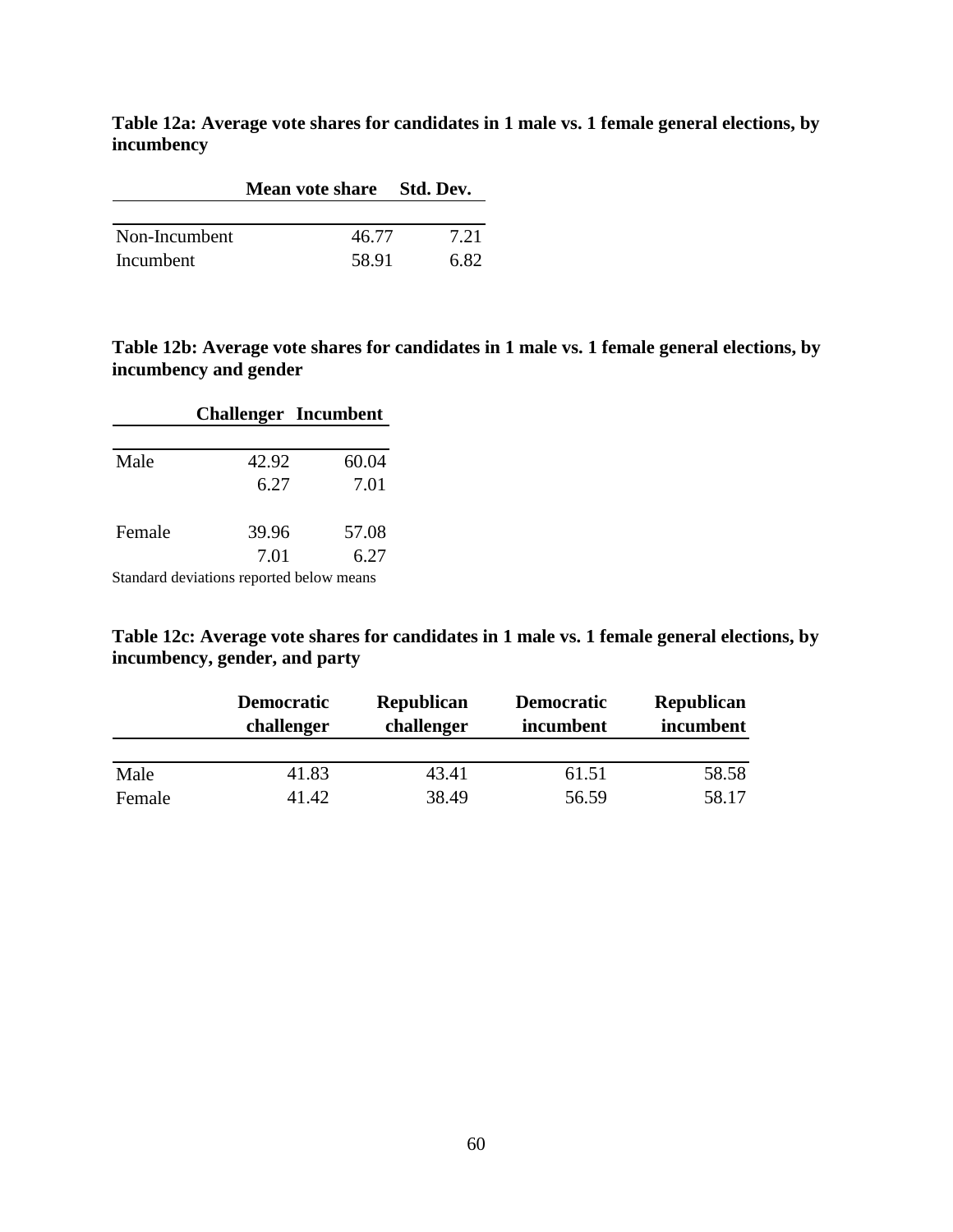**Table 13a: Average vote shares for candidates in 1 male vs. 1 female general elections, by public funding**

|        | No public funding law in effect Public funding law in effect |       |
|--------|--------------------------------------------------------------|-------|
|        |                                                              |       |
| Male   | 52.72                                                        | 52.33 |
| Female | 47.28                                                        | 47.67 |

**Table 13b: Average vote shares for candidates in 1 male vs. 1 female general elections, by public funding and incumbency**

|        | One candidate was an incumbent |                                      | Neither candidate was an incumbent |                                      |  |  |
|--------|--------------------------------|--------------------------------------|------------------------------------|--------------------------------------|--|--|
|        |                                | No public funding Public funding law |                                    | No public funding Public funding law |  |  |
|        | law in effect                  | in effect                            | law in effect                      | in effect                            |  |  |
|        |                                |                                      |                                    |                                      |  |  |
| Male   | 53.99                          | 52.33                                | 51.36                              | 52.33                                |  |  |
| Female | 46.01                          | 47.67                                | 48.64                              | 47.67                                |  |  |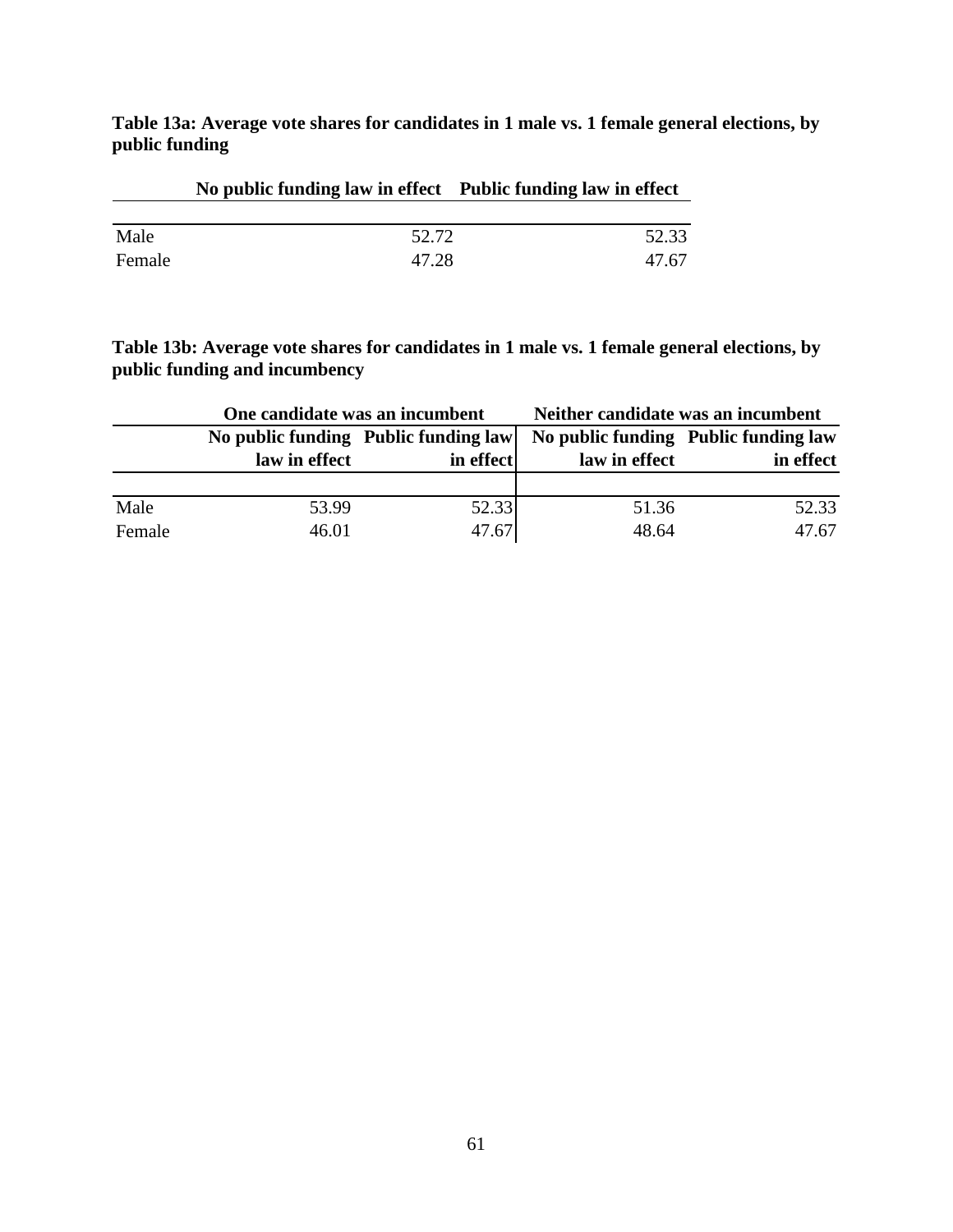| Table 14a: Female vote shares over time |                   |                   |                      |                       |                   |                        |  |  |  |
|-----------------------------------------|-------------------|-------------------|----------------------|-----------------------|-------------------|------------------------|--|--|--|
|                                         | (1)               | (2)               | (3)                  | (4)                   | (5)               | (6)                    |  |  |  |
|                                         | Female vote share | Female vote share | Female vote share    | Female vote share     | Female vote share | Female vote share      |  |  |  |
| Time                                    | 0.223             | 0.208             | 0.221                | $-1.355$ <sup>*</sup> | $-2.342$ **       | $-2.020$ <sup>**</sup> |  |  |  |
|                                         | (1.69)            | (1.12)            | (1.26)               | $(-2.19)$             | $(-3.14)$         | $(-2.72)$              |  |  |  |
| Democrat                                |                   |                   | $5.949$ <sup>*</sup> |                       |                   | 4.355                  |  |  |  |
|                                         |                   |                   | (2.43)               |                       |                   | (1.91)                 |  |  |  |
| Time <sup>2</sup>                       |                   |                   |                      | $0.0411$ <sup>*</sup> | $0.0687**$        | $0.0603**$             |  |  |  |
|                                         |                   |                   |                      | (2.60)                | (3.51)            | (3.09)                 |  |  |  |
| Constant                                | 42.78***          | $43.10***$        | 38.83***             | 55.73***              | $62.91***$        | 57.36***               |  |  |  |
|                                         | (14.81)           | (10.94)           | (9.43)               | (9.77)                | (9.47)            | (8.13)                 |  |  |  |
| State fixed effects                     | No                | Yes               | Yes                  | N <sub>o</sub>        | Yes               | Yes                    |  |  |  |
| Implied turning                         | $--$              | $\qquad \qquad -$ | $\sim$ $\sim$        | 1992                  | 1993              | 1993                   |  |  |  |
| point                                   |                   |                   |                      |                       |                   |                        |  |  |  |
| $R^2$                                   | 0.036             | 0.480             | 0.547                | 0.115                 | 0.602             | 0.6362                 |  |  |  |
| Prob > F                                | 0.095             | 0.269             | 0.035                | 0.010                 | 0.003             | 0.002                  |  |  |  |
| N                                       | 79                | 79                | 79                   | 79                    | 79                | 79                     |  |  |  |

*t* statistics in parentheses<br>  $p < 0.05$ ,  $\binom{**}{p} < 0.01$ ,  $\binom{***}{p} < 0.001$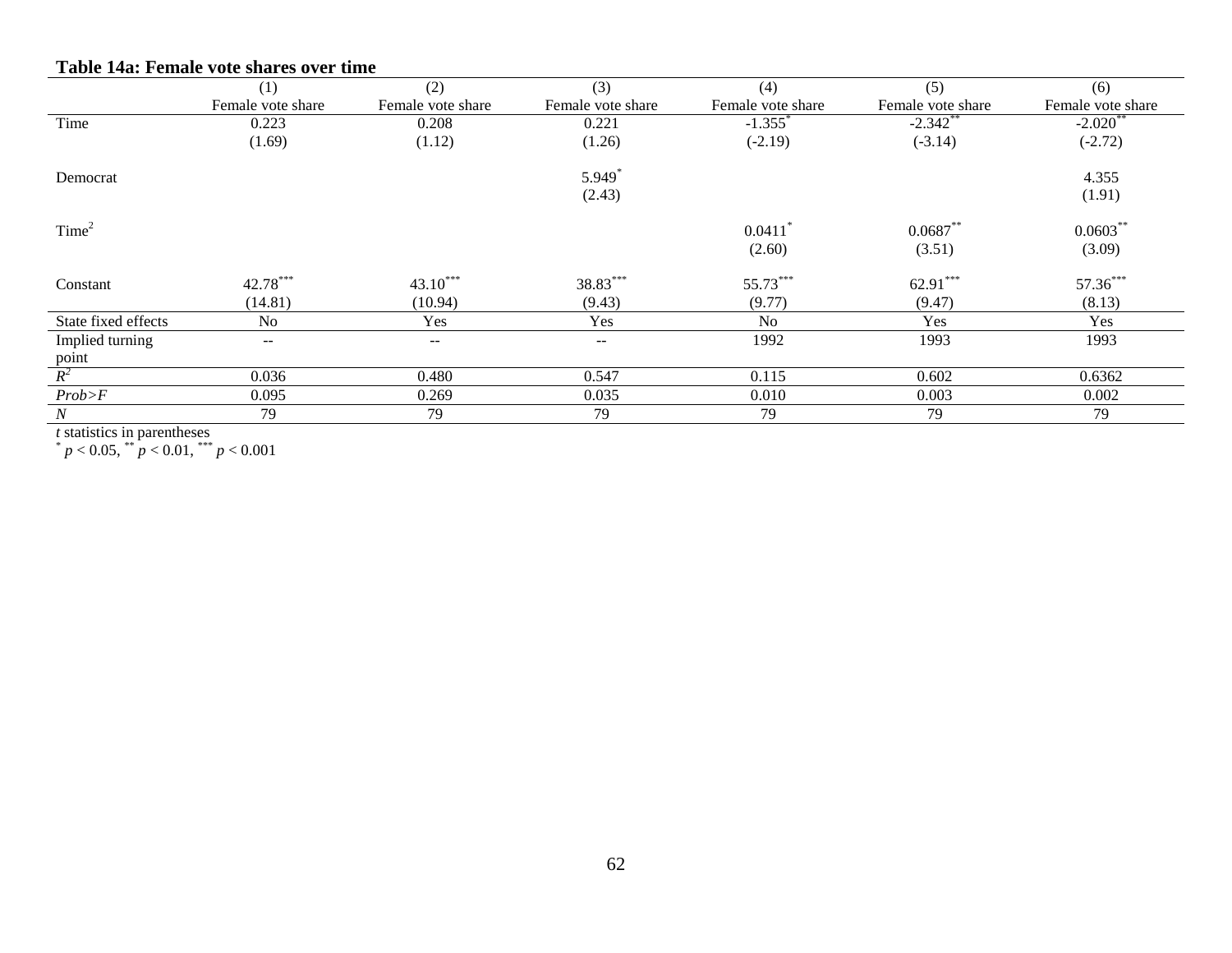|                            | (1)               | (2)               | (3)               | (4)             | (5)             | (6)                   |
|----------------------------|-------------------|-------------------|-------------------|-----------------|-----------------|-----------------------|
|                            | Raw female vote   | Raw female vote   | Raw female vote   | Raw female vote | Raw female vote | Raw female vote share |
|                            | share             | share             | share             | share           | share           |                       |
| Time                       | 0.149             | 0.130             | 0.202             | $-1.702$        | $-2.105$        | $-1.722$              |
|                            | (0.77)            | (0.54)            | (0.94)            | $(-1.76)$       | $(-1.77)$       | $(-1.59)$             |
| Time <sup>2</sup>          |                   |                   |                   | 0.0476          | 0.0580          | 0.0499                |
|                            |                   |                   |                   | (1.96)          | (1.92)          | (1.81)                |
| Republican                 |                   |                   | $16.88***$        |                 |                 | $17.58***$            |
|                            |                   |                   | (3.13)            |                 |                 | (3.31)                |
| Democrat                   |                   |                   | $21.45***$        |                 |                 | $20.75***$            |
|                            |                   |                   | (4.26)            |                 |                 | (4.19)                |
| Constant                   | $38.00***$        | 38.38***          | $18.26***$        | 53.50***        | 56.87***        | 34.37**               |
|                            | (9.10)            | (7.51)            | (2.71)            | (5.99)          | (5.24)          | (3.10)                |
| State fixed effects        | No                | Yes               | Yes               | N <sub>o</sub>  | Yes             | Yes                   |
| Implied turning            | $\qquad \qquad -$ | $\qquad \qquad -$ | $\qquad \qquad -$ | 1994            | 1994            | 1993                  |
|                            |                   |                   |                   |                 |                 |                       |
| $\frac{\text{point}}{R^2}$ | 0.006             | 0.388             | 0.533             | 0.044           | 0.424           | 0.558                 |
| Prob>F                     | 0.442             | 0.590             | 0.001             | 0.114           | 0.144           | 0.001                 |
| N                          | 100               | 100               | 100               | 100             | 100             | 100                   |

|  |  |  |  |  | Table 14b: Female vote shares over time (raw vote shares, including candidates that received between 5% and 20% of the vote) |  |  |  |  |
|--|--|--|--|--|------------------------------------------------------------------------------------------------------------------------------|--|--|--|--|
|  |  |  |  |  |                                                                                                                              |  |  |  |  |

*t* statistics in parentheses<br>  $p < 0.05$ ,  $p < 0.01$ ,  $p < 0.001$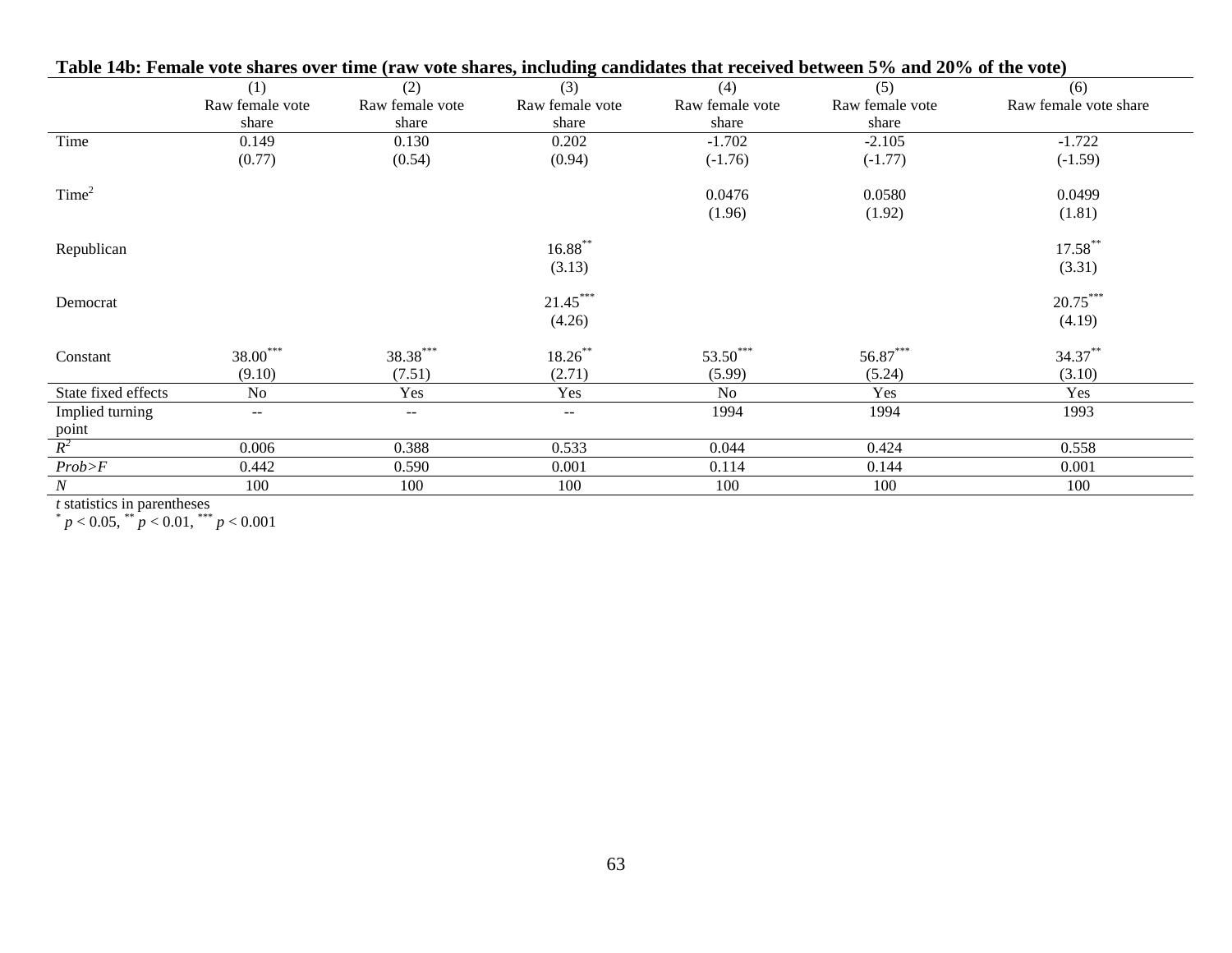# **Table 14c: Yearly average of female vote shares over time**

|                       | (1)                                | (2)                                |
|-----------------------|------------------------------------|------------------------------------|
|                       | Female vote share (yearly average) | Female vote share (yearly average) |
| Time                  | $-0.283$                           | $-2.305$ **                        |
|                       | $(-1.34)$                          | $(-2.91)$                          |
| Time <sup>2</sup>     |                                    | $0.0585$ *                         |
|                       |                                    | (2.63)                             |
| Constant              | 48.70***                           | $61.99***$                         |
|                       | (11.56)                            | (9.92)                             |
| State fixed effects   | No                                 | N <sub>o</sub>                     |
|                       | $- -$                              | 1996                               |
| Implied turning point | 0.091                              | 0.353                              |
| Prob>F                | 0.196                              | 0.025                              |
| $\boldsymbol{N}$      | 20                                 | 20                                 |

*t* statistics in parentheses<br>  $p < 0.05$ ,  $^{**} p < 0.01$ ,  $^{***} p < 0.001$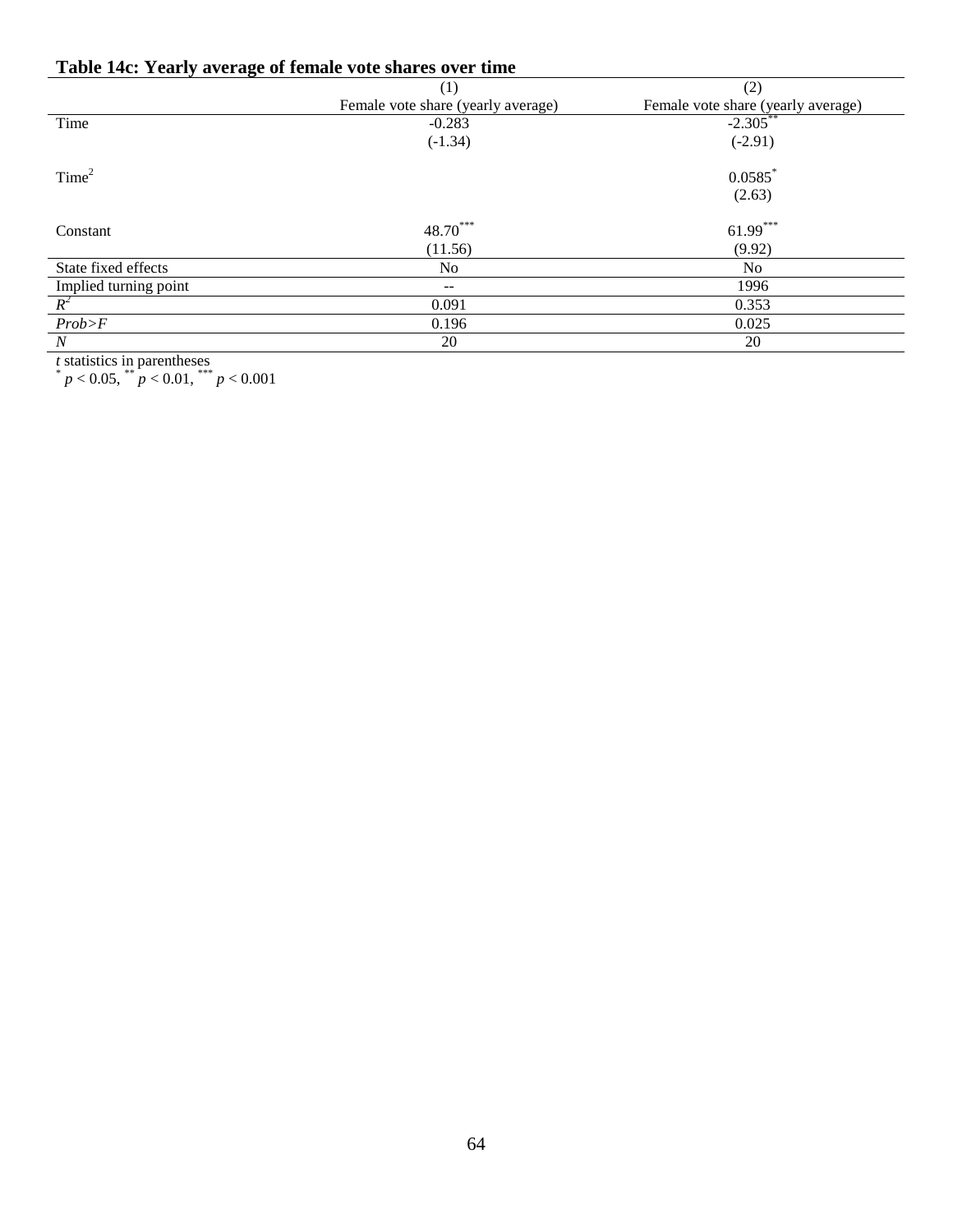|                        | (1)            | (2)            | (3)            | (4)            | (5)            | (6)             | (7)            | (8)            | (9)            |
|------------------------|----------------|----------------|----------------|----------------|----------------|-----------------|----------------|----------------|----------------|
|                        | Fem. vote shr. | Fem. vote shr. | Fem. vote shr. | Fem. vote shr. | Fem. vote shr. | Fem. vote shr.  | Fem. vote shr. | Fem. vote shr. | Fem. vote shr. |
| Public funding         | 0.389          | 0.477          | $-5.826$       | $-26.85$       | $-0.970$       | $-6.220$        | $-25.45$       |                |                |
|                        | (0.18)         | (0.14)         | $(-1.35)$      | $(-0.91)$      | $(-0.42)$      | $(-1.30)$       | $(-2.91)$      |                |                |
| Democrat               |                | 3.777          |                |                |                |                 |                |                |                |
|                        |                | (1.49)         |                |                |                |                 |                |                |                |
|                        |                |                |                |                |                |                 |                |                |                |
| Public funding*Dem     |                | 1.917          |                |                |                |                 |                |                |                |
|                        |                | (0.43)         |                |                |                |                 |                |                |                |
|                        |                |                |                |                |                |                 |                |                |                |
| Male incumbent         |                |                |                |                | $-9.628***$    | $-8.238$        | $-25.76$       |                |                |
|                        |                |                |                |                | $(-5.31)$      | $(-1.14)$       | $(-6.38)$      |                |                |
| Female incumbent       |                |                |                |                | $7.851***$     | 3.267           | $-1.286$       |                |                |
|                        |                |                |                |                | (3.79)         | (0.69)          | $(-0.33)$      |                |                |
|                        |                |                |                |                |                |                 |                |                |                |
| Public funding*        |                |                |                |                | 4.033          | 2.033           | $-9.705$       |                |                |
| male incumbent         |                |                |                |                | (1.18)         | (0.24)          | $(-1.15)$      |                |                |
|                        |                |                |                |                |                |                 |                |                |                |
| Public funding*        |                |                |                |                | 3.314          | 14.13           | $-13.70$       |                |                |
| female incumbent       |                |                |                |                | (0.80)         | (1.96)          | $(-1.24)$      |                |                |
|                        |                |                |                |                |                |                 |                |                |                |
| Partial funding        |                |                |                |                |                |                 |                | $-0.137$       | $-7.456$       |
|                        |                |                |                |                |                |                 |                | $(-0.06)$      | $(-1.49)$      |
| Full funding           |                |                |                |                |                |                 |                | 2.624          | $-3.382$       |
|                        |                |                |                |                |                |                 |                | (0.59)         | $(-0.60)$      |
|                        |                |                |                |                |                |                 |                |                |                |
| Constant               | $47.28***$     | $44.48***$     | $53.29***$     | 72.21          | $48.64***$     | $52.68***$      | 18.47          | $47.28***$     | 53.29***       |
|                        | (41.94)        | (20.40)        | (16.56)        | (0.24)         | (42.92)        | (14.62)         | (0.41)         | (41.76)        | (16.28)        |
| State FE               | $\rm No$       | No             | $\rm No$       | Yes            | N <sub>o</sub> | $\rm No$        | Yes            | $\rm No$       | N <sub>o</sub> |
| Time FE                | $\rm No$       | $\rm No$       | No             | Yes            | No             | $\rm No$        | Yes            | $\rm No$       | $\rm No$       |
| State-time interaction | $\rm No$       | No             | No             | Yes            | No             | $\rm No$        | Yes            | $\rm No$       | N <sub>o</sub> |
| Restricted sample      | $\rm No$       | $\rm No$       | Yes            | $\rm No$       | N <sub>o</sub> | Yes             | N <sub>o</sub> | $\rm No$       | Yes            |
| $R^2$                  | 0.000          | 0.058          | 0.102          | 0.944          | 0.538          | 0.683           | 0.999          | 0.005          | 0.129          |
| $Prob\!\!>\!\!F$       | 0.859          | 0.210          | 0.196          | 0.639          | 0.000          | 0.009           | 0.181          | 0.834          | 0.354          |
| $\overline{N}$         | 79             | 79             | 18             | 79             | 79             | $\overline{18}$ | 79             | 79             | 18             |

# **Table 15: Effects of public funding on female vote share**

*t* statistics in parentheses<br>  $p < 0.05$ ,  $^{**} p < 0.01$ ,  $^{***} p < 0.001$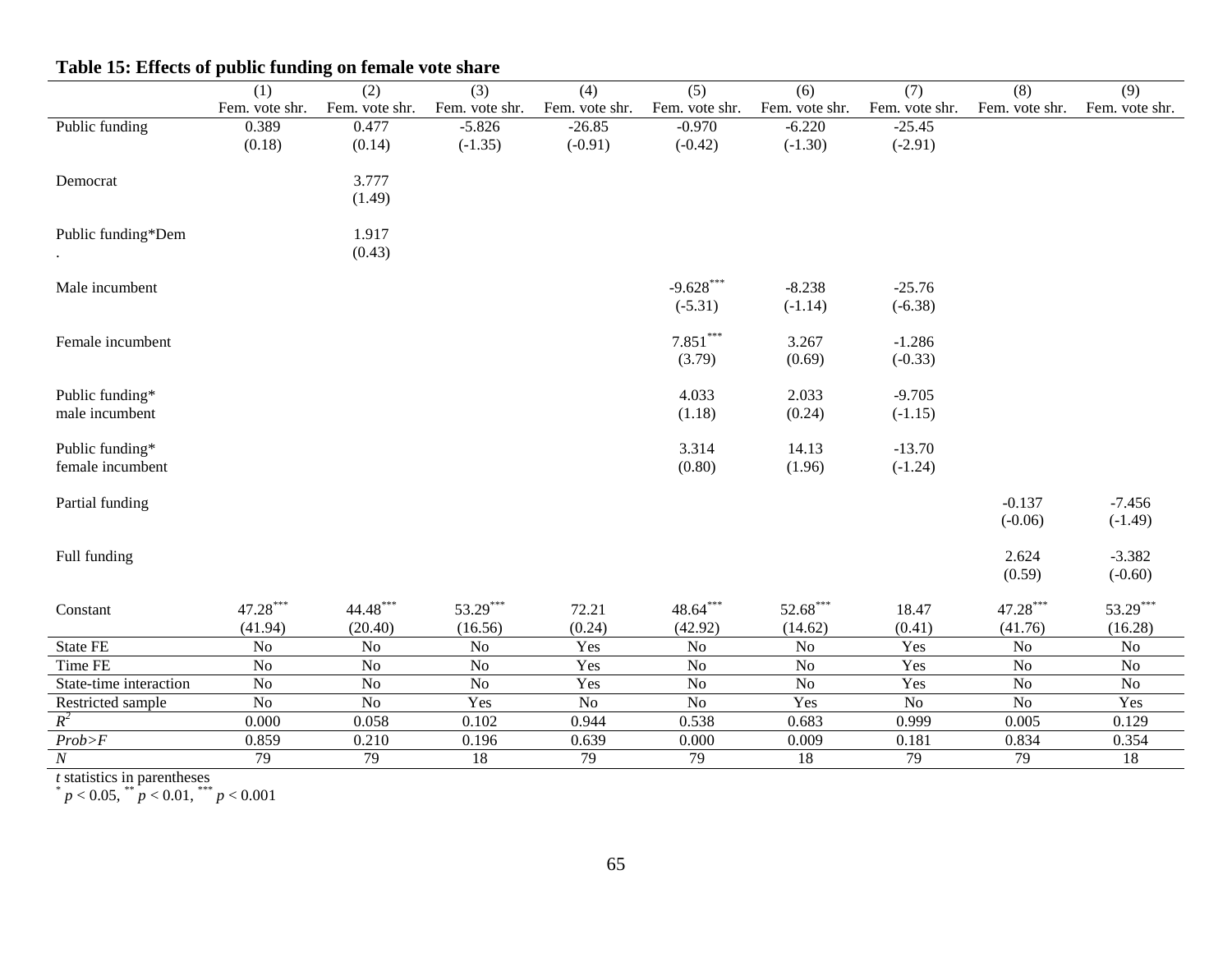|                | Non-incumbent Incumbent |        | <b>Total</b> |
|----------------|-------------------------|--------|--------------|
|                |                         |        |              |
| Male           | 2,841                   | 224    | 3,065        |
|                | 92.69                   | 7.31   | 100.00       |
|                | 88.81                   | 93.33  | 89.12        |
| Female         | 358                     | 16     | 374          |
|                | 95.72                   | 4.28   | 100.00       |
|                | 11.19                   | 6.67   | 10.88        |
|                |                         |        |              |
| $\overline{N}$ | 3,199                   | 240    | 3,439        |
|                | 93.02                   | 6.98   | 100.00       |
|                | 100.00                  | 100.00 | 100.00       |
|                |                         |        |              |

# **Table 16a: Number of incumbents, by gender**

Row percentages listed above column percentages

# **Table 16b: Number of open elections, by whether general election feature a female**

|                               | Non-open election | <b>Open election Total</b> |       |
|-------------------------------|-------------------|----------------------------|-------|
|                               |                   |                            |       |
| No female in general election | 195               | 142                        | 337   |
|                               | 57.86             | 42.14                      | 100   |
|                               | 81.59             | 76.76                      | 79.48 |
| Female in general election    | 44                | 43                         | 87    |
|                               | 50.57             | 49.43                      | 100   |
|                               | 18.41             | 23.24                      | 20.52 |
|                               |                   |                            |       |
| $\overline{N}$                | 239               | 185                        | 424   |
|                               | 56.37             | 43.63                      | 100   |
|                               | 100               | 100                        | 100   |

Row percentages listed above column percentages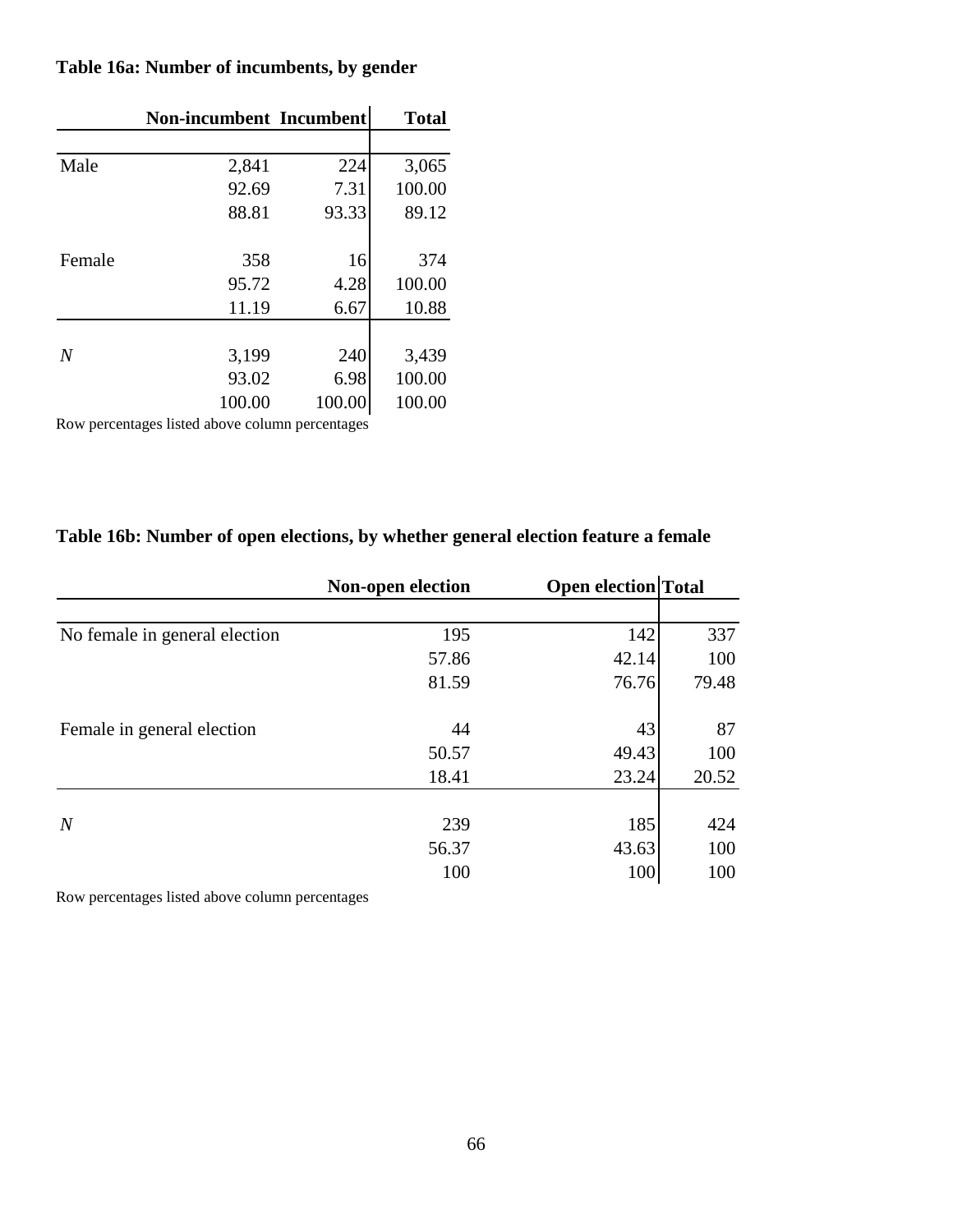|                        | (1)         | (2)         | (3)         | (4)                   | (5)                    | (6)                   | (7)            | (8)         | (9)         |
|------------------------|-------------|-------------|-------------|-----------------------|------------------------|-----------------------|----------------|-------------|-------------|
|                        | Female vote | Female vote | Female vote | Female vote           | Female vote            | Female vote           | Female vote    | Female vote | Female vote |
|                        | share       | share       | share       | share                 | share                  | share                 | share          | share       | share       |
| Open                   | 1.927       | 3.958       | 6.452       | 2.102                 | 3.929                  | 6.576                 | $-7.998***$    | $-3.434$    | $-3.817$    |
|                        | (1.00)      | (1.53)      | (1.32)      | (1.15)                | (1.73)                 | (1.48)                | $(-4.40)$      | $(-1.37)$   | $(-0.83)$   |
| Democrat               |             |             | $7.187*$    |                       |                        | 5.455                 |                |             | 1.763       |
|                        |             |             | (2.15)      |                       |                        | (1.76)                |                |             | (0.63)      |
| Open*Dem.              |             |             | $-4.900$    |                       |                        | $-4.491$              |                |             | 0.235       |
|                        |             |             | $(-0.94)$   |                       |                        | $(-0.94)$             |                |             | (0.06)      |
| Time                   |             |             |             | $-1.391$ <sup>*</sup> | $-2.288$ <sup>**</sup> | $-1.940$ <sup>*</sup> | $-0.497$       | $-0.937$    | $-0.865$    |
|                        |             |             |             | $(-2.25)$             | $(-3.14)$              | $(-2.61)$             | $(-1.07)$      | $(-1.39)$   | $(-1.26)$   |
| Time <sup>2</sup>      |             |             |             | $0.0420**$            | $0.0677***$            | $0.0591**$            | 0.0159         | 0.0278      | 0.0261      |
|                        |             |             |             | (2.66)                | (3.54)                 | (3.03)                | (1.33)         | (1.53)      | (1.40)      |
| Male                   |             |             |             |                       |                        |                       | $-16.13***$    | $-12.57***$ | $-12.07***$ |
| incumbent              |             |             |             |                       |                        |                       | $(-8.19)$      | $(-4.42)$   | $(-3.92)$   |
| Constant               | $46.48***$  | 45.53***    | $41.34***$  | 55.09***              | $60.42***$             | $54.12***$            | $59.11***$     | 59.18***    | 57.29***    |
|                        | (35.31)     | (29.67)     | (16.47)     | (9.63)                | (9.10)                 | (7.24)                | (14.07)        | (10.81)     | (8.96)      |
| State fixed<br>effects | No          | Yes         | Yes         | No                    | Yes                    | Yes                   | N <sub>o</sub> | Yes         | Yes         |
| $R^2$                  | 0.013       | 0.493       | 0.550       | 0.130                 | 0.641                  | 0.660                 | 0.544          | 0.756       | 0.762       |
| $Prob\!\!>\!\!F$       | 0.320       | 0.134       | 0.075       | 0.015                 | 0.002                  | 0.004                 | 0.000          | 0.000       | 0.000       |
| N                      |             |             |             |                       |                        |                       |                |             |             |
|                        | 79          | 79          | 79          | 79                    | 79                     | 79                    | 79             | 79          | 79          |

# **Table 16c: Effects of open elections on female vote share**

*t* statistics in parentheses<br>  $p < 0.05$ ,  $^{**} p < 0.01$ ,  $^{***} p < 0.001$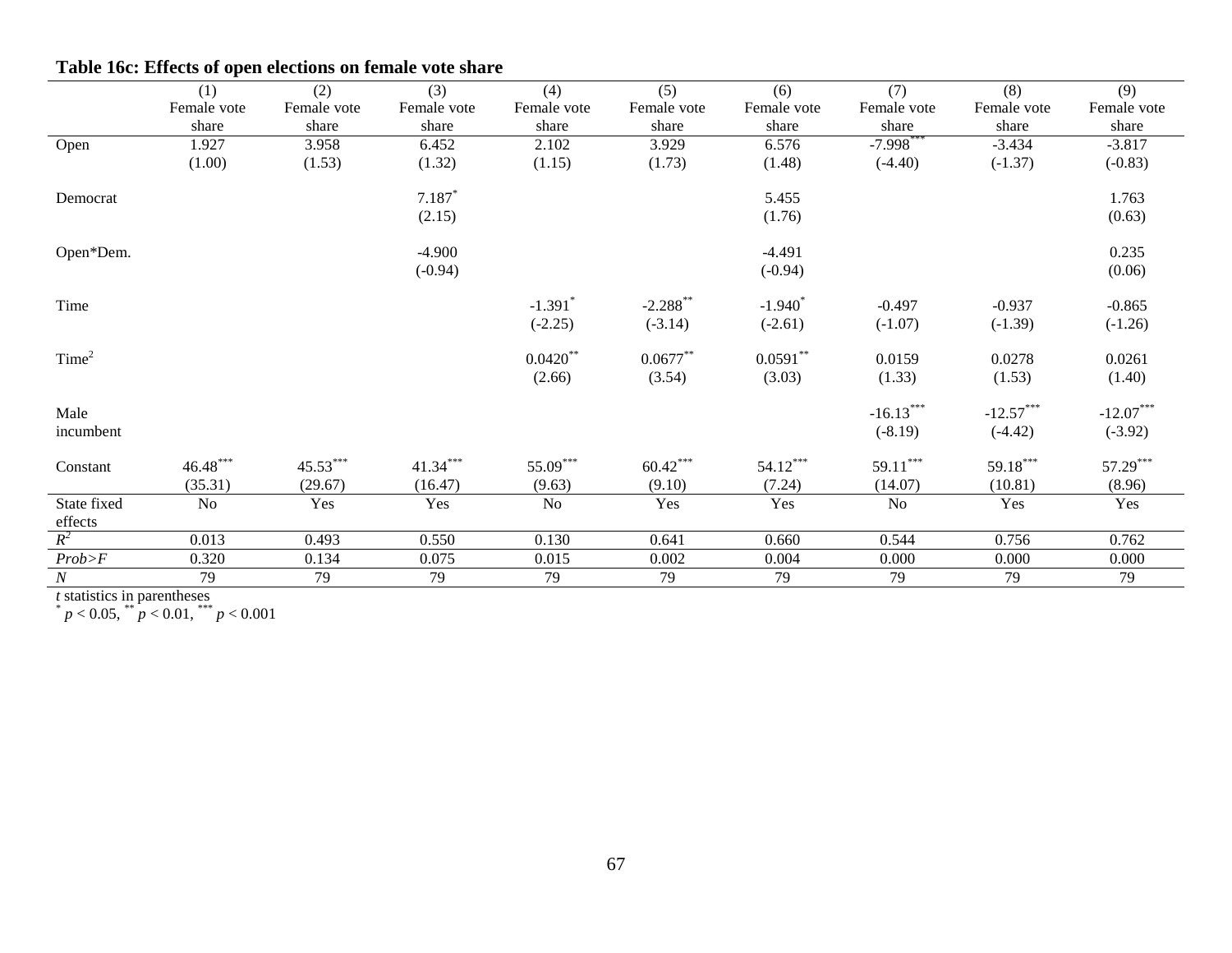# **Table 16d: Effects of open elections on male vote share**

|                     | (1)                        | (2)                        |
|---------------------|----------------------------|----------------------------|
|                     | Male challenger vote share | Male challenger vote share |
| Open                | $8.639***$                 | $8.461***$                 |
|                     | (8.50)                     | (7.67)                     |
| Time                | $-0.109$                   | $-0.150$                   |
|                     | $(-0.49)$                  | $(-0.66)$                  |
| Time <sup>2</sup>   | 0.00139                    | 0.00250                    |
|                     | (0.21)                     | (0.37)                     |
| Constant            | 42.82***                   | $43.18***$                 |
|                     | (27.62)                    | (27.28)                    |
| State fixed effects | N <sub>o</sub>             | Yes                        |
| $R^2$               | 0.190                      | 0.318                      |
| Prob>F              | 0.000                      | 0.000                      |
| N                   | 322                        | 322                        |

*t* statistics in parentheses<br>  $p < 0.05$ ,  $p < 0.01$ ,  $p < 0.001$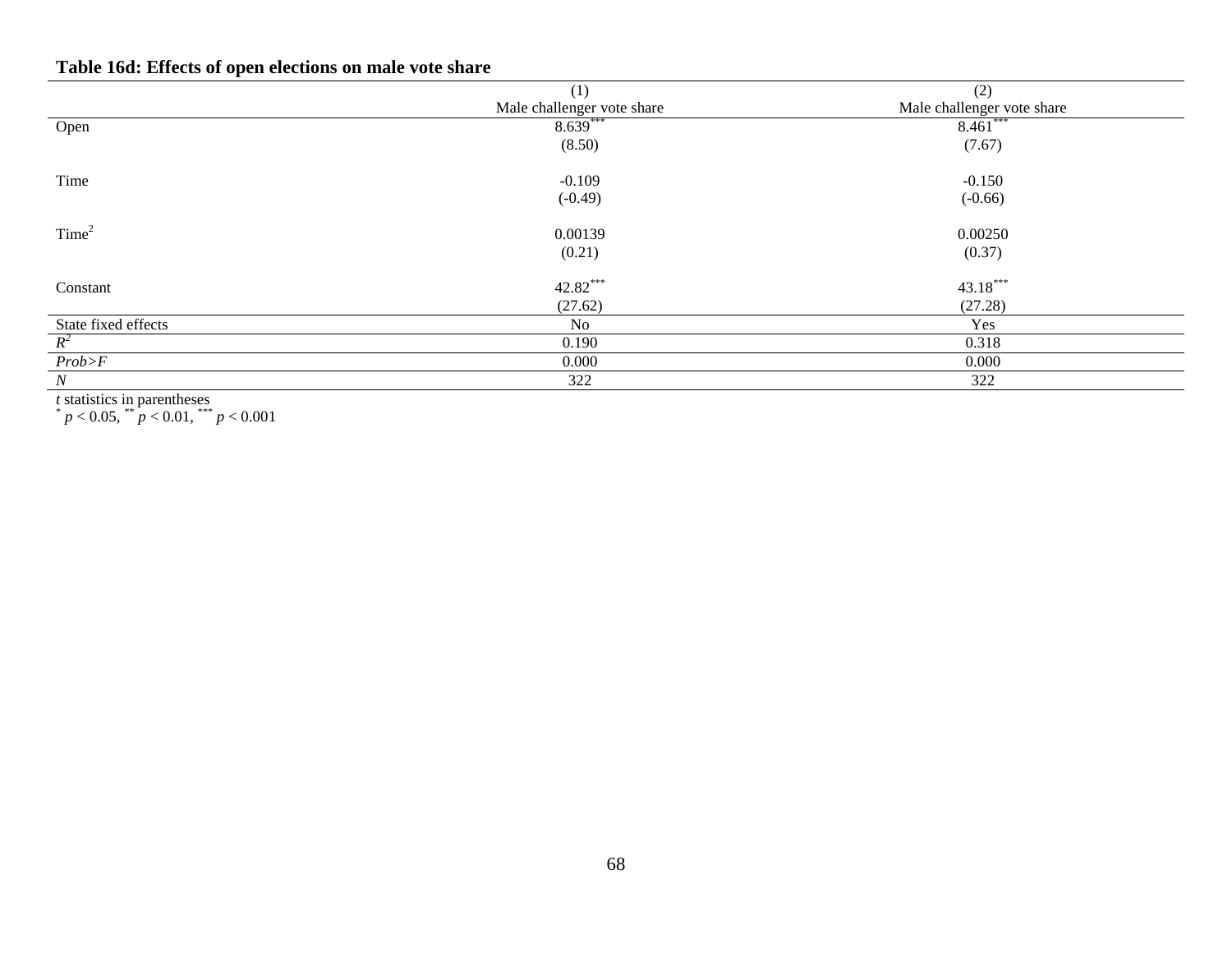|                     | $\overline{\phantom{a}}$<br>$\tilde{}$<br>$\overline{\phantom{a}}$ |                               |                          |                          |
|---------------------|--------------------------------------------------------------------|-------------------------------|--------------------------|--------------------------|
|                     | (1)                                                                | (2)                           | (3)                      | (4)                      |
|                     | Percent of primary candidates                                      | Percent of primary candidates | Number of female primary | Number of female primary |
|                     | female                                                             | female                        | candidates               | candidates               |
| Public funding      | 1.976                                                              | $-1.066$                      | 0.0401                   | $-0.113$                 |
|                     | (1.12)                                                             | $(-0.29)$                     | (0.81)                   | $(-1.12)$                |
| Time                | $0.295***$                                                         | $0.298***$                    | 0.00496                  | 0.00547                  |
|                     | (3.83)                                                             | (3.77)                        | (2.30)                   | (2.53)                   |
| Democrat            | $5.081***$                                                         | $5.049***$                    | $0.148***$               | $0.146***$               |
|                     | (3.58)                                                             | (3.57)                        | (3.73)                   | (3.78)                   |
| Constant            | 1.819                                                              | 2.407                         | $0.137**$                | $0.161***$               |
|                     | (1.12)                                                             | (1.44)                        | (3.02)                   | (3.54)                   |
| State fixed effects | N <sub>0</sub>                                                     | Yes                           | N <sub>0</sub>           | Yes                      |
| $R^2$               | 0.034                                                              | 0.099                         | 0.024                    | 0.131                    |
| Prob>F              | 0.000                                                              | 0.000                         | 0.000                    | 0.000                    |
| $\boldsymbol{N}$    | 842                                                                | 842                           | 842                      | 842                      |

# **Table 17a: Effects of public funding on female participation**

*t* statistics in parentheses<br>  $p < 0.05$ ,  $\binom{**}{p} < 0.01$ ,  $\binom{***}{p} < 0.001$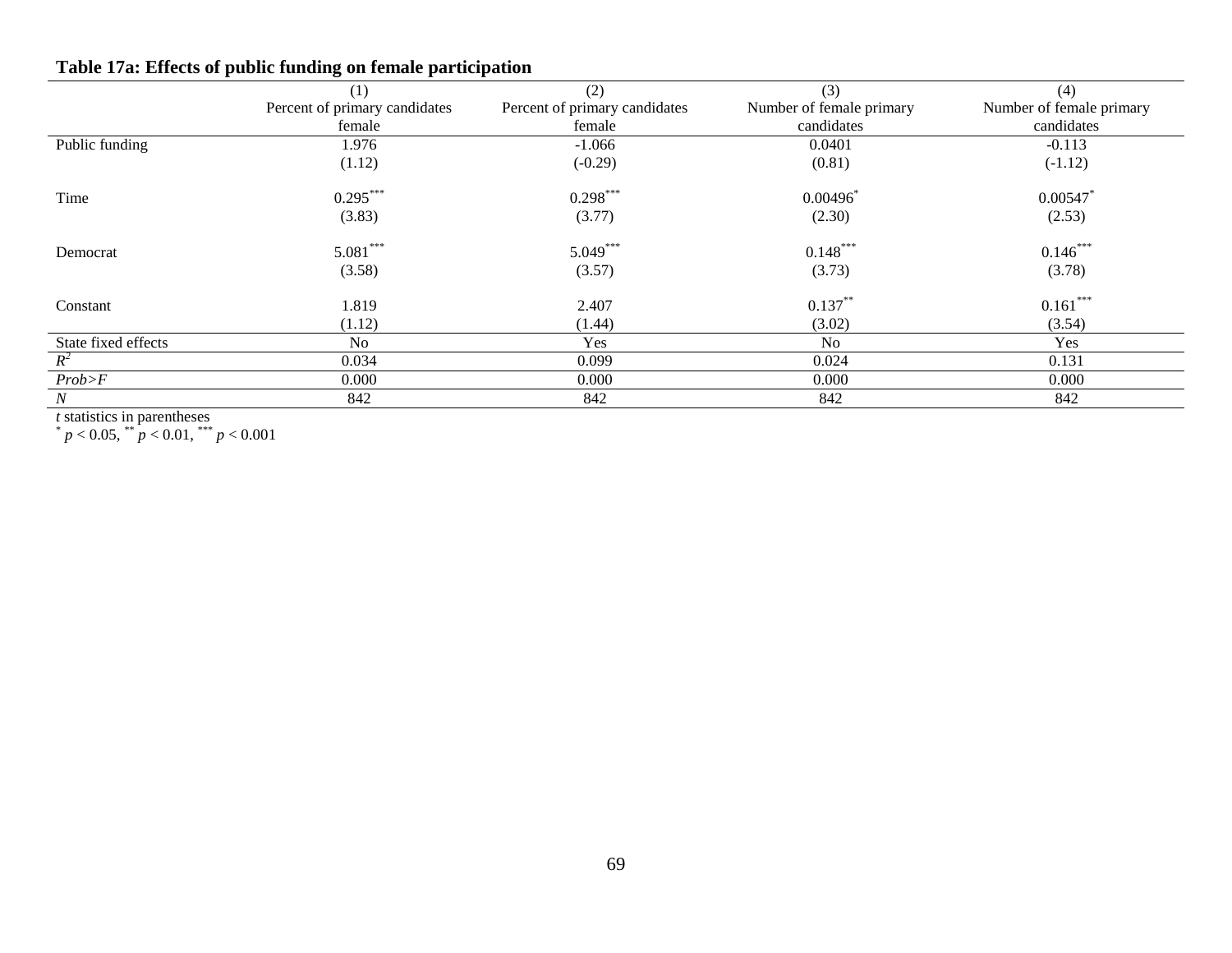# **Table 17b: Effects of open elections on female participation**

|                     | (1)                           | (2)                           | (3)                      | (4)                      |
|---------------------|-------------------------------|-------------------------------|--------------------------|--------------------------|
|                     | Percent of primary candidates | Percent of primary candidates | Number of female primary | Number of female primary |
|                     | female                        | female                        | candidates               | candidates               |
| Open primary        | 1.018                         | 1.206                         | $0.135$ **               | $0.132$ **               |
|                     | (0.66)                        | (0.77)                        | (3.13)                   | (3.10)                   |
| Time                | $0.303***$                    | $0.293***$                    | $0.00510^*$              | $0.00488$ <sup>*</sup>   |
|                     | (3.95)                        | (3.81)                        | (2.39)                   | (2.34)                   |
| Democrat            | $5.110***$                    | $5.084***$                    | $0.152***$               | $0.150***$               |
|                     | (3.60)                        | (3.60)                        | (3.85)                   | (3.90)                   |
| Constant            | 1.364                         | 1.419                         | 0.0468                   | 0.0536                   |
|                     | (0.70)                        | (0.72)                        | (0.86)                   | (1.01)                   |
| State fixed effects | <b>No</b>                     | Yes                           | N <sub>o</sub>           | Yes                      |
| $R^2$               | 0.033                         | 0.099                         | 0.034                    | 0.140                    |
| Prob > F            | 0.000                         | 0.000                         | 0.000                    | 0.000                    |
| N                   | 842                           | 842                           | 842                      | 842                      |

*t* statistics in parentheses<br>  $p < 0.05$ ,  $p < 0.01$ ,  $p < 0.001$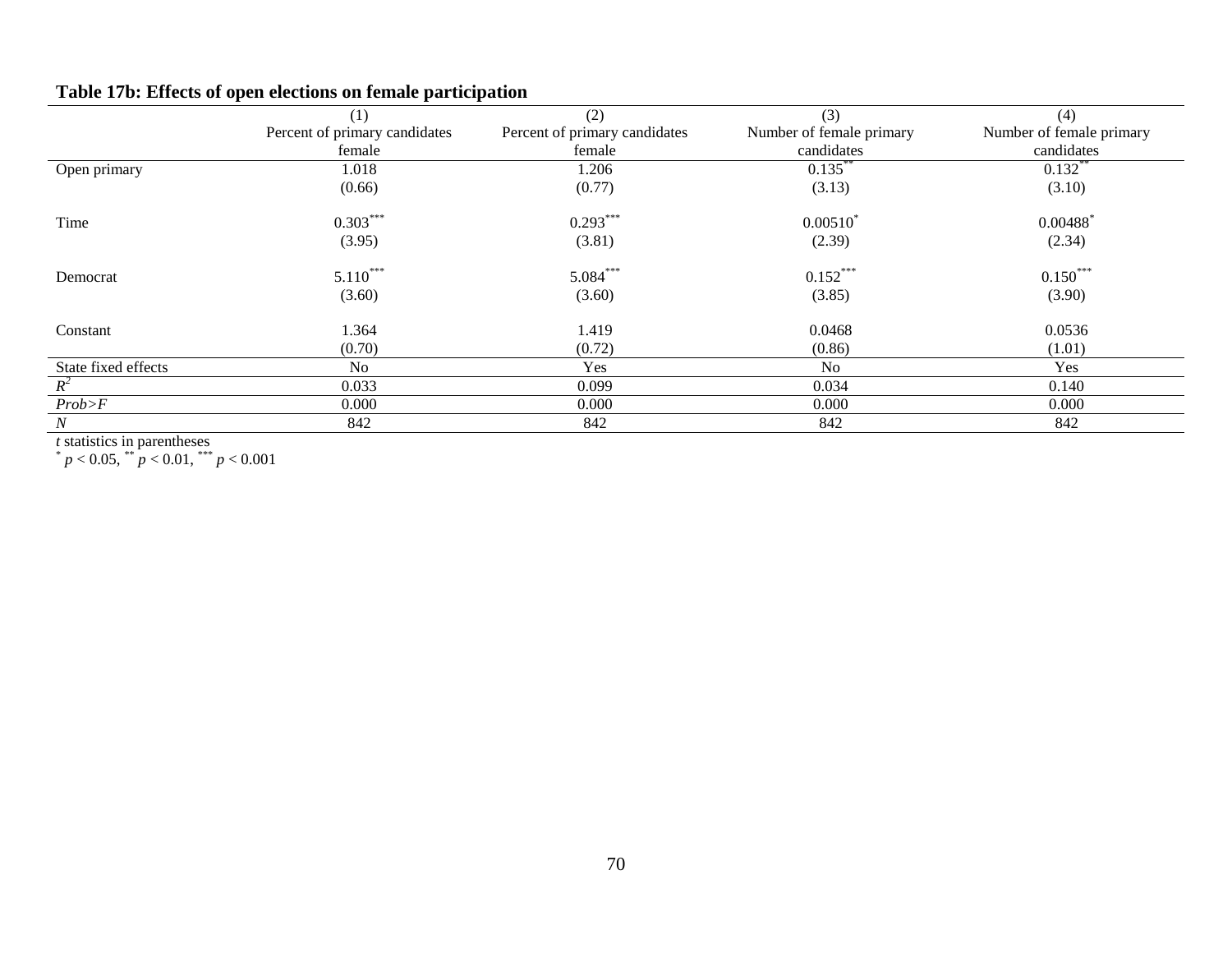| Table 17C. Effects of open elections and public funding on the probability of a female appearing in a general election |                    |                    |                    |                    |                    |                    |
|------------------------------------------------------------------------------------------------------------------------|--------------------|--------------------|--------------------|--------------------|--------------------|--------------------|
|                                                                                                                        | (1)                | (2)                | (3)                | (4)                | (5)                | (6)                |
|                                                                                                                        | Female in election | Female in election | Female in election | Female in election | Female in election | Female in election |
| Open                                                                                                                   | 0.194              | 0.274              |                    |                    | 0.207              | 0.271              |
|                                                                                                                        | (1.36)             | (1.58)             |                    |                    | (1.44)             | (1.57)             |
| Time                                                                                                                   | $0.0386***$        | $0.0481***$        | $0.0368***$        | $0.0466$ ***       | $0.0372***$        | $0.0471***$        |
|                                                                                                                        | (4.74)             | (5.10)             | (4.52)             | (4.80)             | (4.54)             | (4.81)             |
| Public                                                                                                                 |                    |                    | 0.259              | 0.154              | 0.273              | 0.131              |
| funding                                                                                                                |                    |                    | (1.53)             | (0.42)             | (1.61)             | (0.36)             |
| Constant                                                                                                               | $-1.598***$        | $-0.977$           | $-1.536***$        | $-0.745$           | $-1.640***$        | $-0.959$           |
|                                                                                                                        | $(-8.75)$          | $(-1.91)$          | $(-9.14)$          | $(-1.53)$          | $(-8.88)$          | $(-1.87)$          |
| State fixed effects                                                                                                    | No.                | Yes                | No.                | Yes                | No.                | Yes                |
| Pseudo $R^2$                                                                                                           | 0.059              | 0.149              | 0.060              | 0.143              | 0.065              | 0.149              |
| $Prob>chi^2$                                                                                                           | 0.000              | 0.035              | 0.000              | 0.054              | 0.000              | 0.042              |
| N                                                                                                                      | 424                | 328                | 424                | 328                | 424                | 328                |

## **Table 17c: Effects of open elections and public funding on the probability of a female appearing in a general election**

*t* statistics in parentheses<br>  $p < 0.05$ ,  $^{**} p < 0.01$ ,  $^{***} p < 0.001$ 

Coefficients represent marginal effects at the average of each independent variable.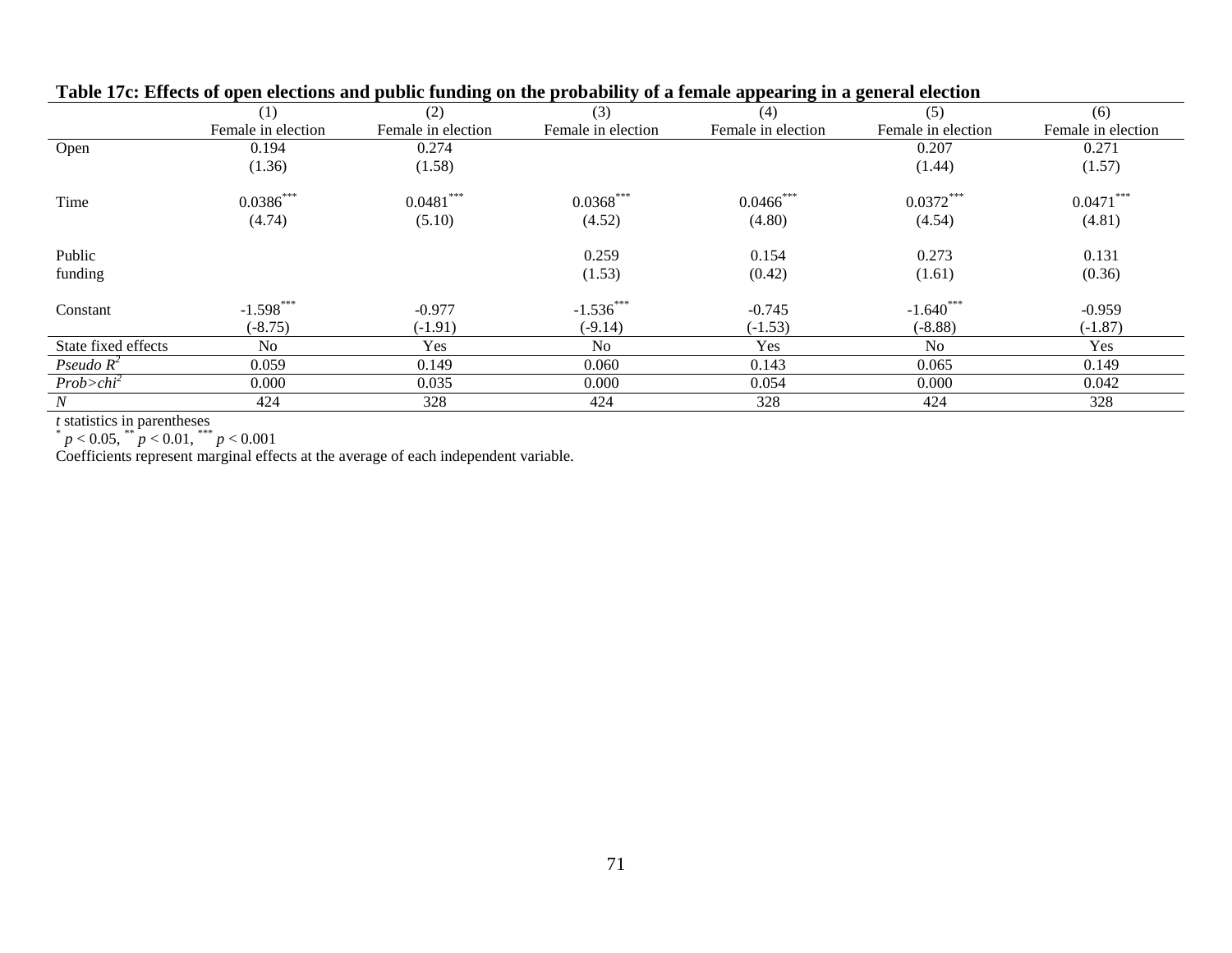| Table 17u. Effects of open electrons and public funding on the probability of a female Democrat in a general electron |                      |                      |                      |                      |                      |                      |
|-----------------------------------------------------------------------------------------------------------------------|----------------------|----------------------|----------------------|----------------------|----------------------|----------------------|
|                                                                                                                       | (1)                  | (2)                  | (3)                  | (4)                  | (5)                  | (6)                  |
|                                                                                                                       | Democratic female in | Democratic female in | Democratic female in | Democratic female in | Democratic female in | Democratic female in |
|                                                                                                                       | election             | election             | election             | election             | election             | election             |
| Open                                                                                                                  | 0.341                | $0.581^{*}$          |                      |                      | $0.340^{\degree}$    | 0.587                |
|                                                                                                                       | (2.15)               | (2.95)               |                      |                      | (2.14)               | (2.97)               |
| Time                                                                                                                  | $0.0352***$          | $0.0431***$          | $0.0348***$          | $0.0430***$          | $0.0356***$          | $0.0450***$          |
|                                                                                                                       | (3.89)               | (4.09)               | (3.85)               | (4.03)               | (3.90)               | (4.07)               |
| Public funding                                                                                                        |                      |                      | $-0.0756$            | $-0.198$             | $-0.0666$            | $-0.265$             |
|                                                                                                                       |                      |                      | $(-0.38)$            | $(-0.47)$            | $(-0.33)$            | $(-0.61)$            |
| Constant                                                                                                              | $-1.905***$          | $-2.461$ ***         | $-1.717***$          | $-1.963$ **          | $-1.899***$          | $-2.506$ ***         |
|                                                                                                                       | $(-9.07)$            | $(-3.60)$            | $(-9.13)$            | $(-3.05)$            | $(-8.99)$            | $(-3.63)$            |
| State fixed effects                                                                                                   | No.                  | Yes.                 | No.                  | Yes                  | No.                  | Yes                  |
| Pseudo $R^2$                                                                                                          | 0.060                | 0.132                | 0.047                | 0.103                | 0.061                | 0.134                |
| Prob>chi                                                                                                              | 0.000                | 0.345                | 0.000                | 0.743                | 0.000                | 0.373                |
| N                                                                                                                     | 424                  | 303                  | 424                  | 303                  | 424                  | 303                  |

## **Table 17d: Effects of open elections and public funding on the probability of a female Democrat in a general election**

*t* statistics in parentheses<br>  $p < 0.05$ ,  $^{**} p < 0.01$ ,  $^{***} p < 0.001$ 

Coefficients represent marginal effects at the average of each independent variable.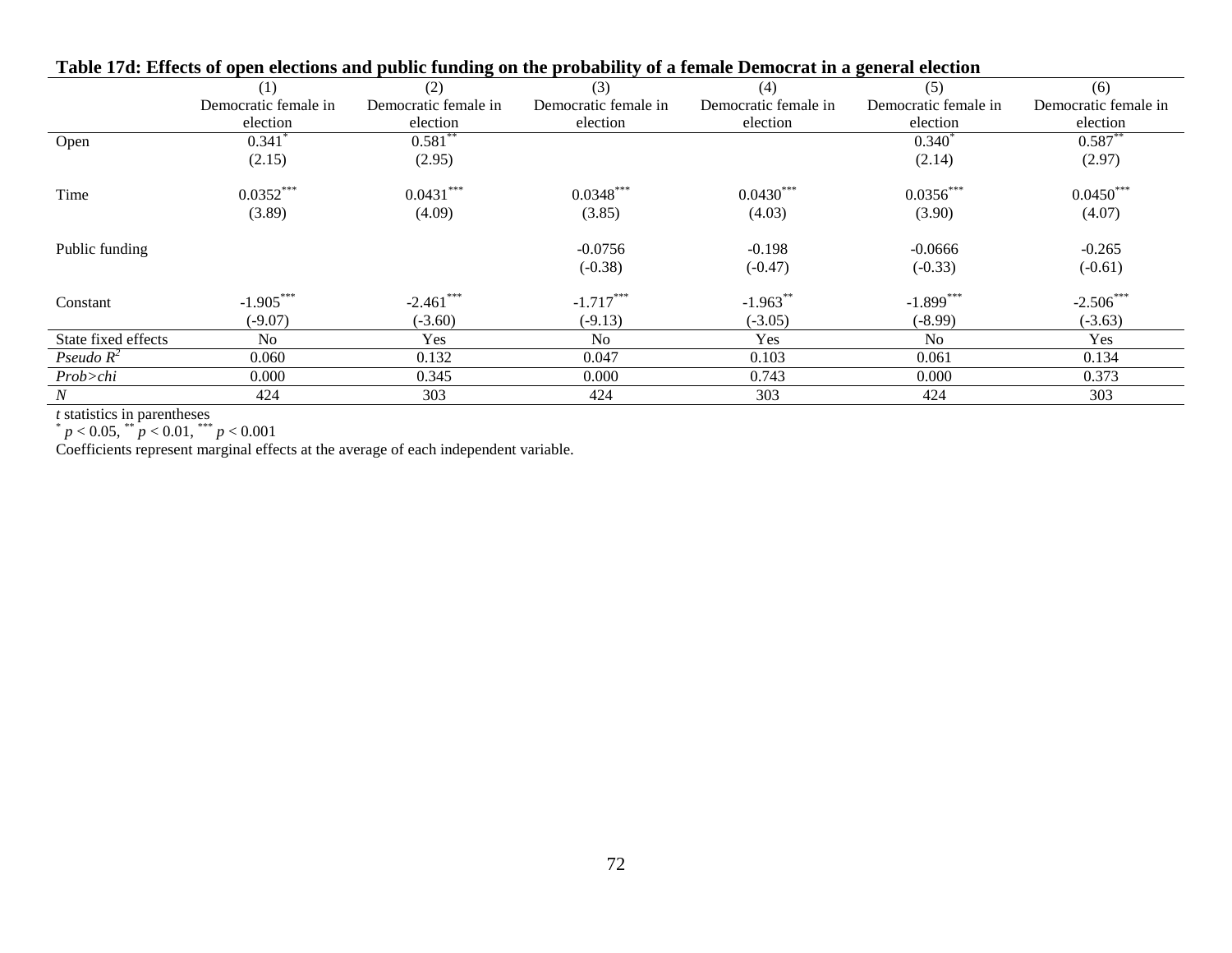| Tube Tree meets of open electrons and paisne funding on the probability of a female republicant in a general electron |                      |                       |                      |                      |                      |                      |  |
|-----------------------------------------------------------------------------------------------------------------------|----------------------|-----------------------|----------------------|----------------------|----------------------|----------------------|--|
|                                                                                                                       | (1)                  | (2)                   | (3)                  | (4)                  | (5)                  | (6)                  |  |
|                                                                                                                       | Republican female in | Republican female in  | Republican female in | Republican female in | Republican female in | Republican female in |  |
|                                                                                                                       | election             | election              | election             | election             | election             | election             |  |
| Open                                                                                                                  | $-0.0261$            | $-0.210$              |                      |                      | 0.0111               | $-0.212$             |  |
|                                                                                                                       | $(-0.14)$            | $(-0.84)$             |                      |                      | (0.06)               | $(-0.84)$            |  |
| Time                                                                                                                  | 0.0220               | $0.0309$ <sup>*</sup> | 0.0188               | $0.0300^*$           | 0.0189               | $0.0300^*$           |  |
|                                                                                                                       | (2.07)               | (2.29)                | (1.75)               | (2.09)               | (1.75)               | (2.10)               |  |
| Public                                                                                                                |                      |                       | $0.532***$           | 0.0699               | $0.533***$           | 0.0819               |  |
| funding                                                                                                               |                      |                       | (2.63)               | (0.16)               | (2.62)               | (0.19)               |  |
| Constant                                                                                                              | $-1.832***$          | $-0.663$              | $-1.934***$          | $-0.810$             | $-1.940***$          | $-0.646$             |  |
|                                                                                                                       | $(-7.83)$            | $(-1.23)$             | $(-8.64)$            | $(-1.57)$            | $(-8.03)$            | $(-1.18)$            |  |
| State fixed effects                                                                                                   | N <sub>0</sub>       | Yes                   | N <sub>o</sub>       | Yes                  | N <sub>o</sub>       | Yes                  |  |
| Pseudo $R^2$                                                                                                          | 0.020                | 0.099                 | 0.050                | 0.095                | 0.050                | 0.099                |  |
| Prob>chi                                                                                                              | 0.106                | 0.797                 | 0.004                | 0.831                | 0.011                | 0.837                |  |
| N                                                                                                                     | 424                  | 181                   | 424                  | 181                  | 424                  | 181                  |  |

#### **Table 17e: Effects of open elections and public funding on the probability of a female Republican in a general election**

*t* statistics in parentheses<br>  $p < 0.05$ ,  $^{**} p < 0.01$ ,  $^{***} p < 0.001$ 

Coefficients represent marginal effects at the average of each independent variable.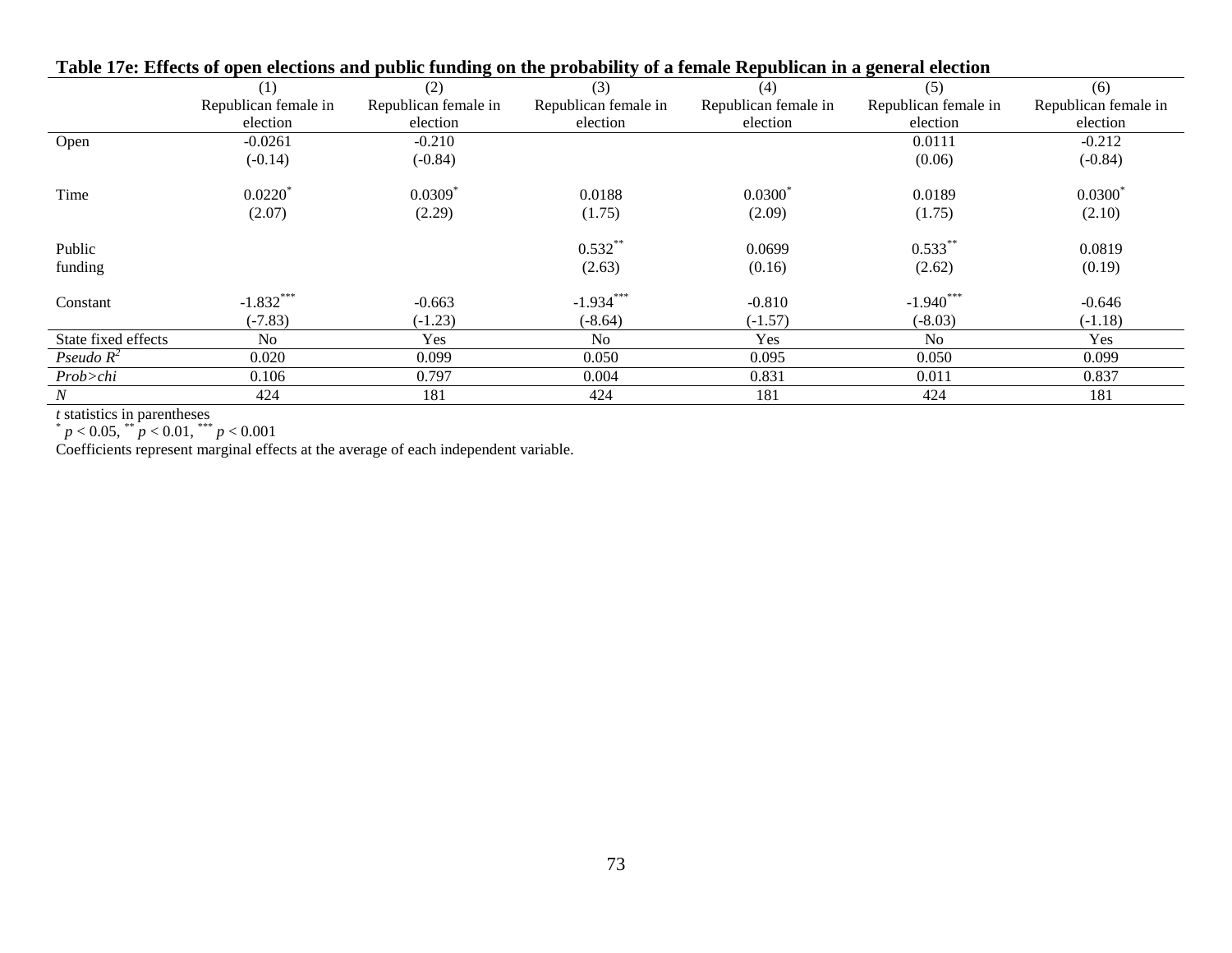| Year |                          | <b>State Spending data?</b> | Year     |              | State Spending data? |
|------|--------------------------|-----------------------------|----------|--------------|----------------------|
| 1978 | CT                       | Yes                         | 1983     | KY           | No                   |
| 1982 | $\rm IA$                 | Yes                         | 1984     | VT           | N <sub>o</sub>       |
| 1982 | <b>VT</b>                | Yes                         | 1986     | AK           | No                   |
| 1986 | CT                       | Yes                         | 1986     | <b>OR</b>    | No                   |
| 1986 | $\ensuremath{\text{NV}}$ | Yes                         | 1988     | MO           | No                   |
| 1986 | <b>VT</b>                | Yes                         | 1990     | CA           | No                   |
| 1988 | <b>VT</b>                | Yes                         | 1990     | NE           | No                   |
| 1990 | KS                       | Yes                         | 1990     | <b>OR</b>    | No                   |
| 1993 | VA                       | Yes                         | 1990     | PA           | No                   |
| 1994 | MD                       | Yes                         | 1990     | TX           | No                   |
| 1994 | RI                       | Yes                         | 1990     | WY           | N <sub>o</sub>       |
| 1996 | DE                       | Yes                         | 1992     | MT           | No                   |
| 1996 | <b>WA</b>                | Yes                         | 1992     | <b>NH</b>    | No                   |
| 1998 | CO                       | Yes                         | 1992     | RI           | No                   |
| 1998 | CT                       | Yes                         | 1993     | NJ           | No                   |
| 1998 | MD                       | Yes                         | 1994     | CA           | No                   |
| 1998 | $\rm NH$                 | Yes                         | 1994     | IA           | No                   |
| 1998 | ${\rm NV}$               | Yes                         | 1994     | ${\rm I\!L}$ | No                   |
| 1998 | OK                       | Yes                         | 1994     | <b>TX</b>    | No                   |
| 1998 | RI                       | Yes                         | 1994     | WY           | No                   |
| 1998 | <b>SD</b>                | Yes                         | 1996     | <b>MO</b>    | N <sub>o</sub>       |
| 1998 | <b>VT</b>                | Yes                         | 1996     | NH           | No                   |
| 2000 | $\rm ND$                 | Yes                         | 1996     | WV           | N <sub>o</sub>       |
| 2000 | <b>VT</b>                | Yes                         | 1997     | NJ           | N <sub>o</sub>       |
| 2002 | AK                       | Yes                         | 1998     | AZ           | N <sub>o</sub>       |
| 2002 | ${\sf AR}$               | Yes                         | 1998     | H1           | No                   |
| 2002 | $\mathbf{A}\mathbf{Z}$   | Yes                         | 1999     | KY           | No                   |
| 2002 | KS                       | Yes                         | 2000     | DE           | No                   |
| 2002 | MD                       | Yes                         | 2000     | MT           | No                   |
| 2002 | MI                       | Yes                         | 2000     | <b>NH</b>    | N <sub>o</sub>       |
| 2002 | RI                       | Yes                         | 2002     | MA           | No                   |
| 2003 | LA                       | Yes                         |          |              |                      |
| 2004 | DE                       | Yes                         | $\cal N$ |              | 31                   |
| 2004 | MO                       | Yes                         |          |              |                      |
| 2004 | WA                       | Yes                         |          |              |                      |
| 2006 | AK                       | Yes                         |          |              |                      |
| 2006 | AL                       | Yes                         |          |              |                      |
| 2006 | $\mathbf{A}\mathbf{Z}$   | Yes                         |          |              |                      |
| 2006 | CT                       | Yes                         |          |              |                      |
| 2006 | H1                       | Yes                         |          |              |                      |
| 2006 | $\rm IL$                 | Yes                         |          |              |                      |
| 2006 | KS                       | Yes                         |          |              |                      |
| 2006 | MA                       | Yes                         |          |              |                      |
| 2006 | MI                       | Yes                         |          |              |                      |
| 2006 | ${\rm NV}$               | Yes                         |          |              |                      |
| 2008 | ${\rm IN}$               | Yes                         |          |              |                      |
| 2008 | NC                       | Yes                         |          |              |                      |
| 2008 | WA                       | Yes                         |          |              |                      |
|      |                          |                             |          |              |                      |

# **Table 18a: Existence of spending information for 1 male vs. 1 female gubernatorial elections**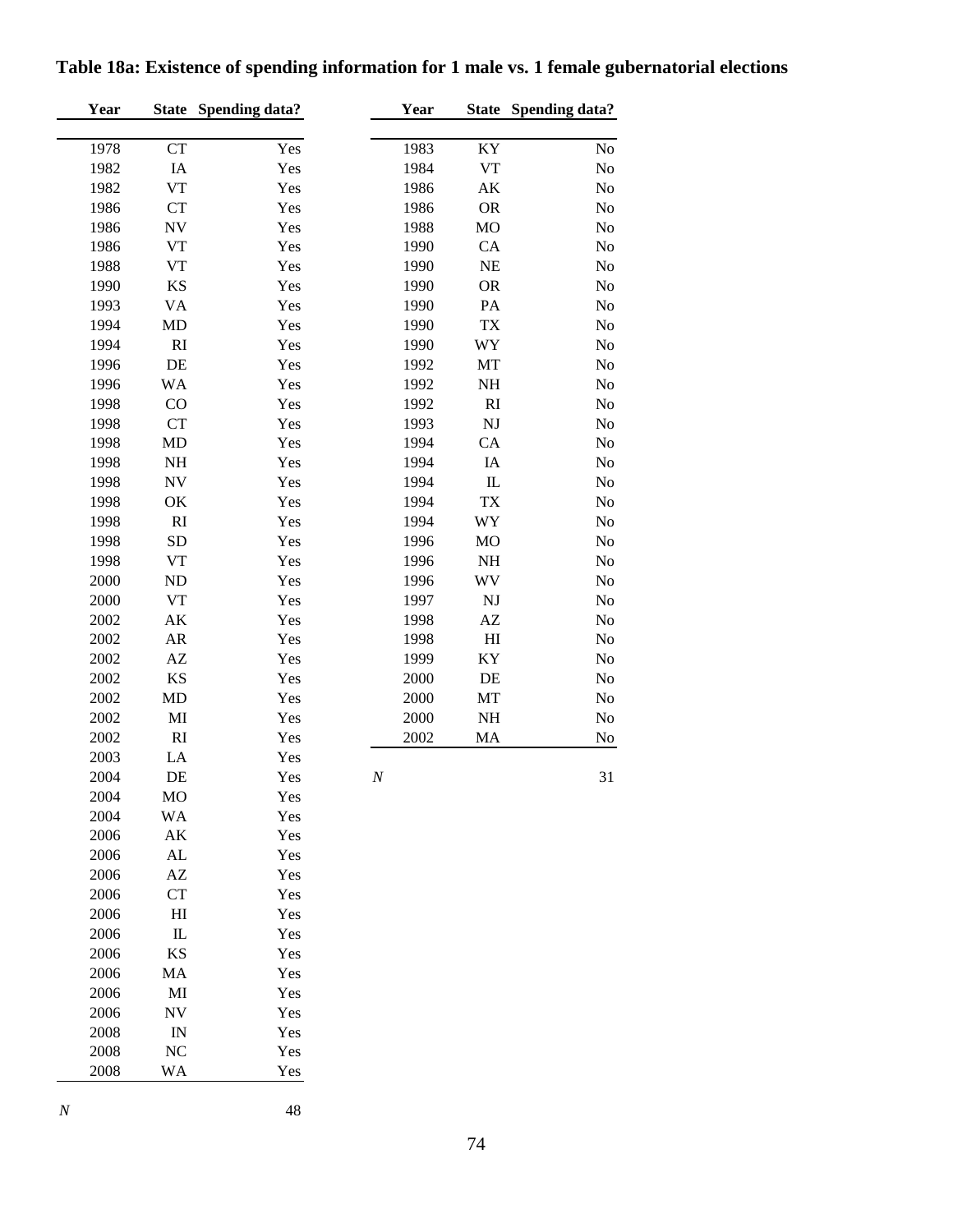|                     | (1)               | (2)               | (3)               | (4)               | (5)               | (6)               |
|---------------------|-------------------|-------------------|-------------------|-------------------|-------------------|-------------------|
|                     | Female vote share | Female vote share | Female vote share | Female vote share | Female vote share | Female vote share |
| Log of female       | 2.350             | $6.315*$          | $4.540***$        | $6.352*$          |                   |                   |
| total campaign      | (1.96)            | (2.82)            | (3.74)            | (2.83)            |                   |                   |
| spending            |                   |                   |                   |                   |                   |                   |
| Log of male         |                   |                   | $-2.882$ **       | $-1.758$          |                   |                   |
| total campaign      |                   |                   | $(-3.52)$         | $(-1.35)$         |                   |                   |
| spending            |                   |                   |                   |                   |                   |                   |
| Female's            |                   |                   |                   |                   | $21.53***$        | 18.25             |
| share of total      |                   |                   |                   |                   | (3.84)            | (2.02)            |
| spending            |                   |                   |                   |                   |                   |                   |
| Constant            | 13.52             | $-45.24$          | 23.57             | $-19.99$          | 37.90***          | 39.46***          |
|                     | (0.76)            | $(-1.36)$         | (1.46)            | $(-0.57)$         | (13.19)           | (8.88)            |
| State fixed effects | No                | Yes               | No                | Yes               | N <sub>0</sub>    | Yes               |
| $R^2$               | 0.076             | 0.644             | 0.284             | 0.692             | 0.243             | 0.628             |
| Prob>F              | 0.056             | 0.010             | 0.001             | 0.029             | 0.000             | 0.057             |
| $\cal N$            | 48                | 48                | 48                | 48                | 48                | 48                |

# **Table 18b: Effects of spending on female vote shares**

*t* statistics in parentheses<br>  $p < 0.05$ ,  $^{**} p < 0.01$ ,  $^{***} p < 0.001$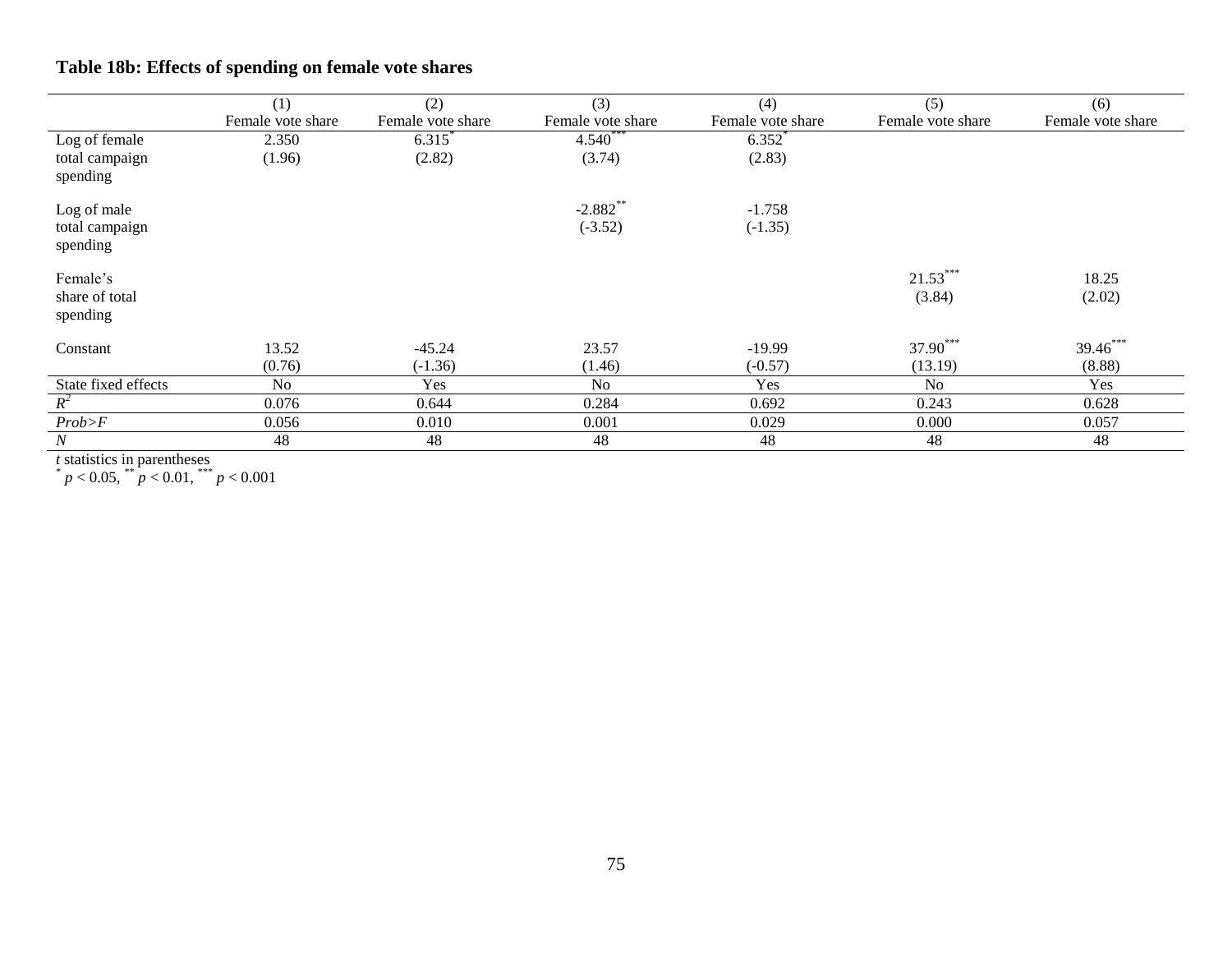|                                       | (1)               | $\overline{(2)}$  | $\overline{(3)}$  | (4)                |
|---------------------------------------|-------------------|-------------------|-------------------|--------------------|
|                                       | Female vote share | Female vote share | Female vote share | Female vote share  |
| Log of female total campaign spending | $-1.131$          | $-1.876$          |                   |                    |
|                                       | $(-0.30)$         | $(-0.47)$         |                   |                    |
| Log of male total campaign spending   | $-0.885$          | $-0.645$          |                   |                    |
|                                       | $(-0.79)$         | $(-0.54)$         |                   |                    |
| Male incumbent                        | $-58.26$          | $-56.26$          | $-25.21$ **       | $-24.60$ **        |
|                                       | $(-0.87)$         | $(-0.82)$         | $(-3.32)$         | $(-3.16)$          |
| Female incumbent                      | $-32.77$          | $-13.50$          | $-3.146$          | $-3.012$           |
|                                       | $(-0.46)$         | $(-0.17)$         | $(-0.33)$         | $(-0.31)$          |
| Log of female spending*               | 3.380             | 3.273             |                   |                    |
| male incumbent                        | (0.76)            | (0.72)            |                   |                    |
| Log of female spending*               | 2.598             | 1.351             |                   |                    |
| female incumbent                      | (0.56)            | (0.27)            |                   |                    |
| Female's share of total spending      |                   |                   | $-18.89$          | $-19.14$           |
|                                       |                   |                   | $(-1.54)$         | $(-1.53)$          |
| Female's share of total spending*     |                   |                   | 38.34             | 37.29 <sup>*</sup> |
| male incumbent                        |                   |                   | (2.45)            | (2.33)             |
| Female's share of total spending*     |                   |                   | 20.15             | 19.88              |
| female incumbent                      |                   |                   | (1.22)            | (1.18)             |
| Time                                  |                   | 0.140             |                   | 0.0873             |
|                                       |                   | (0.67)            |                   | (0.65)             |
| Constant                              | 80.05             | 84.03             | $59.19***$        | $57.24***$         |
|                                       | (1.29)            | (1.32)            | (9.16)            | (7.91)             |
| State fixed effects                   | Yes               | Yes               | Yes               | Yes                |
| $R^2$                                 | 0.883             | 0.887             | 0.909             | 0.912              |
| Prob>F                                | 0.001             | 0.002             | 0.000             | 0.000              |
| $\cal N$                              | 48                | 48                | 48                | $\overline{48}$    |

#### **Table 18c: Effects of spending on female vote shares (continued)**

*t* statistics in parentheses<br>  $p < 0.05$ ,  $^{**} p < 0.01$ ,  $^{***} p < 0.001$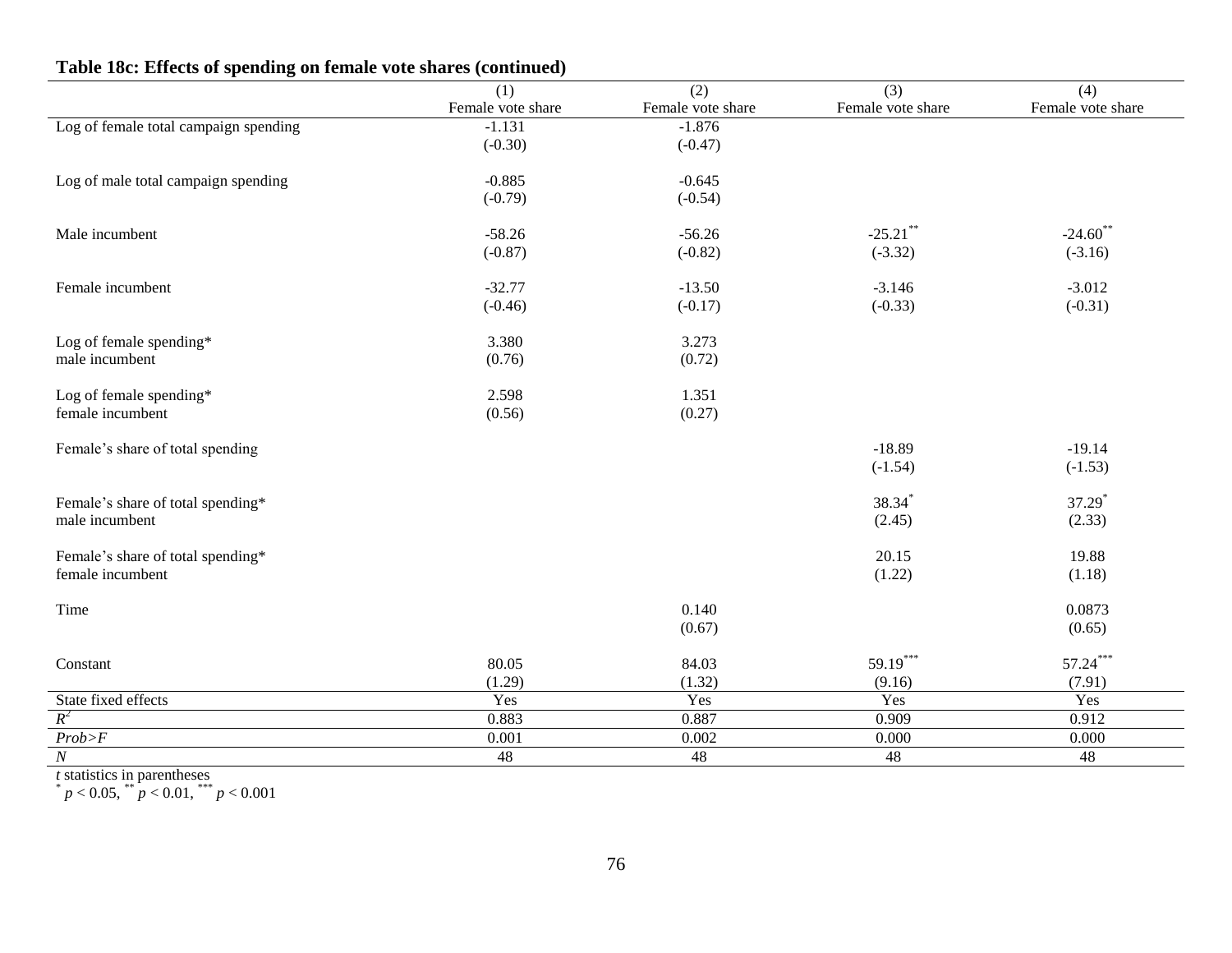### **FIGURES**





**Figure 2: Residuals from female vote share regressed on time**

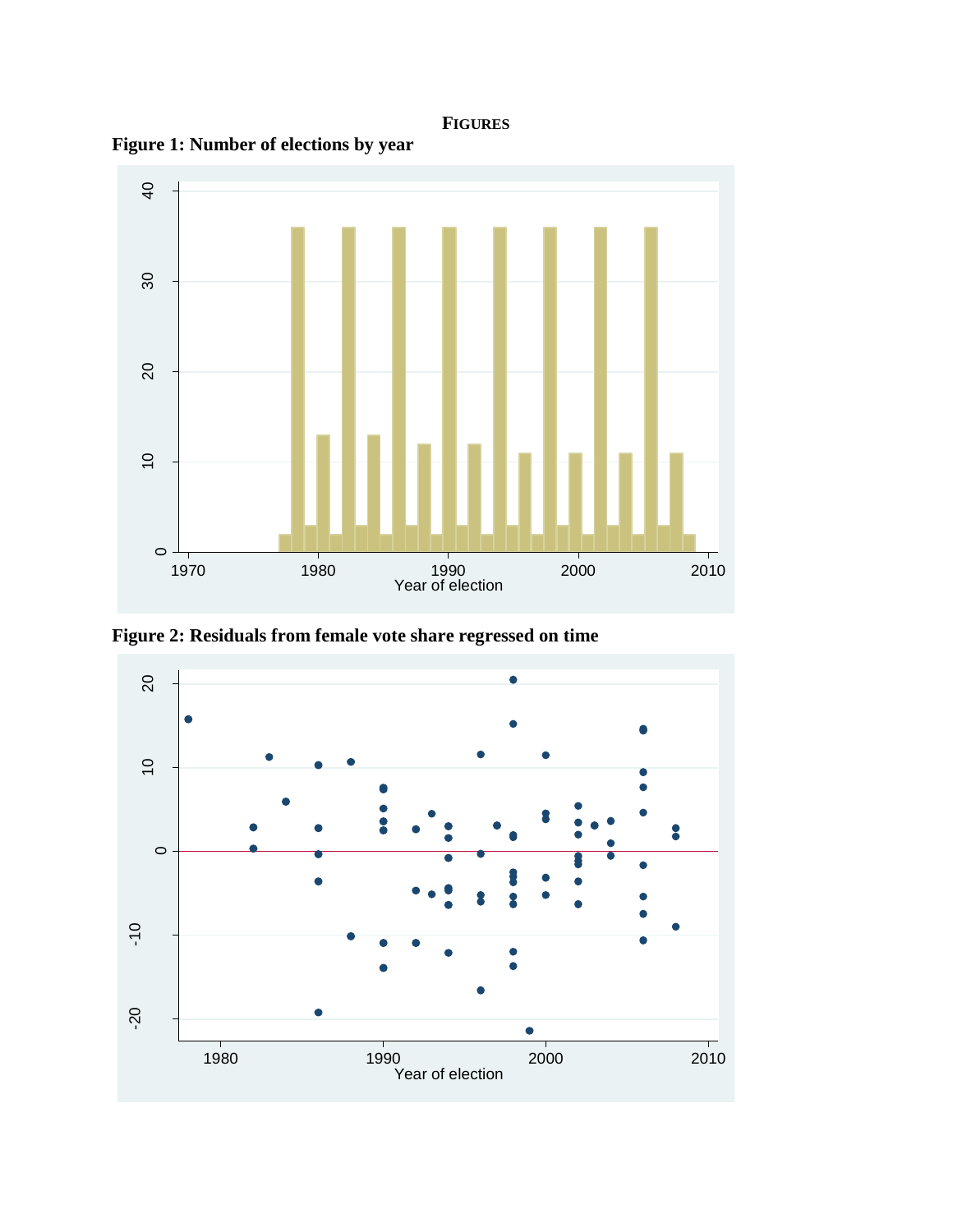

**Figure 3: Residuals from female vote share regressed on time, with state fixed effects**

**Figure 4: Female raw vote share over** 



**time**